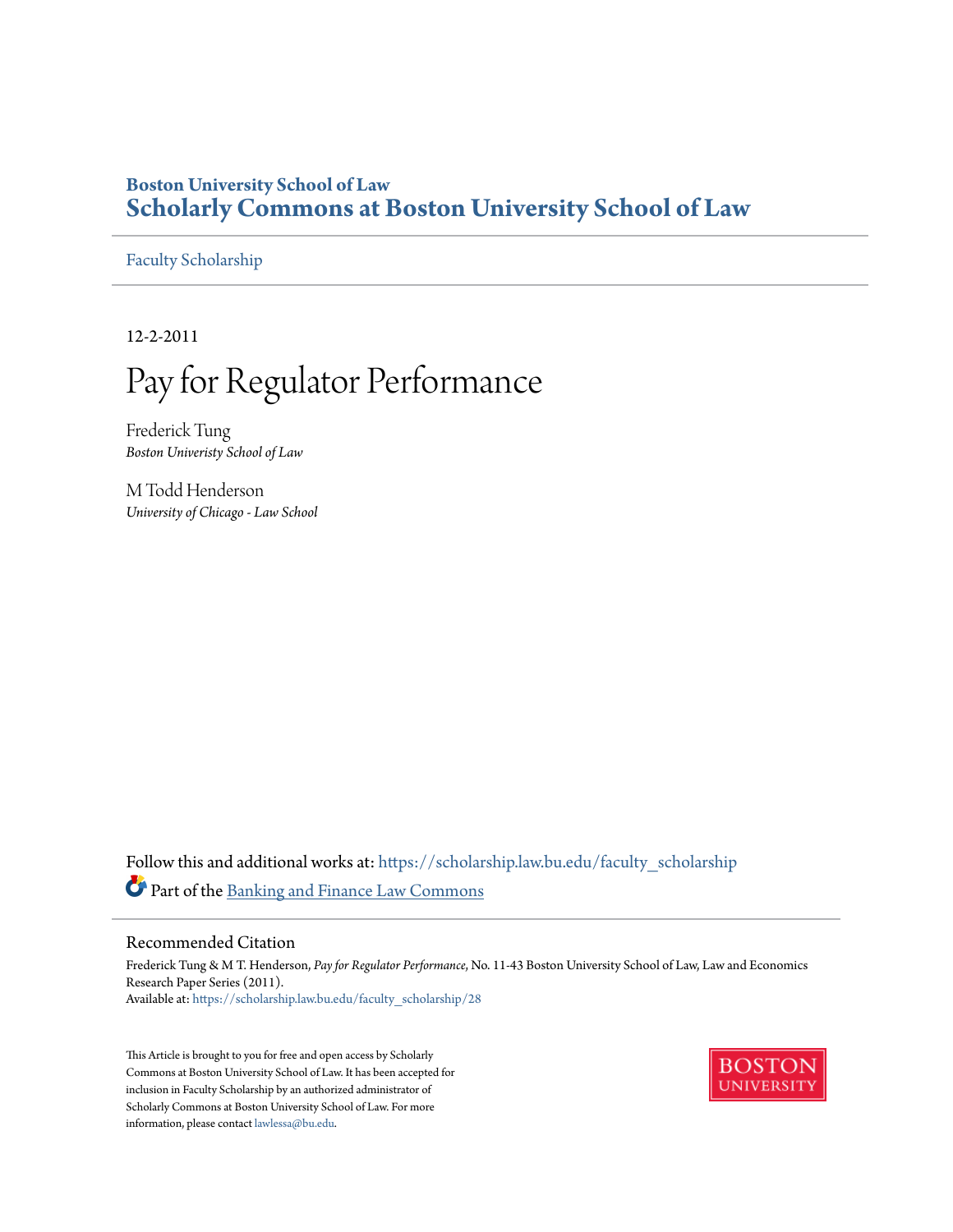## PAY FOR REGULATOR PERFORMANCE

M. Todd Henderson and Frederick Tung<sup>\*</sup>

*Few doubt that executive compensation arrangements encouraged the excessive risk taking by banks that led to the recent Financial Crisis. Accordingly, academics and lawmakers have called for the reform of banker pay practices. In this Article, we argue that regulator pay is to blame as well, and that fixing it may be easier and more effective than reforming banker pay. Regulatory failures during the Financial Crisis resulted at least in part from a lack of sufficient incentives for examiners to act aggressively to prevent excessive risk. Bank regulators are rarely paid for performance, and in atypical cases involving performance bonus programs, the bonuses have been allocated in highly inefficient ways. We propose that regulators, specifically bank examiners, be compensated with a debt-heavy mix of phantom bank equity and debt, as well as a separate bonus linked to the timing of the decision to take over a bank. Our pay-for-performance approach for regulators would help reduce the incidence of future regulatory failures.*

#### DRAFT DECEMBER 2, 2011

 <sup>\*</sup> Professor of Law, University of Chicago School of Law (toddh@uchicago.edu); and Howard Zhang Faculty Research Scholar and Professor of Law, Boston University School of Law (fredtung@bu.edu), respectively. For helpful comments, we are grateful to Robert Bench, Eric Biber, Chris Brummer, Abe Cable, Anthony Casey, John Crawford, Aziz Huq, Saul Levmore, Anup Malani, Susan Morse, Eric Posner, Eric Rasmusen, Amanda Rose, Larry Ribstein, David Walker, and Charles Whitehead, as well as workshop participants at the 2011 Roger Traynor Summer Professorship Program at Hastings College of the Law. Osama Hamdy, University of Chicago School of Law '12, provided excellent research assistance.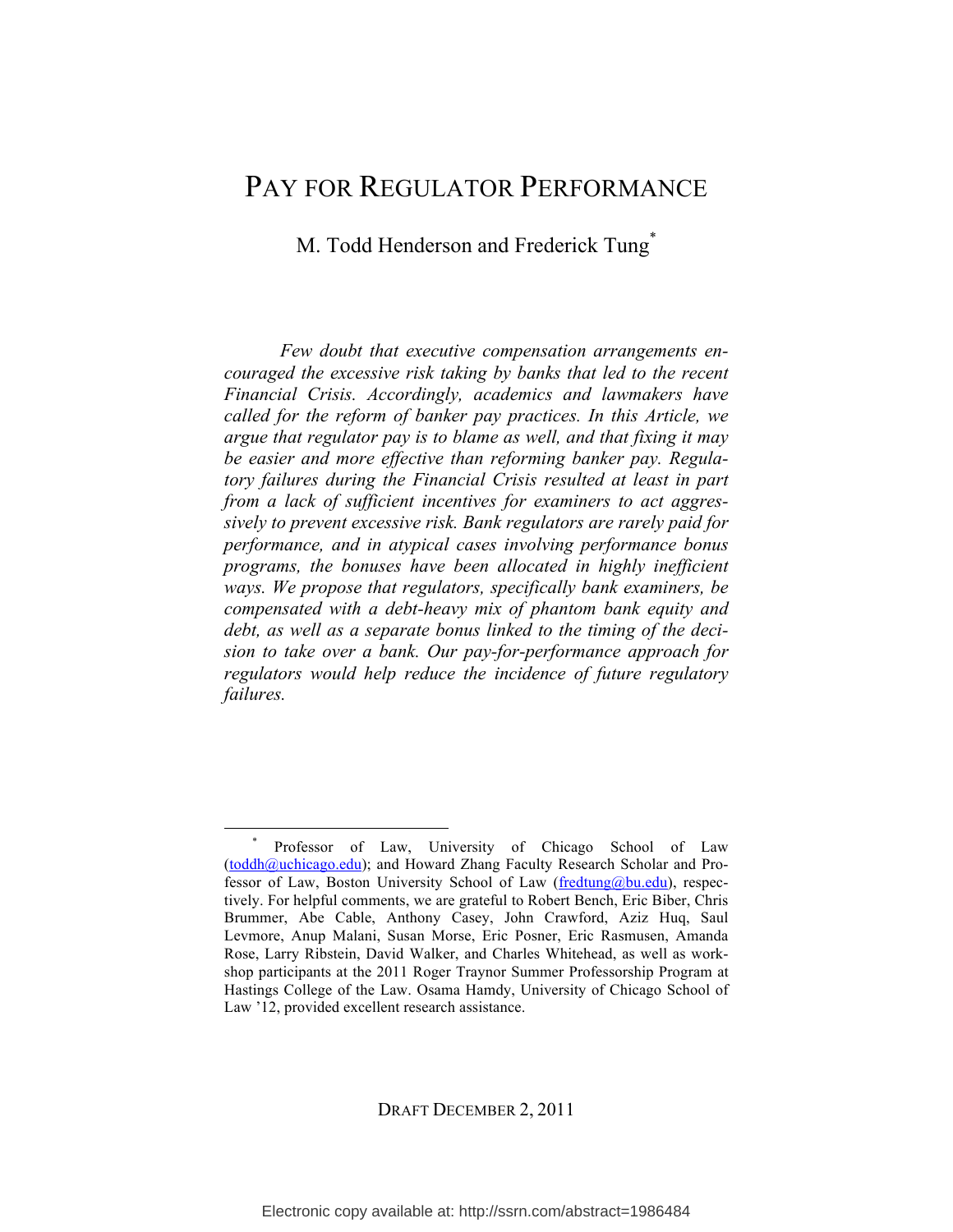#### TABLE OF CONTENTS

| I.   |                                                             |  |  |  |  |  |  |
|------|-------------------------------------------------------------|--|--|--|--|--|--|
| Π.   |                                                             |  |  |  |  |  |  |
|      | A. A Short History of Performance Pay for Regulators 8      |  |  |  |  |  |  |
|      | B.                                                          |  |  |  |  |  |  |
| III. |                                                             |  |  |  |  |  |  |
|      |                                                             |  |  |  |  |  |  |
|      | 1.                                                          |  |  |  |  |  |  |
|      | $\mathfrak{2}_{\cdot}$                                      |  |  |  |  |  |  |
|      | B.                                                          |  |  |  |  |  |  |
|      | 1.                                                          |  |  |  |  |  |  |
|      | $\overline{2}$                                              |  |  |  |  |  |  |
|      | 3.                                                          |  |  |  |  |  |  |
|      | $C_{-}$                                                     |  |  |  |  |  |  |
|      | $\mathbf{1}$                                                |  |  |  |  |  |  |
|      | 2                                                           |  |  |  |  |  |  |
| IV.  |                                                             |  |  |  |  |  |  |
|      | A Theory of Incentive Pay for Bank Regulators 33<br>$A_{-}$ |  |  |  |  |  |  |
|      | B.                                                          |  |  |  |  |  |  |
|      | $1_{-}$                                                     |  |  |  |  |  |  |
|      | $\mathbf{2}$                                                |  |  |  |  |  |  |
|      |                                                             |  |  |  |  |  |  |
|      |                                                             |  |  |  |  |  |  |
| V.   | The Structure of Performance Pay for Regulators43           |  |  |  |  |  |  |
|      |                                                             |  |  |  |  |  |  |
|      | B.                                                          |  |  |  |  |  |  |
|      | $\mathbf{1}$                                                |  |  |  |  |  |  |
|      | $\overline{2}$ .                                            |  |  |  |  |  |  |
|      | 3.                                                          |  |  |  |  |  |  |
|      | $4_{\cdot}$                                                 |  |  |  |  |  |  |
|      | $C_{\cdot}$                                                 |  |  |  |  |  |  |
|      | 1.                                                          |  |  |  |  |  |  |
|      | $2_{-}$                                                     |  |  |  |  |  |  |
|      | 3 <sub>1</sub>                                              |  |  |  |  |  |  |
|      |                                                             |  |  |  |  |  |  |
|      | $A_{-}$                                                     |  |  |  |  |  |  |
|      | $1_{-}$                                                     |  |  |  |  |  |  |
|      | 2 <sub>1</sub>                                              |  |  |  |  |  |  |
|      | B.                                                          |  |  |  |  |  |  |
|      | $C_{-}$                                                     |  |  |  |  |  |  |

DRAFT DECEMBER 2, 2011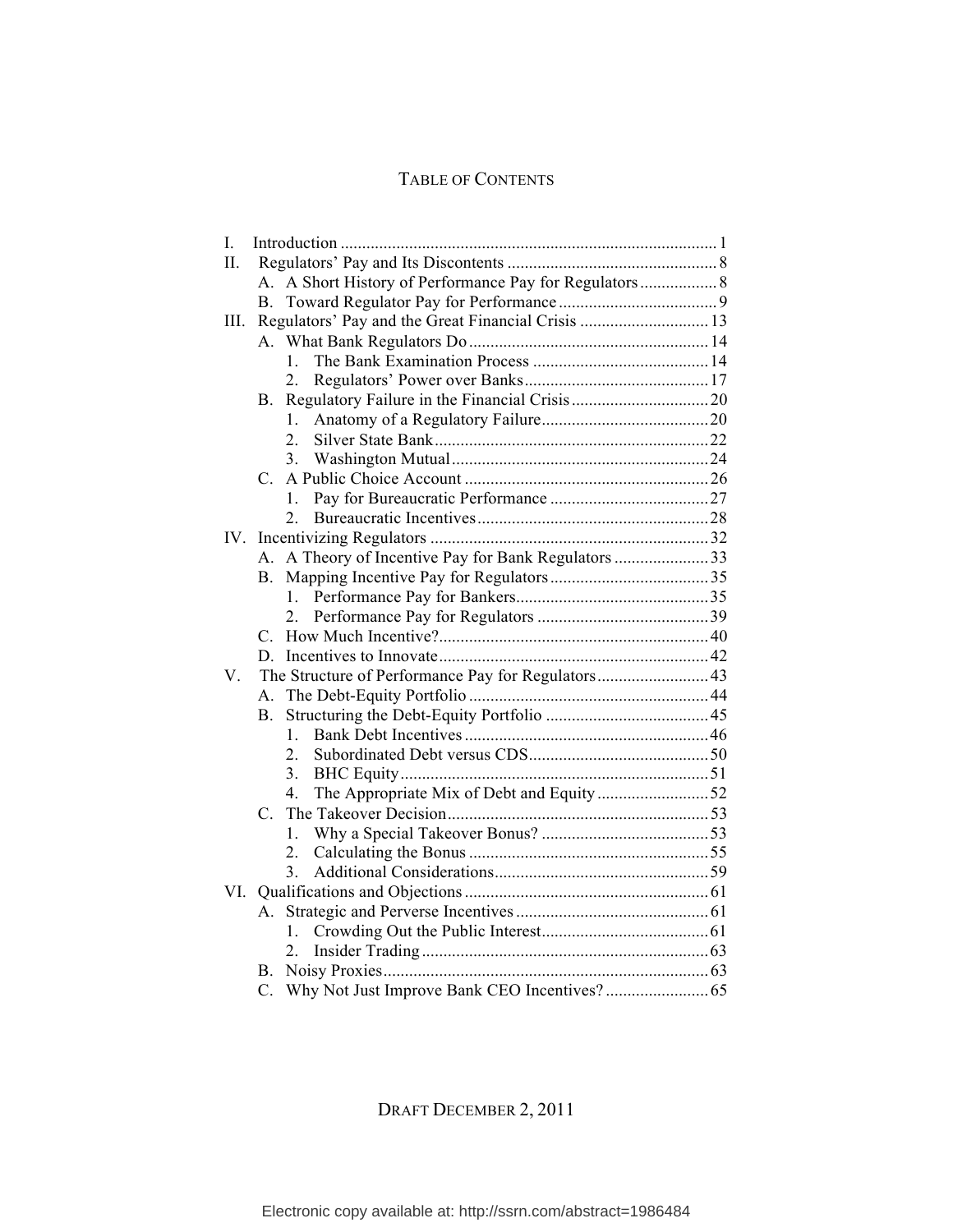|  |  |  |  |  | D. Why Not Just Improve Examiners' Incentives within the |  |  |  |
|--|--|--|--|--|----------------------------------------------------------|--|--|--|
|  |  |  |  |  |                                                          |  |  |  |
|  |  |  |  |  |                                                          |  |  |  |
|  |  |  |  |  |                                                          |  |  |  |
|  |  |  |  |  |                                                          |  |  |  |
|  |  |  |  |  |                                                          |  |  |  |

DRAFT DECEMBER 2, 2011

Electronic copy available at: http://ssrn.com/abstract=1986484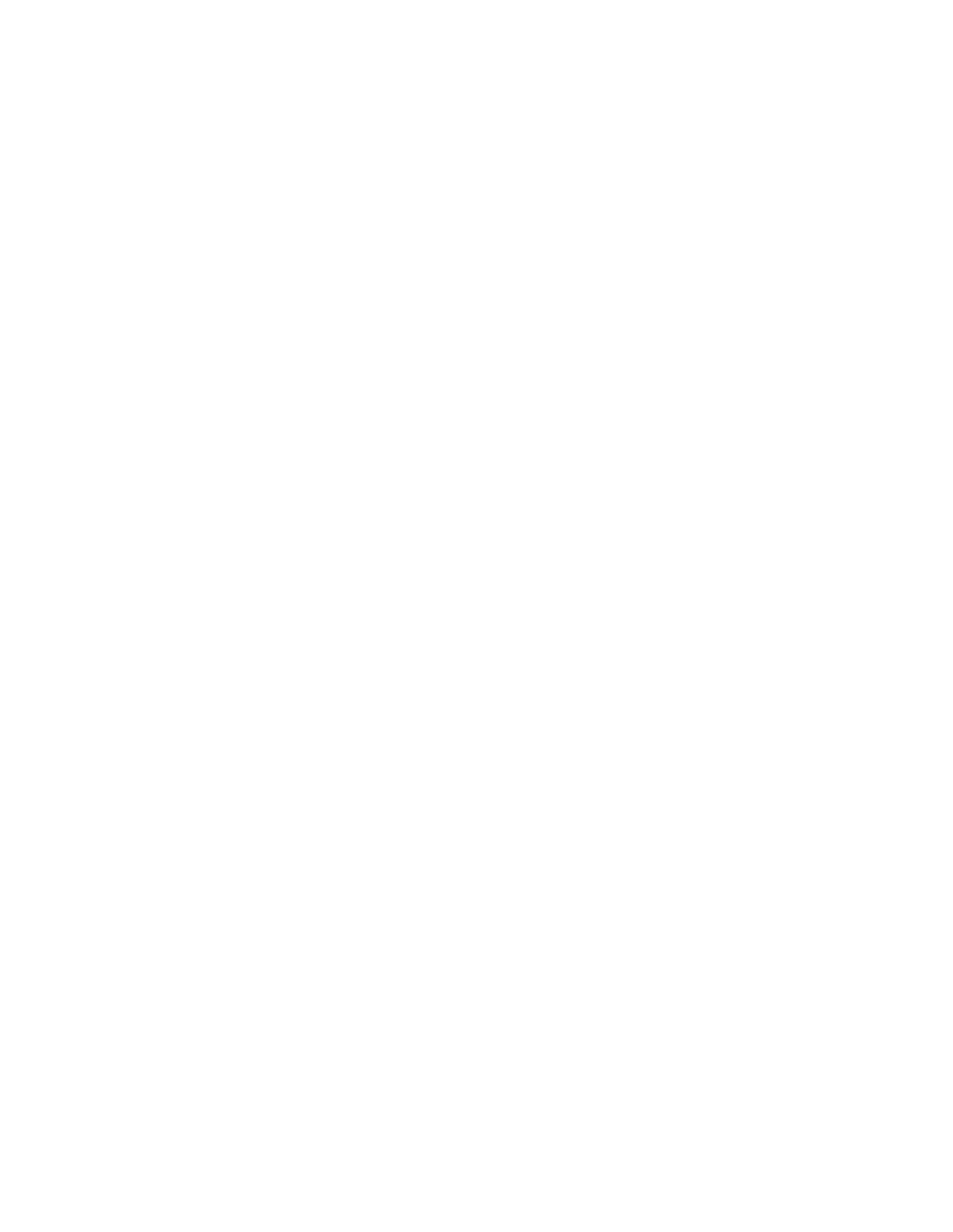#### *Why did the [regulatory] system fool itself?*†

#### I. INTRODUCTION

Conventional wisdom holds that executive compensation practices helped precipitate the Great Financial Crisis. As a result, pay reform has been a central focus for policymakers and schol- $\arcsin 1$  We agree that pay practices likely contributed to the Crisis, but the problems were not confined to Wall Street bankers' pay. The pay of Wall Street *regulators* is to blame as well. Myriad tales of regulatory inertia preceding the Crisis strongly suggest that regulators simply had insufficient incentive to act aggressively in the face of banks' excessive risk taking. We propose a solution performance pay for bank regulators.

Some note that banker pay may have been too highpowered—too focused on shareholder value and insufficiently sensitive to potential losses, which would ultimately be borne by taxpayers.<sup>2</sup> We assert that bank regulators' pay is not high-powered *enough* and therefore, ironically, also insufficiently sensitive to potential losses to taxpayers. Currently, regulators' pay is not in any way linked to performance. Bank regulators are civil servants paid a fixed salary that does not depend on whether their actions improve banks' performance, protect banks from failure, or in-

 <sup>†</sup> Ellen Seidman, former head of the Office of Thrift Supervision.

<sup>&</sup>lt;sup>1</sup> See Dodd-FrankWall Street Reform and Consumer Protection Act, Pub. L. No. 111-203, § 1011(a), 124 Stat. 1376 , 1964 (2010). *See also* Sanjai Bhagat & Roberta Romano, *Reforming Executive Compensation: Focusing and Committing to the Long-Term*, 26 YALE J. ON REG. 359 (2009); Lucian A. Bebchuk & Holger Spamann, *Regulating Bankers' Pay*, 98 GEO. L. J. 247 (2010); Patrick Bolton, et al., *Executive Compensation and Risk Taking*, FRB of New York Staff Report No. 456 (June 2010); Rudiger Fahlenbrach & Rene M. Stulz, *Bank CEO Incentives and the Credit Crisis*, 1 J. FIN. ECON. \_\_ (2010); Frederick Tung, *Pay for Banker Performance: Structuring Executive Compensation for Risk Regulation*, 105 NW. U. L. REV. \_ (forthcoming 2011); Frederick Tung and Xue Wang, Bank CEOs, Inside Debt Compensation, and the Global Financial Crisis, Working Paper (2011).

 $2$  Taxpayers bear the ultimate responsibility for failed banks, either from explicit insurance provided by the Federal Deposit Insurance Corporation or implicit insurance seen in the bailout of Citigroup, Bear Stearns, AIG, and other financial institutions. *See* infra Part III.B.2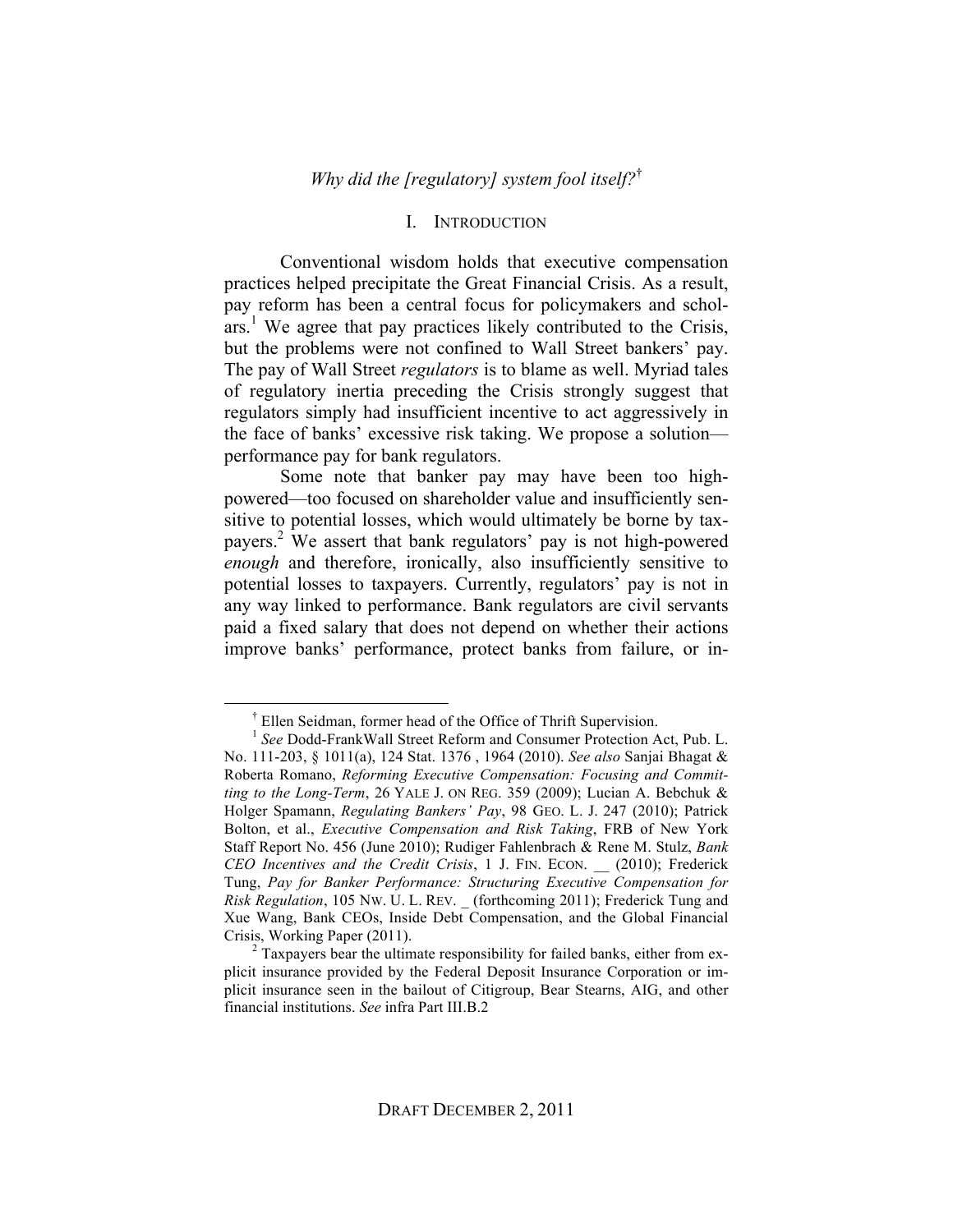crease social welfare. $3$ 

In this Article, we show how bureaucratic pay for bank regulators can lead to suboptimal regulatory action, and we propose incentive pay as a solution. Specifically, we propose that in addition to salary, bank examiners should receive incentive pay based on changes in the value of a debt-heavy portfolio of the debt and equity securities of the banks they regulate. <sup>4</sup> In addition, should a bank have to be taken over, the examiner would receive a bonus related to the timing of the takeover decision. Giving examiners a stake in bank performance, both upside and downside, will create better incentives to promote optimal regulations, to intervene where necessary to reduce bank risk taking, and to innovate to improve regulatory efficiency. If incentives are well calibrated, examiners can capture some of the benefits that accrue from making banks more valuable, while suffering as well some of the negative consequences when banks fail.

For each of the largest banks, one or more permanent examiners are assigned to supervise the bank as their full-time job. They have offices and support staff at the bank, and they spend a good part of their working lives as a regular presence at the bank they supervise. This permanent examiner and the large bank she supervises are our focus. $5$  The idea of incentive pay could be gen-

<sup>&</sup>lt;sup>3</sup> See Part \_\_\_, infra.

<sup>&</sup>lt;sup>4</sup> As described below, *see infra* note \_\_, we propose that examiners be paid with "phantom" securities—cash payments based on the market performance of their regulated banks' stock and debt securities—instead of actual securities of their banks. This approach avoids potential insider trading issues and the specter of government control of banks. The equity securities we rely on are the publicly traded equity securities of the bank holding company parent of the bank. Almost every large bank is held as a wholly owned subsidiary of a bank holding company. See infra Part V.B.3.

 $<sup>5</sup>$  Insofar as authority to supervise, control bank conduct, and impose regula-</sup> tory sanctions rests elsewhere, either as a matter of course or for a particular bank, then incentives should be placed there as well. We discuss this in the context of the bank shutdown decision. *See infra* Part V.C. Where there is more than one senior-level examiner, it might make sense to have incentive compensation for each examiner above a certain level, just as many high-tech firms award stock options widely among employees, or it might be more sensible to have only one examiner so compensated. In general, we leave it to agency heads to decide the overall scope for the implementation of performance pay. *See infra* Part *III.A.*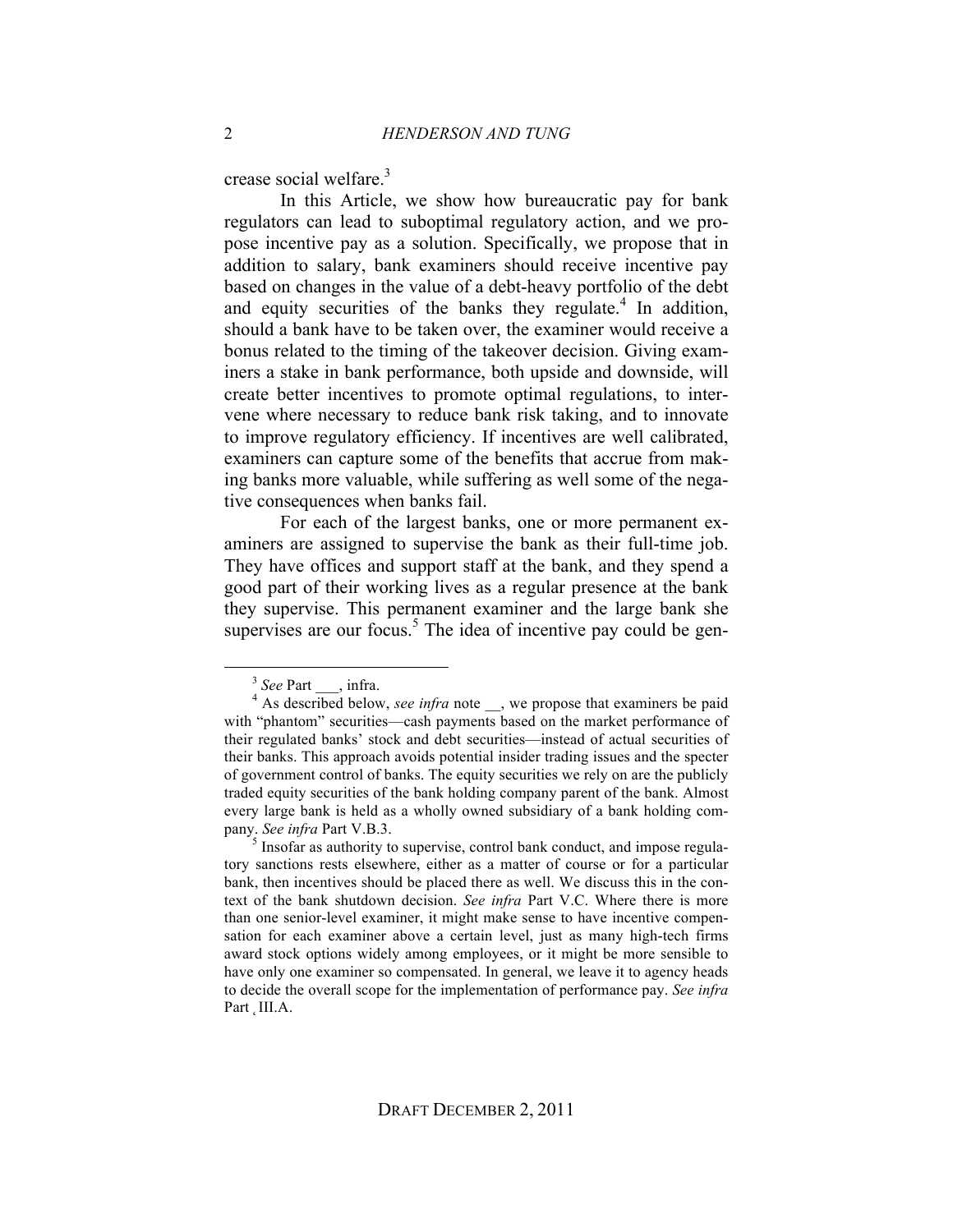eralized to higher-level bank regulators (and incentive pay may be needed there as well).<sup>6</sup> For logistical reasons,<sup>7</sup> however, our specific proposal centers on bank examiners. Given the novelty of our proposal, we are content to advocate primarily for focused experimentation with bank examiners. More powerfully incentivized bank examiners may also reduce the need for market-based incentives at higher levels. Incentivized bank examiners could be expected to push more aggressively against a suboptimal status quo than examiners not so incentivized.<sup>8</sup>

Our proposal offers a partial remedy for some widely recognized infirmities that routinely plague the administration of regulatory systems. These include capture, indifference or slack, a lack of creativity or innovation, a selection bias in who takes government jobs, and a mismatch between skills and regulatory assignments. We believe incentives for regulators could go a long way toward improving regulatory efficiency without upsetting too much the current civil service system or the culture of public service at bank regulatory agencies.

In the absence of high-powered incentives, it is assumed that those individuals who self-select into regulatory jobs will value public service, and will do the work of aligning performance with desired social welfare outcomes. But this proxy is obviously not perfect: some will choose government jobs because the job demands may be less severe than in the private sector; some may value public service but not in ways consistent with social welfare

 <sup>6</sup> *See infra* Part VI.F (discussing the possible application of our proposal to higher-level regulators).

 $\sigma$  The major logistical hurdle for applying our proposal to higher-level regulators is that unlike permanent examiners, these regulators typically oversee multiple banks. Holding a portfolio of debt and equity securities of multiple banks may create perverse incentives for the regulator. For example, she may be tempted to favor the most promising bank over others, instead of minding the safety and soundness of each bank. See id.

Our focus on examiners also requires that we limit the scope of our proposal to the period before and including the decision to shut down a bank. Admittedly, important decisions are made after the shutdown decision that affect bank creditor recoveries and the amount of losses left with taxpayers. Because banks' securities are typically worthless once banks fail, however, and because examiners play little or no role in the conduct of the receiverships that resolve failed banks' assets and liabilities, our proposal's scope is necessarily limited to the period before and including shutdown.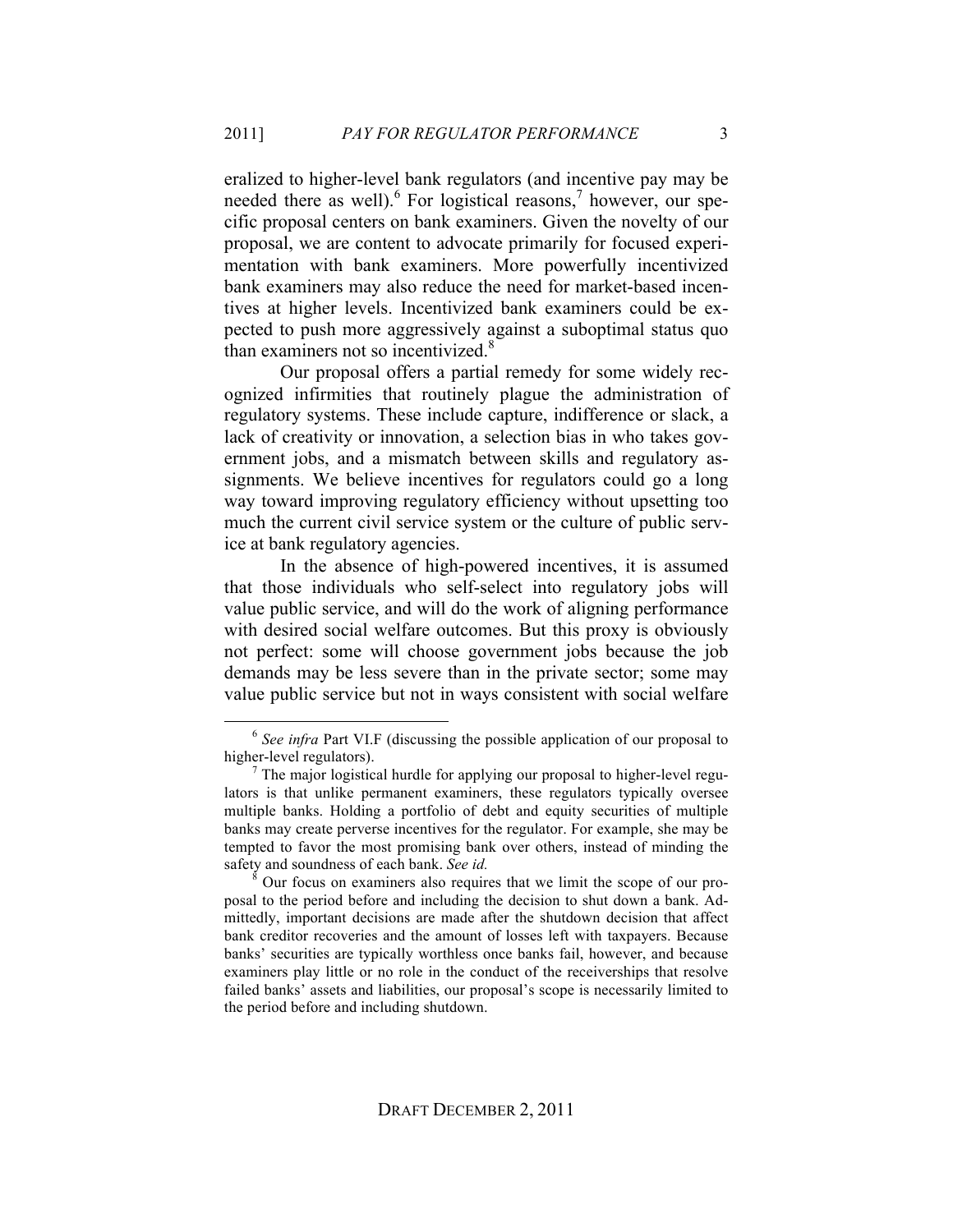maximizing regulation; and some who would be great regulators may be put off by the lack of incentives and absolute levels of pay. There is undoubtedly some variation across regulators. Given this and the seniority-based system of low-powered incentives, even those regulators with the best motives and skills would not necessarily rise to the top. This approach may not be the optimal way to motivate regulators, and, in fact, we present strong evidence that it is suboptimal.

We do not dismiss the value of attracting regulators imbued with a desire for public service. We are mindful of the risk that financial incentives might crowd out regulators' public-spirited motivations toward conscientious regulation: Putting a price on diligence might encourage some regulators to slack.<sup>9</sup> At the same time, however, regulators' dismal performance in the Crisis makes us skeptical that public-spirited motivations are sufficient incentive. At scores of banks, examiners and other regulators were well aware of operational deficiencies and excessive risk taking several years before those banks failed.<sup>10</sup> But regulators stood still in the face of this information. They utterly failed to demand corrective action by banks. Instead, examiners continued to rate these risky institutions as "fundamentally sound." Washington Mutual, the largest bank failure in U.S. history at the time of its failure, enjoyed a "fundamentally sound" rating until six days before its collapse.<sup>11</sup> Defending regulators' existing incentive structure seems quite problematic after the Crisis.<sup>12</sup>

We propose to improve regulators' incentives by adding or subtracting pay based on an algorithm designed to better track the social welfare interest in bank regulation. By paying regulators with a mix of securities reflecting the full range of a bank's balance sheet, our proposal incentivizes regulators toward striking a

<sup>&</sup>lt;sup>9</sup> See infra Part VI.A.1.<br><sup>10</sup> In the three years before Washington Mutual Bank failed, examiners spent over 100,000 hours over 400 days inspecting its assets and operations. *See* 

*infra* note 73 and accompanying text.<br><sup>11</sup> *See infra* note **Error! Bookmark not defined.** and accompanying text.<br><sup>12</sup> Moreover, changing the financial incentive structure is also likely to affect the composition of banking regulatory agencies over time. Performancebased pay may attract candidates different from those who currently self-select into banking regulation under existing compensation schemes with low-powered incentives. *See infra* Part VI.A.1.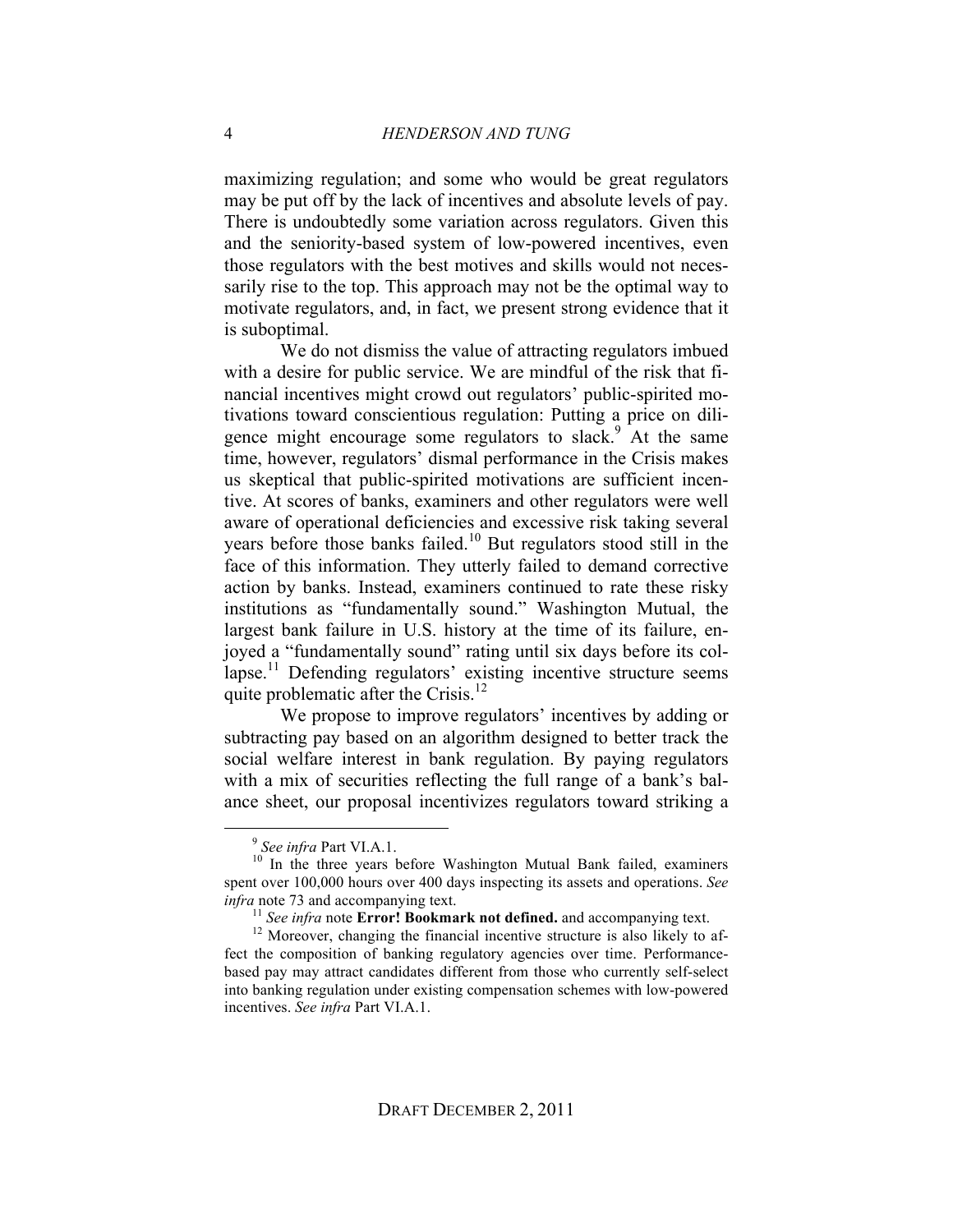socially optimal balance between increasing bank values and credit and reducing the costs of bank failure.

This could mean more or less regulation, depending on the bank and the circumstances. For instance, examiners who gain from increases in bank values (by having pay tied to bank equity values) may take steps to make the examination process more efficient, to get the amount and type of disclosures right, and to encourage valuable lending and risk taking.<sup>13</sup> Examiners who lose from decreases in the value of bank debt may pursue a more interventionist approach in some cases, since they bear some of the losses arising from the socially inefficient risk that exists on their watch. Regulators incentivized to worry about losses to taxpayers may be more diligent in their supervision of bank assets and management, may be more aggressive in assuring that corrective recommendations are implemented, may encourage or require changes to bank balance sheets, and so on. The mix of debt and equity securities (or phantom securities) will be key to achieving the appropriate types and levels of examiner activity.

An added benefit is that the market will be fooled less often because examiners will have incentive to act promptly when signs of trouble arise. Examiners will marshal the private information they learn on the job to improve regulation and their own compensation, and examiners' actions will be reflected in the securities markets, albeit indirectly and over time.

Pay reforms to date have focused on the regulated, not the regulators. The so-called pay czar, Kenneth Feinberg, enjoyed wide authority to dictate pay at banks receiving emergency funding under the Troubled Asset Relief Program  $(TARP)$ <sup>14</sup> The Wall Street Reform and Consumer Protection Act of 2010 (Dodd-Frank) adopted several reform proposals targeting banker pay. For example, "say on pay" provisions require banks (along with other public companies) to conduct regular advisory shareholder votes on executive pay.<sup>15</sup>

 $13$  The debt component of this incentive pay helps to ensure that risk taking internalizes the expected social costs of insurance. <sup>14</sup> Aaron Lucchetti, David Enrich & Joann S. Lublin, *Fed Hits Banks with* 

*Sweeping Pay Limits*, WALL ST. J. A1 (Oct. 23, 2009).<br><sup>15</sup> *See* Dodd-Frank, *supra* note 1, Pub. L. No. 111-203, § 1011(a), 124 Stat.

<sup>1376 , 1964 (2010).</sup> In addition, banks must disclose incentive-based compensa- (continued next page)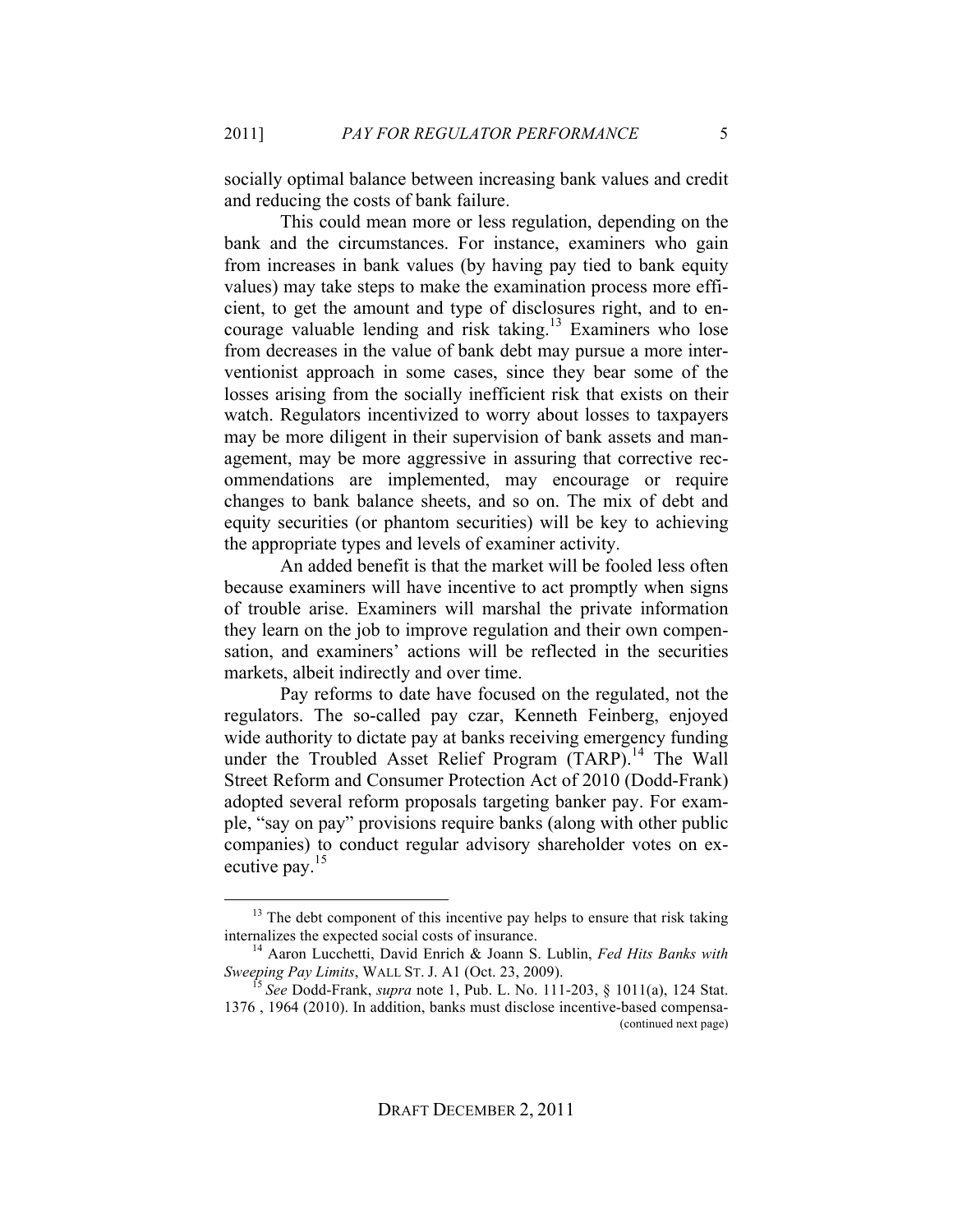Academics have proposed other approaches as well. For instance, Lucian Bebchuk and Holger Spamann argue that bankers should be paid not just with equity but with a slice of the entire capital structure of their bank holding company in order to better internalize the actual costs of corporate decisions on various stakeholders.<sup>16</sup> One of us has argued elsewhere that a better approach would be to pay bankers with subordinated debt of their banks.<sup>17</sup> These academic proposals intend to link banker pay more closely with the social welfare outcomes expected from banking activity levels and risks.

Our approach has a similar goal, though regulators would have a greater focus on avoiding losses under our approach than CEOs would have under these academic proposals. The reason is straightforward: CEOs should be focused mostly on creating individual firm value, while regulators should be mostly focused on minimizing risk. In other words, CEOs have control of the accelerator, while regulators man the brake. While the optimal pay package for CEOs should contain a bit of brake, as we explain below, the optimal pay package for regulators should include a bit of accelerator. Moreover, a well-structured incentive pay arrangement for regulators would respond to the structure of bank CEO incentives, since regulators must lean against the risk-inducing features of bank CEO pay. Finally, though the reform of regulator pay and bank CEO pay are not mutually exclusive, our proposed regulator pay reform offers potentially significant advantages over proposed banker pay reforms, including relative ease of implementation.<sup>18</sup>

We do not view our project as a search for perfect regulatory incentives. Instead, we believe that incorporating incentivebased pay as one component of regulators' compensation works an improvement over current practice. The key is finding metrics for

tion tied to financial outcomes and must adopt a three-year claw-back policy in the event of a subsequent financial restatement that suggests incentive payments should not have been made. *Id.* at . The policy must require return of incentive payments that would not have been awarded under the restated financial statements. The penalty for noncompliance is delisting. Interestingly, only the regulated parties suffer the claw-back possibility; regulators, who also received bonuses during the inflation of the housing and finance bubble, get to keep theirs.<br><sup>16</sup> *See* Bebchuk & Spamann, *supra* note 1 at 1.<br><sup>17</sup> *See* Tung, *supra* note 1.<br><sup>18</sup> *See infra* Part VI.C.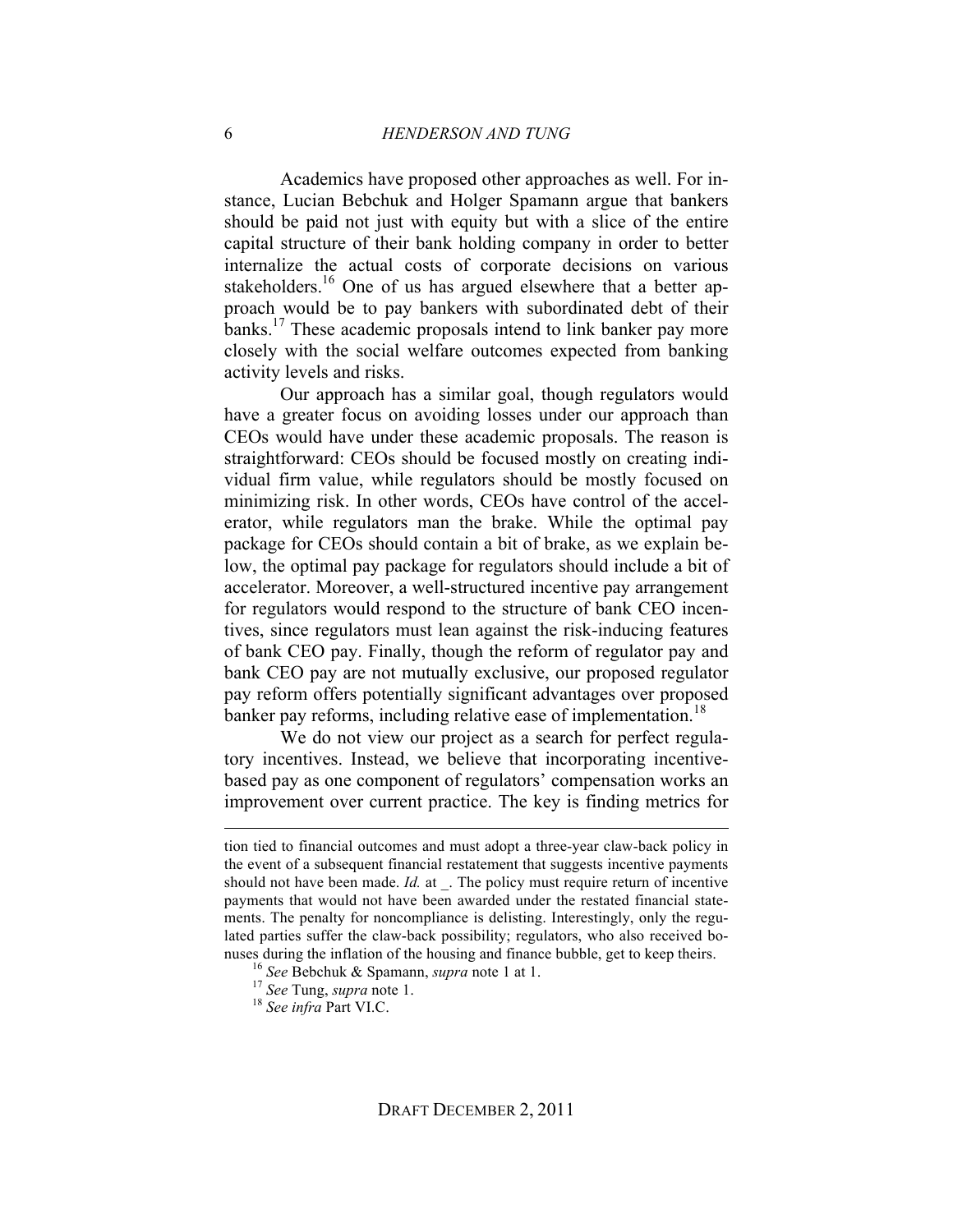measuring "good" and "bad" performance in government, and deploying them in ways that will not make things worse. Fortunately, as we show below, reasonable metrics exist in banking regulation, making this a good test case for a more general commitment to pay for regulatory performance. As has been the case with executive pay, we fully expect there will be learning over time as the inevitable problem arises with our proposal. But much has already been learned from the trials and errors in designing executive compensation, so that implementation of our proposal would hopefully avoid some obvious pitfalls of incentive compensation.

While we leave it to agency heads to develop optimal compensation practices over time, we believe even small steps in the direction of our proposal could have large effects on the efficiency of banking regulation. The need to incentivize regulators is especially important after Dodd-Frank, whose say-on-pay provision is likely to generate even higher-powered incentives for managers to maximize shareholders' private interests. High-powered bank CEO incentives require a corresponding impetus for regulators to proactively constrain bank risk taking.<sup>19</sup>

To make our case, we proceed as follows. Part II offers background and context for our incentive pay proposal for regulators. In Part III, we describe the current incentive model for banking regulators, its failure in the Financial Crisis, and theoretical criticisms of this model. In Part IV, we elaborate the theoretical case for paying banking regulators according to their performance. We also define what good and bad performance looks like, tying these to objective metrics that can be used to design pay systems. Part V then describes in more detail what exactly a pay-forperformance contract might look like for a bank examiner, including a discussion of the mix of consideration types that could be used. In Part VI, we offer some qualifications and address some limitations to our proposal. Part VII concludes.

 <sup>19</sup> *See* Sharon Hannes, *Compensating for Executive Compensation: The Case for Gatekeeper Incentive Pay*, 98 CAL. L. REV. 385 (2010) (proposing equity-based incentive pay for auditors in order to counteract the effect of highpowered equity incentives for executives that encourage securities fraud and financial misreporting).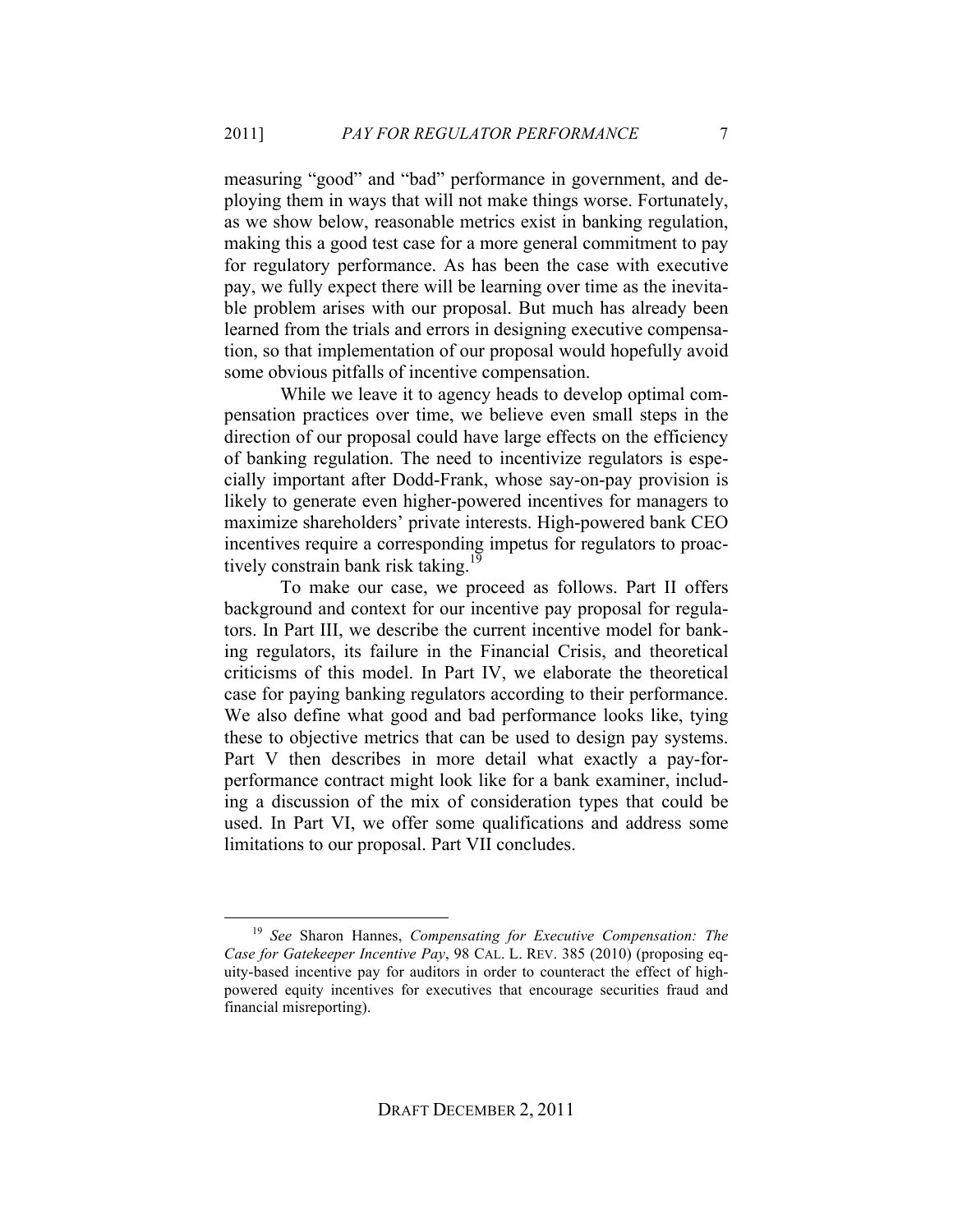#### II. REGULATORS' PAY AND ITS DISCONTENTS

This Part sets the context for our reform proposal. It recounts early discussion of the possibility of incentive pay for government officials, as well as recent innovations in regulator pay.

#### *A. A Short History of Performance Pay for Regulators*

We are not the first to point out the problems with the standard pay structure for bureaucrats. Four decades ago, Gary Becker and George Stigler published their seminal article arguing for incentive pay for the enforcement of laws. 20 Others extended the argument, developing various economic models demonstrating the potential efficiency gains from introducing market-based incentives in the compensation of government officials.<sup>21</sup> Susan Rose-Ackerman authored an important contribution in support of this idea, noting that regulators need to be both competent and motivated. She pointed out how economic incentives could do important work in providing motivation. Importantly, she explored the delicate tradeoffs implicated by the deployment of market-based incentives in bureaucratic environments. $^{22}$ 

Unfortunately, these academic insights have found no purchase among policymakers: forty years later, bureaucrats are still paid like bureaucrats. The timing of these articles (roughly 1974 to 1986) was probably inauspicious: during this period, CEOs were

*nomic Incentives?*, 2 J. L. ECON. & ORG. 131 (1986).

 <sup>20</sup> Gary Becker & George Stigler, *Law Enforcement, Malfeasance and Compensation of Enforcers,* 3 J. LEG. STUD. 1 (1974). <sup>21</sup> *See, e.g.,* Milton Harris & Artur Raviv, *Some Results on Incentive Con-*

*tracts with Applications to Education and Employment, Health Insurance, and Law Enforcement,* 68 AM. ECON. REV. 20 (1978). A related question is whether and how best to hold public actors, like the police, school officials, and other bureaucrats liable for constitutional violations. After all, holding someone liable ex post for bad conduct is similar to adjusting their pay ex ante to pay only for good conduct. For a comparison between the public and private approaches to this problem, *see* M. Todd Henderson, Qualified Immunity for Corporate Directors, Working Paper on file with author. <sup>22</sup>*See* Susan Rose-Ackerman, *Reforming Public Bureaucracy through Eco-*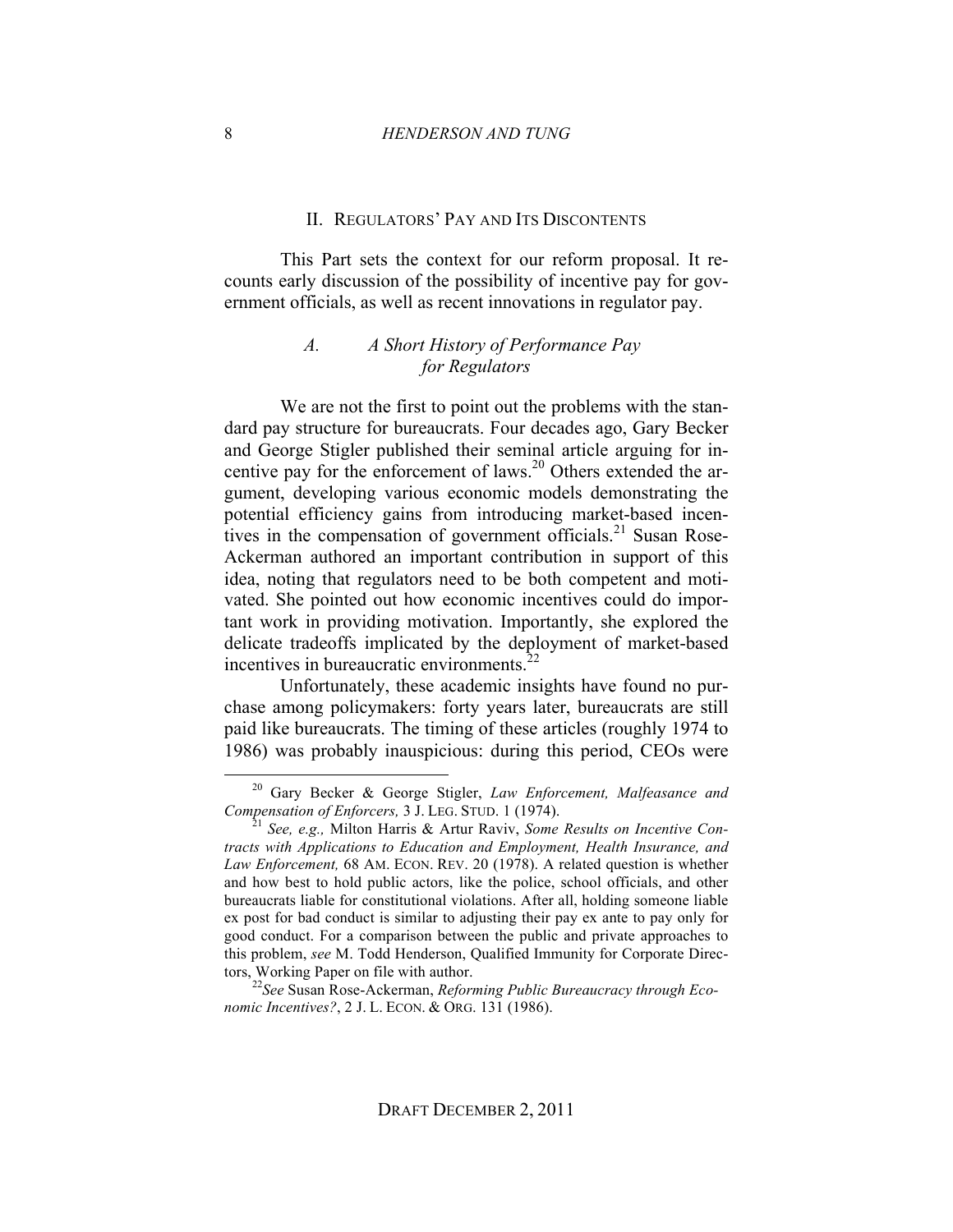paid like bureaucrats too! It was not until four years after Rose-Ackerman's proposal that Michael Jensen and Kevin Murphy published their path-breaking article in the Harvard Business Review arguing for incentive pay for  $CEOs.<sup>23</sup>$  Summarizing pay practices of publicly traded companies at the time, they concluded that "corporate America pays its most important leaders like bureaucrats," instead of owners. They advocated for a dramatic increase in the use of stock option compensation.<sup>24</sup> Unlike the academic proposals on incentivizing government actors, the Jensen and Murphy article triggered a decades-long process of fundamental change in the structure of executive pay. Although some gripe at imperfections in current executive compensation practices, $25$  no one doubts that CEOs now have greater incentives to act in the interests of shareholders than they did before the advent of incentive compensation.

We propose to apply that learning to the regulatory context to improve regulator performance. Giving the regulator a mediumto long-term stake in the value of the regulated entity may encourage regulatory decisions that improve social welfare. The key is to ensure that regulator pay properly accounts for the social component of banking risk. The banker pay reforms discussed above have traction because they include a social welfare component in banker pay. These lessons can be applied to regulator pay as well.

#### *B. Toward Regulator Pay for Performance*

Our regulatory incentive compensation proposal borrows not only from the neglected economics literature of the past. It also finds hope in changed pay practices for government officials implemented in the last few years. The Obama administration has dramatically increased regulators' salaries. According to public

<sup>&</sup>lt;sup>23</sup> *See* Michael C. Jensen and Kevin J. Murphy, *CEO Incentives—It's Not How Much You Pay, But How, HARV. BUS. REV. (May/June 1990).* 

<sup>&</sup>lt;sup>24</sup> *Id.* <sup>25</sup> To be sure, there are problems with current pay practices in the private sector, but the consensus view is that the linkage between pay and performance has been a hugely valuable change for social welfare. Even the strongest critics object to the implementation rather than the theory. *See, e.g.,* LUCIAN A. BEBCHUK & JESSE FRIED, PAY WITHOUT PERFORMANCE: THE UNFULFILLED PROMISE OF EXECUTIVE COMPENSATION (2004).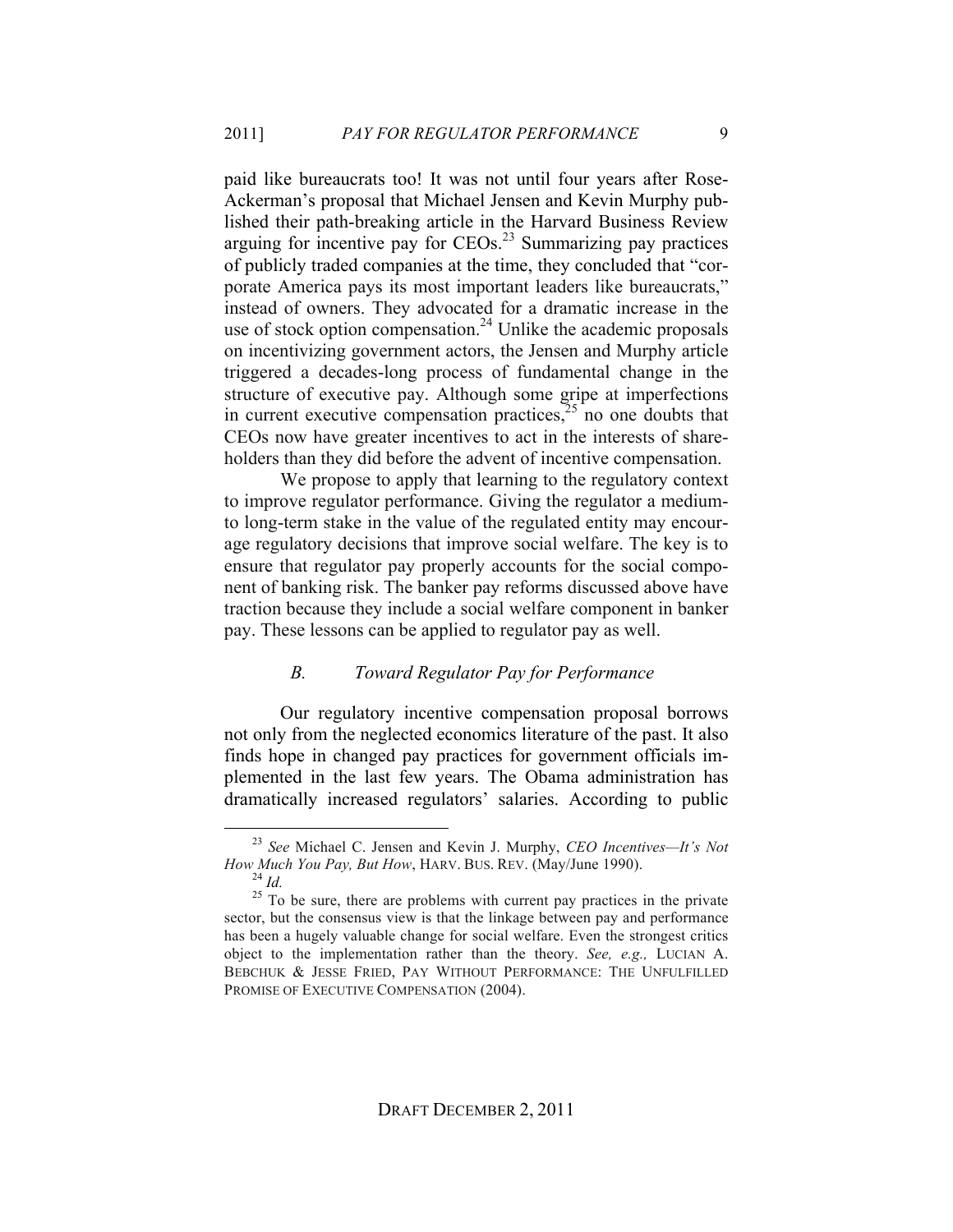records, the number of federal government officials earning sixfigure salaries has skyrocketed. In the Department of Transportation, for example, only one DOT employee earned a salary exceeding \$170,000 at the start of the recession. Eighteen months later, that number had ballooned to 1,690 employees. The number of civilian employees in the Defense Department earning \$150,000 or more jumped from 1,868 in December 2007 to 10,100 in the succeeding eighteen months.<sup>26</sup>

A plausible impetus for this trend is the belief that greater pay will bring better talent. Here, the federal government is simply following the model that other governments have used. Most famously, Singapore has used large pay increases to improve the quality of its regulators.<sup>27</sup> While such pay increases may be important in attracting talented people, paying more does not necessarily generate optimal incentives.28 If it did, the problem of CEO pay identified by Jensen and Murphy would not have existed. CEOs were highly paid in 1990; they were just not paid for doing the things their principals would want them to do.

Bank regulatory agencies have begun using bonuses ostensibly tied to performance. During the period 2003 to 2006, three bank regulators – the Federal Deposit Insurance Corporation (FDIC), Office of Thrift Supervision (OTS) and the Office of the Comptroller of Currency (OCC) – paid out nearly \$20 million in retention and performance bonuses to bank examiners and other regulators.29 In 2006 alone, the FDIC gave bonuses to 2000 bank examiners.<sup>30</sup>

 <sup>26</sup> *See* http://www.usatoday.com/news/washington/2009-12-10-federal-paysalaries\_N.htm. <sup>27</sup> Top ministers paid \$1.3 million in 2007. Paid  $2/3$  of median of top 8 pro-

fessionals in several top fields. *See*

 $28$  Higher salaries may improve performance insofar as dismissal becomes more costly for employees. *See* Becker & Stigler, *supra* note 20, at 6. The job protection afforded by civil service rules, however, diminish the risk of dismissal considerably. *See infra* note xx.<br><sup>29</sup> *See* Matt Apuzzo, "Government Bank Regulators Got Big Bonuses," As-

SOC. PRESS, available at http://www.huffingtonpost.com/2010/03/18/government-bank-regulatorbonus\_n\_503712.html.  $\frac{30 \text{ Jd}}{30 \text{ Jd}}$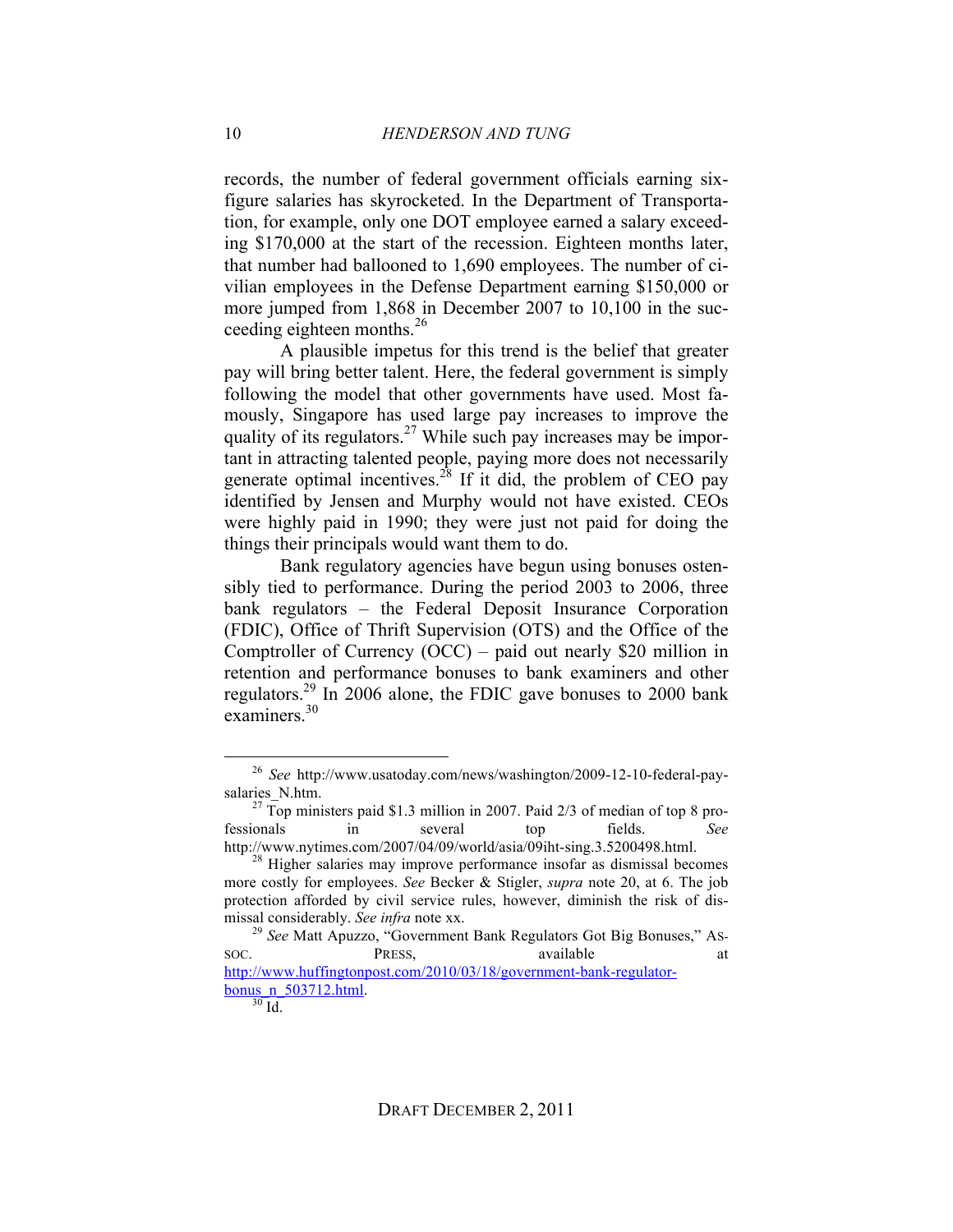This very modest move toward pay for regulator performance, while perhaps a step in the right direction, has several shortcomings. First, although \$20 million seems like a lot of money, across three years, three agencies, and thousands of regulators, most of the bonuses were likely quite small and unlikely to provide much incentive to dramatically change behavior.<sup>31</sup> Second, the use of ex post bonuses may not yield incentives as high-powered as with other techniques, such as the mix of equity, debt, and bonuses that we propose. At the time Jensen and Murphy wrote, CEOs routinely received cash bonuses, and yet pay and performance were not as tightly linked as when stock and stock options came into use. Ex post bonuses do not generate as much accountability as ex ante incentive contracts tied to outside metrics. To the extent that ex post bonus payments are discretionary, they allow for the intrusion of non-performance based criteria, such as favoritism, political affiliation, racial or gender bias, and so on. The linkage between bonuses and conduct that maximizes social welfare may therefore be tenuous.<sup>32</sup> To be sure, there is a tradeoff between accountability and the ex ante costs of designing and implementing transparent incentive structures. As explained below, however, banking regulation may be an area where the objective elements of good and bad performance make the ex ante design costs small relative to the potential efficiency gains. Finally, ex post bonuses are likely to be one sided–that is, paid in good times but not re-

<sup>&</sup>lt;sup>31</sup> Exact individual figures are not available. Although one examiner was reported to have received a bonus of about \$40,000 on a salary of about \$180,000, the large number of recipients means the average bonus per year was

likely more on the order of a few thousand dollars. *See* id. <sup>32</sup> A recent audit of the SEC by the OIG shows the general nature of the problem. *See* "Audit of SEC's Employee Recognition Program and Recruitment, Relocation, and Retention Incentives," Office of Inspector General, Office of Audits, Aug. 2, 2001, available at http://www.secoig.gov/Reports/AuditsInspections/2011/492.pdf. The report details numerous flaws in the agency's current compensation practices. For instance, the SEC paid a bonus to an employee who "who played a key role in the investigation that failed to uncover Bernard Madoff's massive long-running Ponzi scheme." *See* BNA, "OIG Audit Spurs Changes to Plan For Employee Recognition, Recruitment," [cite needed].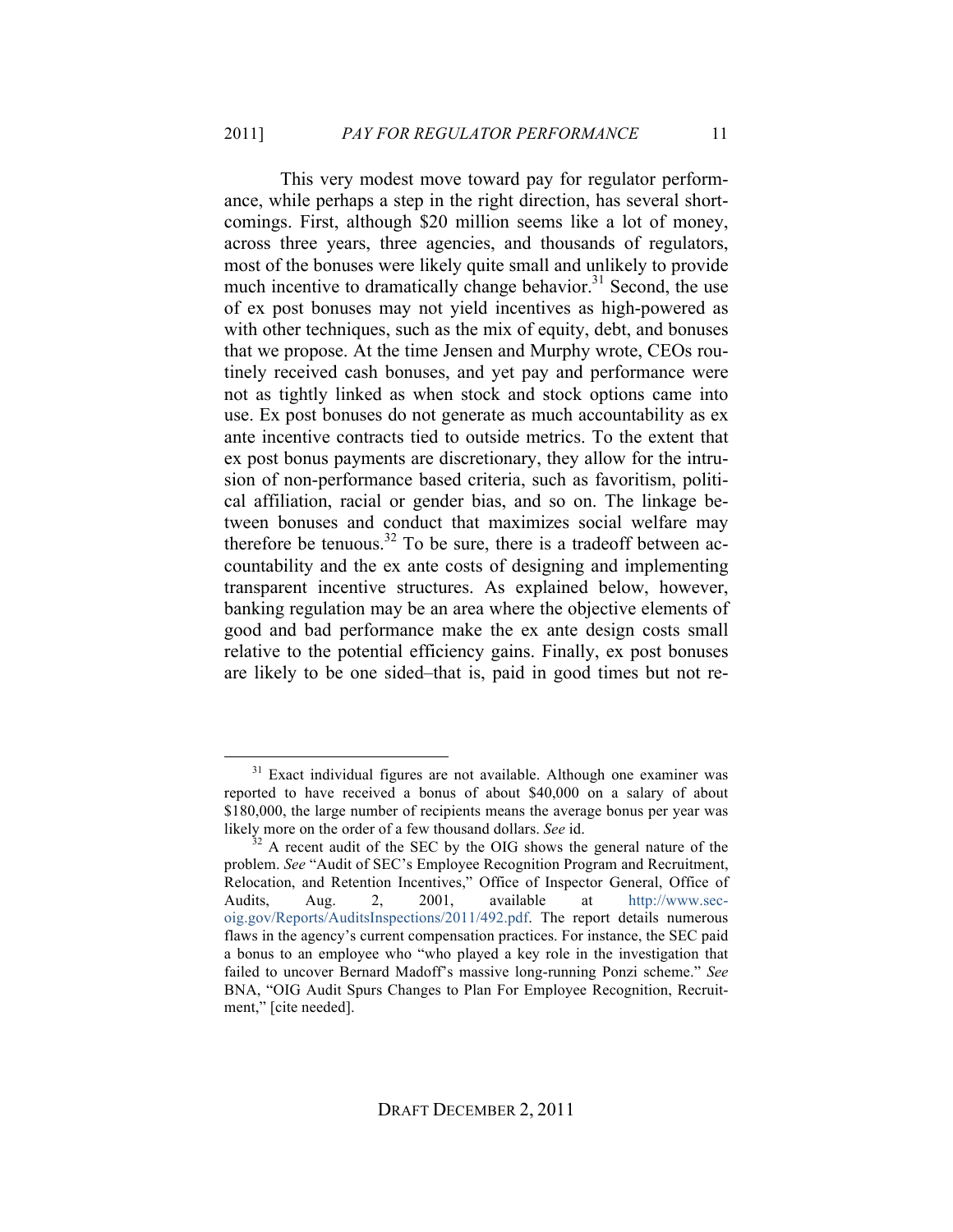couped in bad times. This is likely to bias regulation in a particular direction.<sup>33</sup>

In the next Part, we consider how these pay practices and a lack of high-powered incentives for regulators may have contributed to regulatory failure in the Financial Crisis.

<sup>&</sup>lt;sup>33</sup> Claw-back rules for regulators similar to the Dodd-Frank provision would be one way of reducing this bias.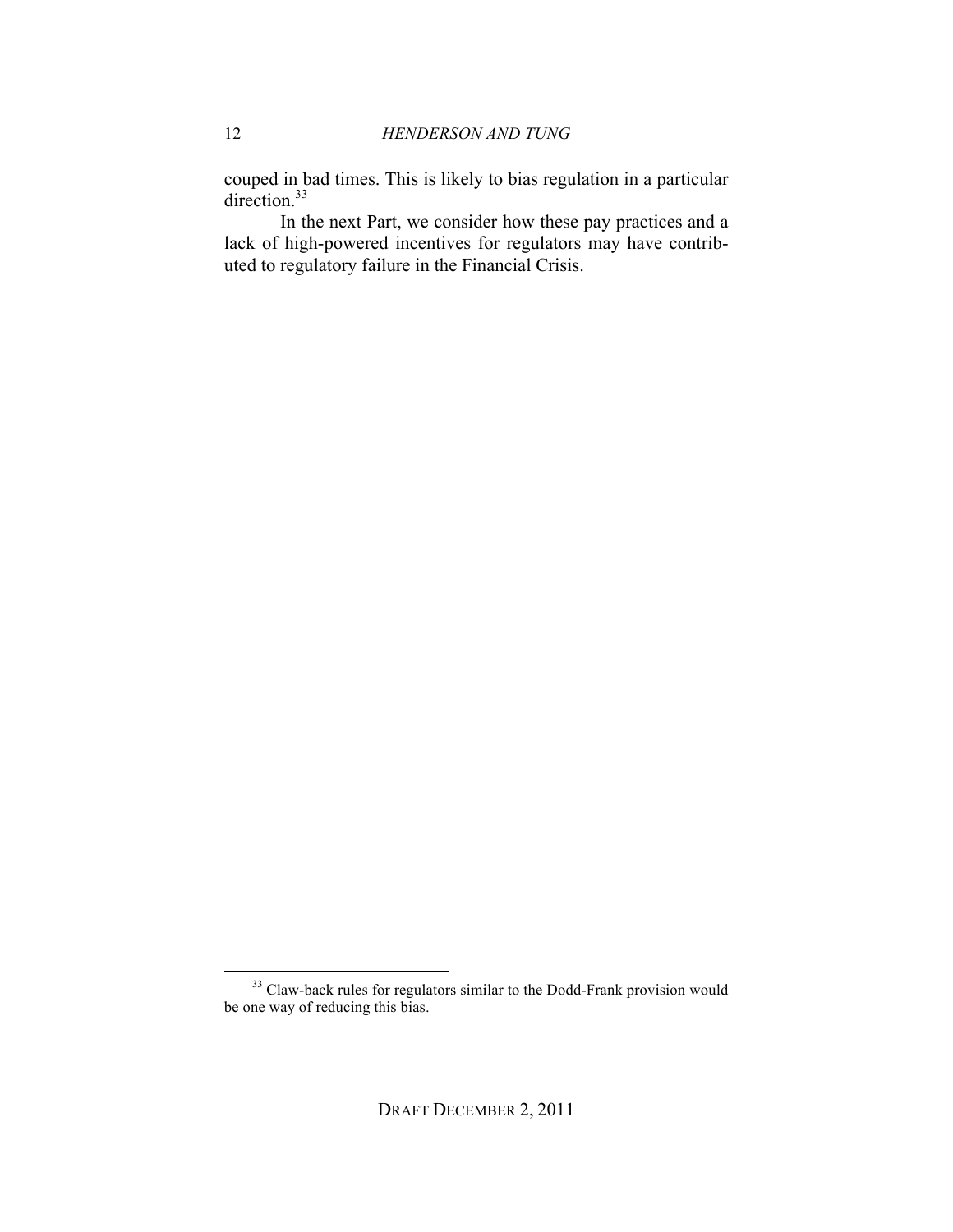#### III. REGULATORS' PAY AND THE GREAT FINANCIAL CRISIS

There is widespread agreement that regulators failed to act aggressively enough during the Financial Crisis. As detailed below, the problem was not one primarily of access to information, lack of expertise, or resource constraints. Reports on bank failures by various inspectors general reach the same conclusion: regulators did a satisfactory job of identifying problems well in advance of failure, but failed to act aggressively enough to remedy the indentified problems.34 The problem, in our view, was incentives. Regulators did not have the right incentives to turn their recommendations into actual reforms of bank policies.

Bank examiners are paid a fixed salary and have very stable employment. Although their mission is to avoid losses to the federal deposit insurance fund, they are not paid based on this metric. In addition, with pay delinked from an objective performance metric, regulators may naturally focus on bureaucratic tasks with observable outcomes, rather than on more aggressive and costly actions with more complex and less transparent cause and effect relationships. If a bank fails, there are multiple causes to which blame can be assigned. But there is only the examiner to blame if reports are not accurately completed and done well. Under existing incentives, examiners might naturally conclude that their job is well done simply by accurately describing problems and bringing them to the attention of management and senior regulators. They have no stake in doing more. Doing less, by contrast, means less work,

 <sup>34</sup> *See, e.g.,* Report of the Office of Inspector General, Federal Deposit Insurance Corporation, March 2009, "Material Loss Review of Silver State Bank, Henderson, Nevada," ("Silver State Report") ("[A]lthough the FDIC identified SSB's loan concentrations and funding sources as potential high-risk areas of concern in examinations completed as early as 2005, the FDIC took limited actions to mitigate the bank's aggregate level of risk exposure."). The same phenomenon occurred during the S&L Crisis of the 1980s. *See* FDIC Report, "An Examination of the Banking Crises of the 1980s and Early 1990s," ("FDIC Report") available at www.fdic.gov/bank/historical/history/421\_476.pdf at 24 ("[T]he analysis in this chapter shows that for most failed banks that had had recent examinations, ratings generally did a satisfactory job of identification well in advance of failure.").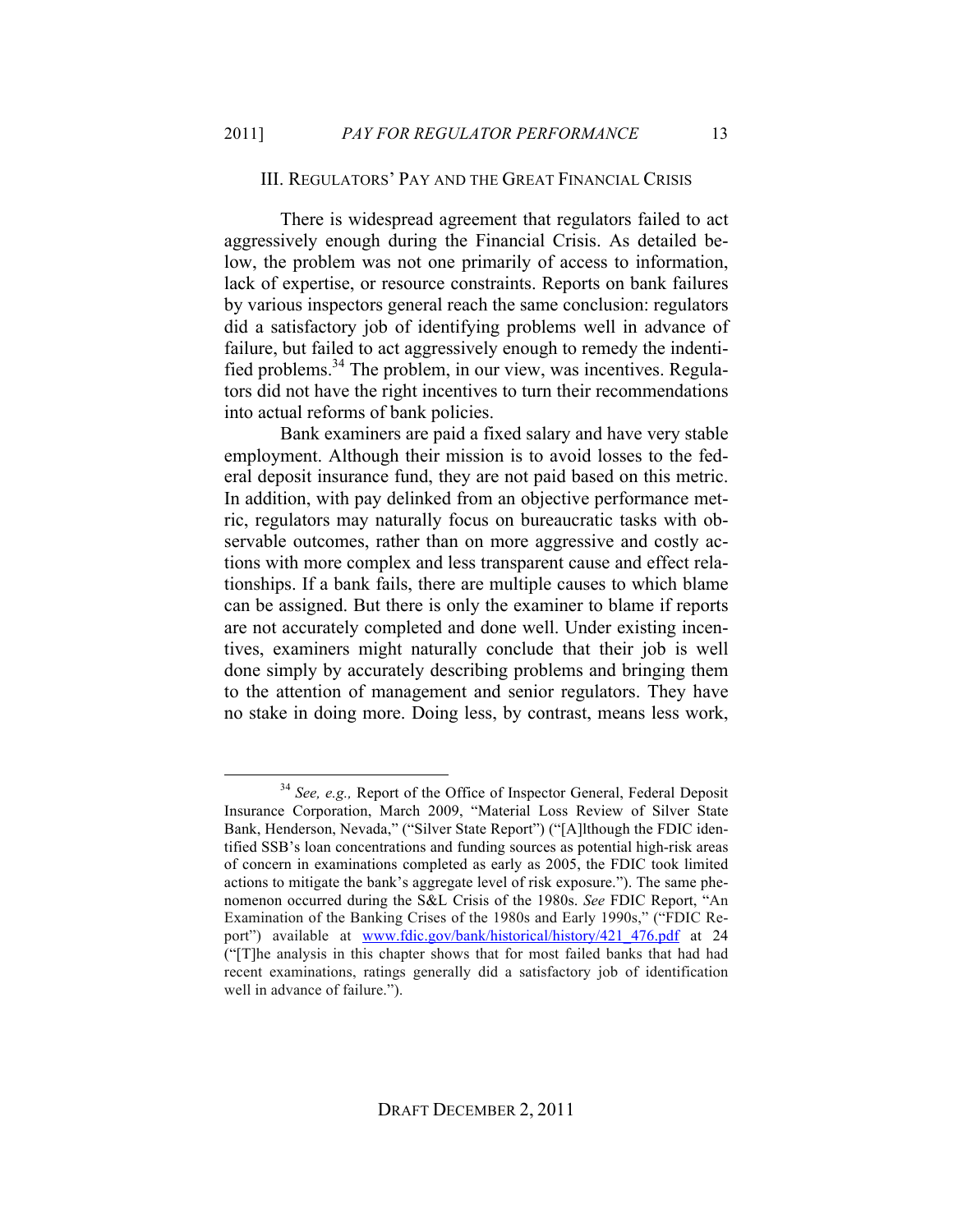less hassle, less political pushback, and less risk, all for the same wage and career results.

To see how this problem manifest during the Financial Crisis and how pay for performance might have solved some of the problems, we describe what bank regulators do and what they did wrong during the Financial Crisis.

#### *A. What Bank Regulators Do*

This section offers a thumbnail sketch of the basics of dayto-day bank regulation, since the individuals doing this work – bank examiners – are the focus of our proposed compensation reforms.

#### *1. The Bank Examination Process*

Several federal agencies supervise banks: the Office of the Comptroller of the Currency (OCC) supervises national banks; the Federal Reserve (Fed) supervises state member banks and bank holding companies, and the Federal Deposit Insurance Company (FDIC) supervises state non-member banks and FDIC-insured savings banks.<sup>35</sup> Although the rules, regulations, and approaches of the various agencies differ, the basic approach is relatively uniform. Regulators assess the safety and soundness of banks through annual examinations of bank assets and operations. A senior bank examiner (the "examiner in charge" or "EIC") leads an examination team, which varies in size and composition based on the size and complexity of the regulated bank.<sup>36</sup> Importantly, the senior

 <sup>35</sup> *See* FDIC Report, *supra* note 35 at 463. The FDIC also has back-up supervisory responsibility for monitoring the condition of national banks and state member banks. In fulfilling these responsibilities, it works with the other two federal regulatory agencies. Under the Financial Institutions Reform, Recovery, and Enforcement Act of 1989 (FIRREA), it also has back-up authority to examine thrift institutions as well. State banking departments supervise statechartered banks. Id.  $36$  The resources can be quite extensive. For example, the equivalent of 20

full-time employees were involved in the supervision of WaMu. *See also* FDIC Report, *supra* note 35 at 464.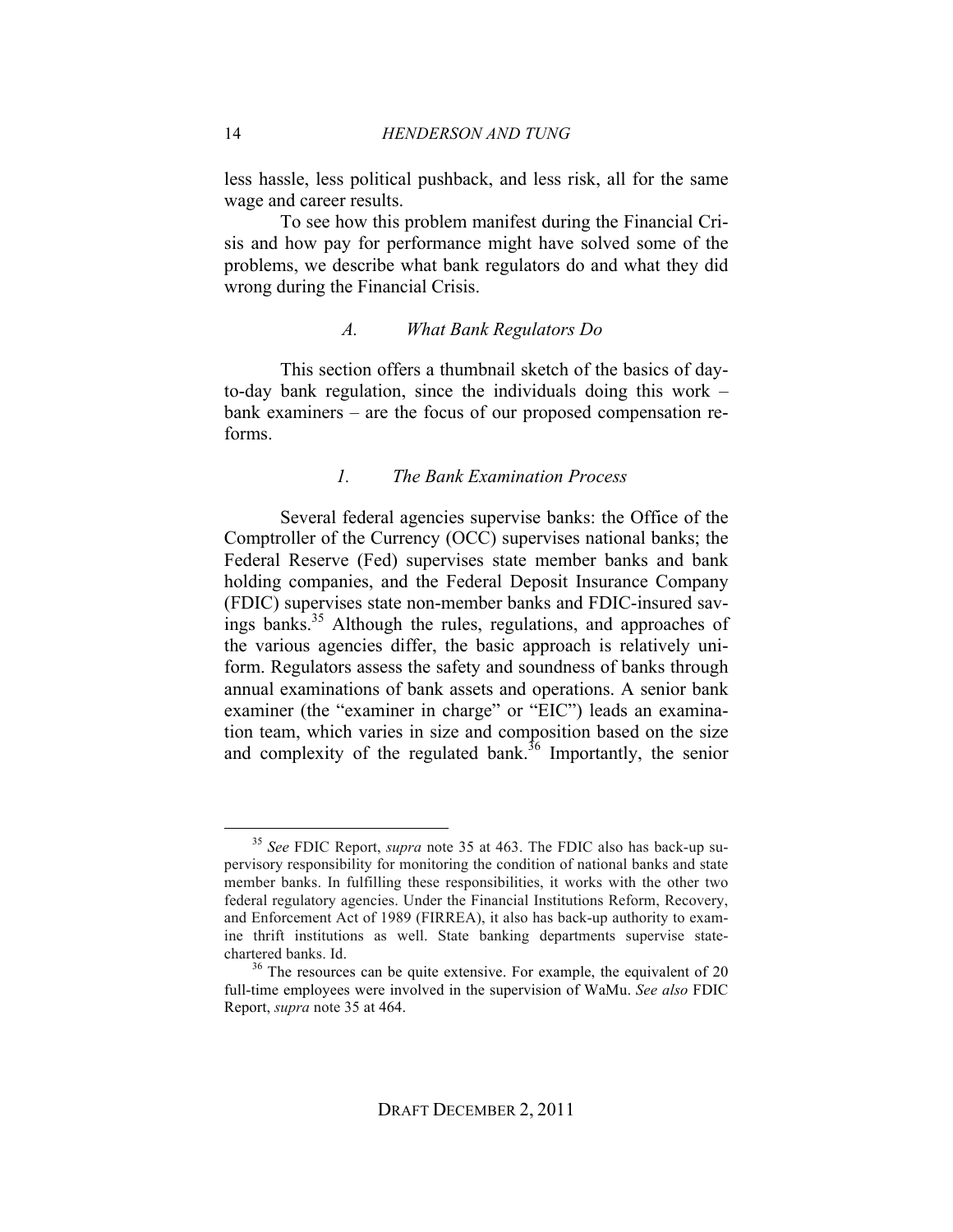bank examiner leading the team is delegated tremendous authority over the examination and the regulated bank.<sup>37</sup>

There are several levels of hierarchy in the typical bank regulatory agency. At the OCC, for example, EICs for large banks are overseen by Deputy Controllers for Large Bank Supervision (DLCBS). A DCLBS "[e]valuates and approves the EIC's recommendations, including regulatory ratings and risk assessments" and "[a]pproves the supervisory strategy for each bank."<sup>38</sup>

The examination process has two broad goals: review of the quality of bank assets, with special focus on the bank's most important assets, its loans; and analysis of the bank's financial condition and the quality of its management and operations.<sup>39</sup> The examination typically occurs once per year.<sup>40</sup> The process lasts from weeks to months, depending on the size and complexity of

<sup>&</sup>lt;sup>37</sup> Bank examiners responsible: "This examiner has full responsibility for supervision of the entire examination process." *Id.* at 463.<br><sup>38</sup> Id at 10-11. DCLBSs are part of the OCC Supervisory Office, which

comprises higher-level regulators that oversee EICs. The Assistant Deputy Comptroller at OCC oversees the supervision of a portfolio of small or mediumsized banks. The ADC has authority to "ensur[e] that the banks address supervisory concerns, follow plans for corrective action, meet reporting requirements, and respond properly to enforcement actions." *See* Comptroller of the Currency, "Bank Supervision Process: Comptroller's Handbook," (Sept. 2007) at 9-10. Although this seems like the locus of supervisory power for bank examinations, it may not be the case. As described in the text, line examiners have significant discretion in evaluating credit and management, and there is little an ADC can do if the examiner's judgments in her analysis and reports do not reflect the ac-

tual risk at the bank.<br><sup>39</sup> FDIC Report, *supra* note 35 at 464.<br><sup>40</sup> The frequency of examination varies by agency and over time. For instance, the National Bank Act of 1864 mandated that the OCC examine all national banks twice a year but allowed an extension to three examinations every two years. This policy stood until 1974, when the OCC moved toward off-site examinations using statistical methods, and the average examination schedule was more like 18 months. With the passage of the FDICIA, on-site examinations were required by law. By the late 1980s, resident examiners were placed in the largest multinational banks, and by the 1990s, larger regional banks also got resident examiners. See FDIC report. Similar changes were also true of FDIC and Treasury examinations. FDIC examination periods varied from one to three years, depending on the CAMELS rating of the bank in question. Like for the OCC, however, the FDICIA mandated "annual on-site examinations of all banks except highly rated small institutions, for which the interval could be extended to 18 months." FDIC Report at \_\_\_.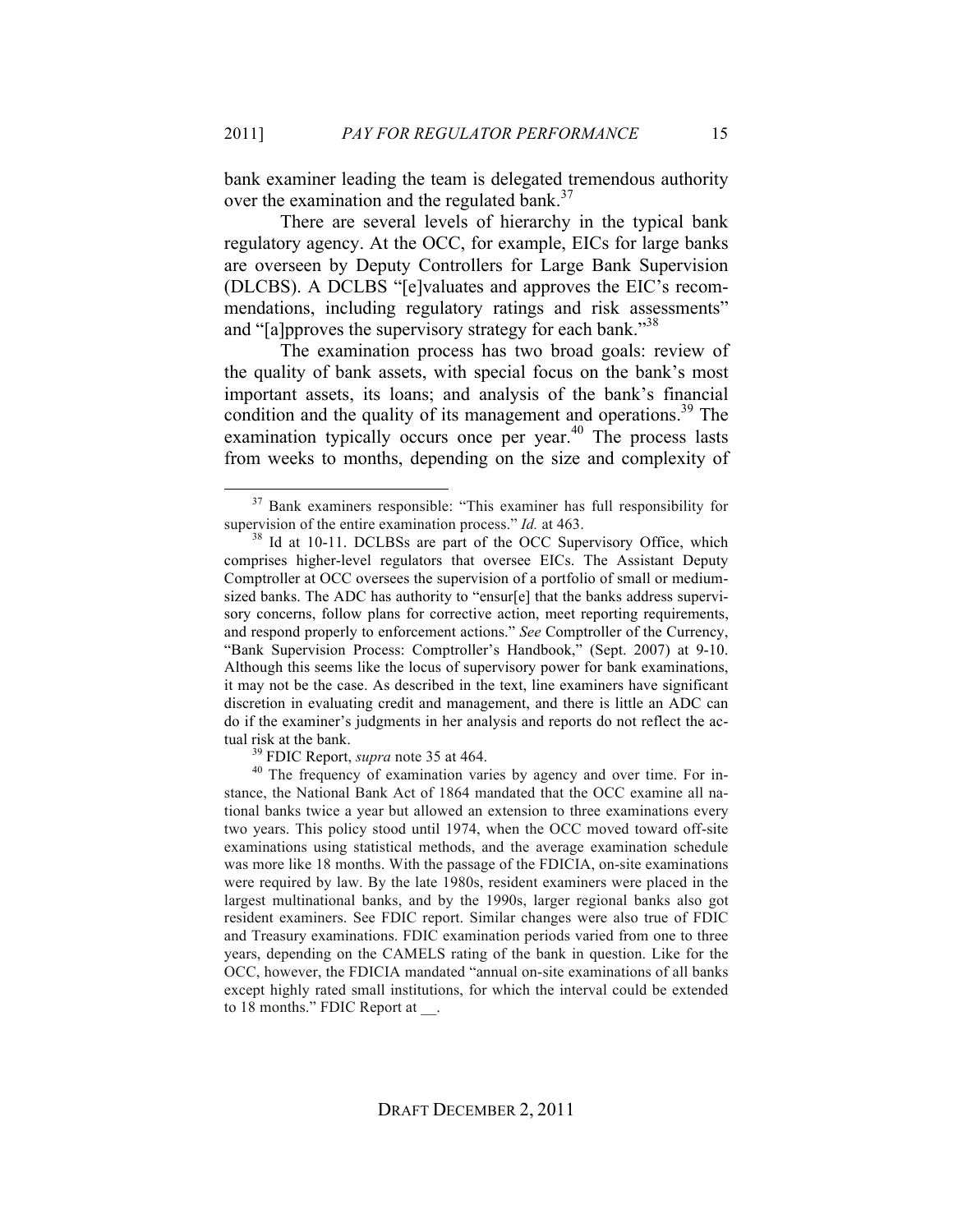the bank, its assets, and operations. The supervision of Washington Mutual (WaMu), one of the larger supervised banks under the Office of Thrift Supervision (OTS), included annual examinations from 2003 to 2008 averaging about 200 days. Reported hourly work data show that the equivalent of 20 full-time examiners or assistants of various kinds was devoted to supervising this one  $h$ ank $1$ 

Throughout the multistage examination process,  $42$  the lead bank examiner has wide discretion as to the volume of loans reviewed, the nature of the examination, the time spent on each analysis, and the consequences of the examination results. Examiners make local judgments about the credit quality of each asset. After discussion with loan officers and bank managers, examiners make final determinations (effectively unreviewable) about how to classify particular loans for input into a final supervisory rating.<sup>43</sup> Examiners also review loan portfolios as a whole for issues such as concentration risk, violations of legal rules, and deviations from bank loan and underwriting policies. They assess the behavior and impact of subsidiaries and affiliates, risks from litigation, the costs and benefits of off-balance-sheet activities, and the activities of insiders.

Once the on-site review is done, the examiner presents the findings to bank management, who are given opportunities to make comments, dispute findings, and commit to remedying any deficiencies. Finally, the report is taken to the board of directors, outside of the presence of management. Directors are given a chance to express their views individually and as a group. To the extent problems have been identified, examiners typically seek commitments from individuals or the entire board to take corrective actions.

 <sup>41</sup> *See* Dept. of Treasury, Offices of Inspector General, "Evaluation of Federal Regulatory Oversight of Washington Mutual Bank," Report No. EVAL-10-002, Apr. 2010 ("WaMu Report").

<sup>&</sup>lt;sup>42</sup> There are four stages of a typical examination: (1) off-site analysis; (2) on-site examination; (3) preparation and approval of an official report; and (4) use of informal or formal administrative actions designed to solve any problems or reduce losses to the insurance system. FDIC Report, *supra* note 35 at 463.<br><sup>43</sup> The examiner will either "pass" a credit or assign it to one of the follow-

ing categories: (1) special mention, (2) substandard, (3) doubtful, or (4) loss. *See id*.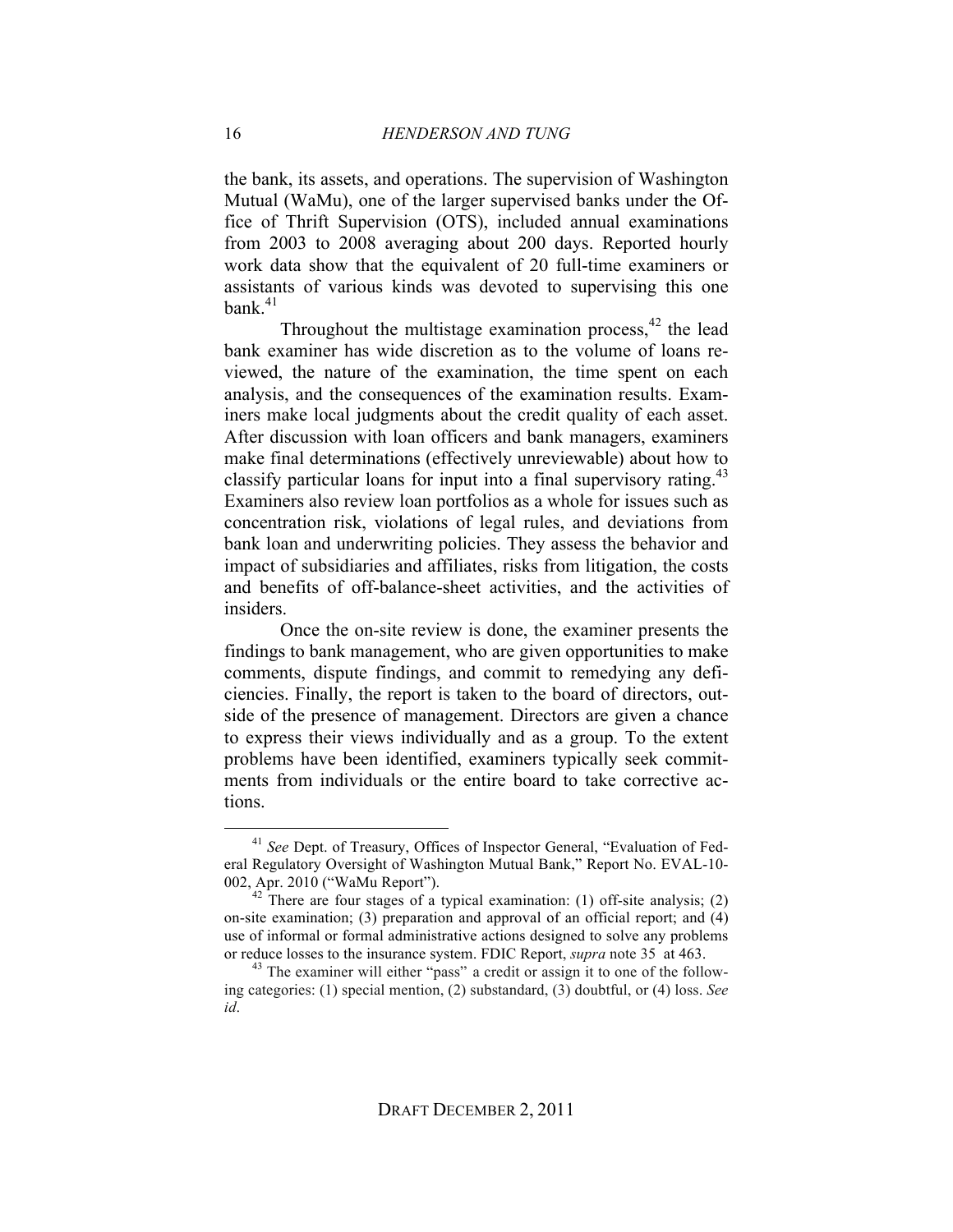Based on this process, examiners determine the bank's CAMELS rating, which is the single metric used by regulators to capture safety and soundness. Examiners rate banks on a scale of 1 (good) to 5 (bad) in each of six areas – Capital adequacy, Asset quality, Management, Earnings, Liquidity, and Sensitivity to market risk – and then assign a composite score.<sup>44</sup> A score of 1 means a bank is performing far above average; 2, the most common score, means "fundamentally sound"; 3 means "some degree of supervisory concern"; 4 means generally unsafe and unsound conditions; and 5 means severe problems and likely failure within one year.<sup>45</sup>

On-site review is meant to "identify the risk of failure in troubled institutions in sufficient time for supervisors to take corrective action."46 Another important tool available to examiners is a follow-up enforcement action, which is designed to "control the risk-taking behavior of problem banks after they have been identified."47 This may be necessary because once the bank finds itself in peril, managers and shareholders have less to lose from high-risk strategies. They have incentives to engage in speculative lending or other high-risk strategies, which reward shareholders if successful, but place losses primarily with creditors or the government if unsuccessful.<sup>48</sup> Follow-up enforcement therefore offers a sensible regulatory tool.

#### *2. Regulators' Power over Banks*

Regulators have tremendous power to influence bank decision making. Much of the actual power resides with bank examiners in their conduct of bank examinations. Moreover, the decision to drop a bank's CAMELS rating from 2 to 3 (moving the bank from "fundamentally sound" to indicating "some degree of supervisory concern") is largely if not entirely within the discretion of the bank examiner. The examiner accompanies this downgrade

<sup>&</sup>lt;sup>44</sup> All scores are reported, so a typical rating would look like this: 22122/2. *See* id.

<sup>&</sup>lt;sup>45</sup> See OTS Examination Handbook, Section 070, pages 070A.3 & .4.<br><sup>46</sup> FDIC Report, *supra* note 35 at 439.<br><sup>47</sup> WaMu Report, *supra* note 43 at \_\_.<br><sup>48</sup> FDIC Report, *supra* note 35 at 439. This of course is the classic

substitution problem for creditors.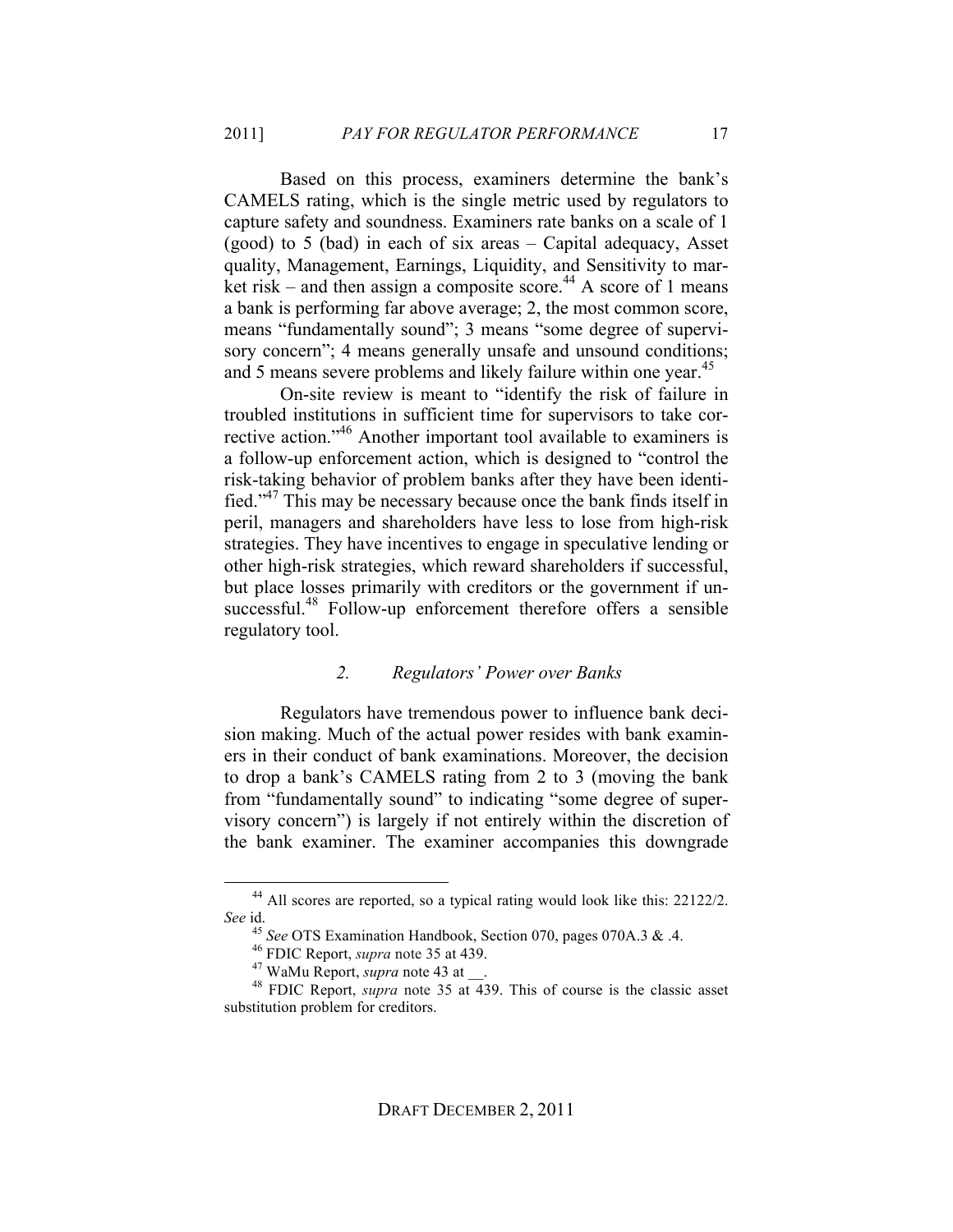with informal actions, which include obtaining the bank's written commitment to take corrective action.<sup>49</sup> Only when the bank has deteriorated significantly—say to a CAMELS rating of 4 or 5—do regulatory higher-ups get involved in meetings with the board of directors. To get a sense of how rare this might be, WaMu kept its overall CAMELS rating of 2 until September 19, 2008; it failed six days later.<sup>50</sup>

The involvement of higher-level regulators typically includes the taking of formal legal actions that are enforceable in the courts.<sup>51</sup> Although ultimate authority to enforce legal sanctions and modifications to bank activity resides at administrative levels above the bank examiner, even in that situation, examiners wield enormous influence because they control the inputs into this decision making process. Since increased monitoring or regulatory intervention requires examiners to identify problems and pursue initial ratings downgrades, effective incentives for examiners to act are necessary for optimal regulation. Examiner passivity, by contrast, effectively insulates a troubled bank from higher-level scrutiny and corrective sanctions.

<sup>&</sup>lt;sup>49</sup> This written commitment commonly comes in the form of a board resolution creating a Memorandum of Understanding between the bank and the regula-<br>tor. See FDIC Report, *supra* note 35 at

<sup>&</sup>lt;sup>50</sup> See WaMu Report, *supra* note  $\overline{43}$  at 18; Robin Sidel, et al., "WaMu is Seized, Sold Off to J.P. Morgan, In Largest Failure in U.S. Banking History, WALL ST. J., Sept. 26, 2008, available at http://online.wsj.com/article/SB122238415586576687.html. *<sup>51</sup> See id*. at 441. These include mandatory asset sales, sales of new equity or

debt, cease-and-desist orders, suspension or removal of officers and directors, and civil penalties. Id at 441-42. Section 8 of the Federal Deposit Insurance Act is exemplary of the powers given to bank examiners in this area. It gives the FDIC board broad formal enforcement powers to terminate FDIC insurance protection;  $(8(a))$  to issue cease and desist orders;  $(8(b))$  and to remove or suspend individual officers or directors.  $(8(e))$  The FDIC has delegated many of these powers to the regional or examiner level. Some triggers are automatic. For instance, FDIC policy requires formal action pursuant to section 8 when an insured state nonmember bank falls to a CAMELS rating of 4 or 5. Historically, many formal actions were taken pursuant to section 8 and other laws, such as the Prompt Corrective Action rules. *See* id at \_\_, Table 12.6. From 1980 to 1995, nearly 2400 formal actions were taken. Most were cease-and-desist orders under section 8(b) (1485 of these), termination of insurance under section 8(a) (394 of these), and removal of officers or directors under section 8(e) (369 of these). *See id.*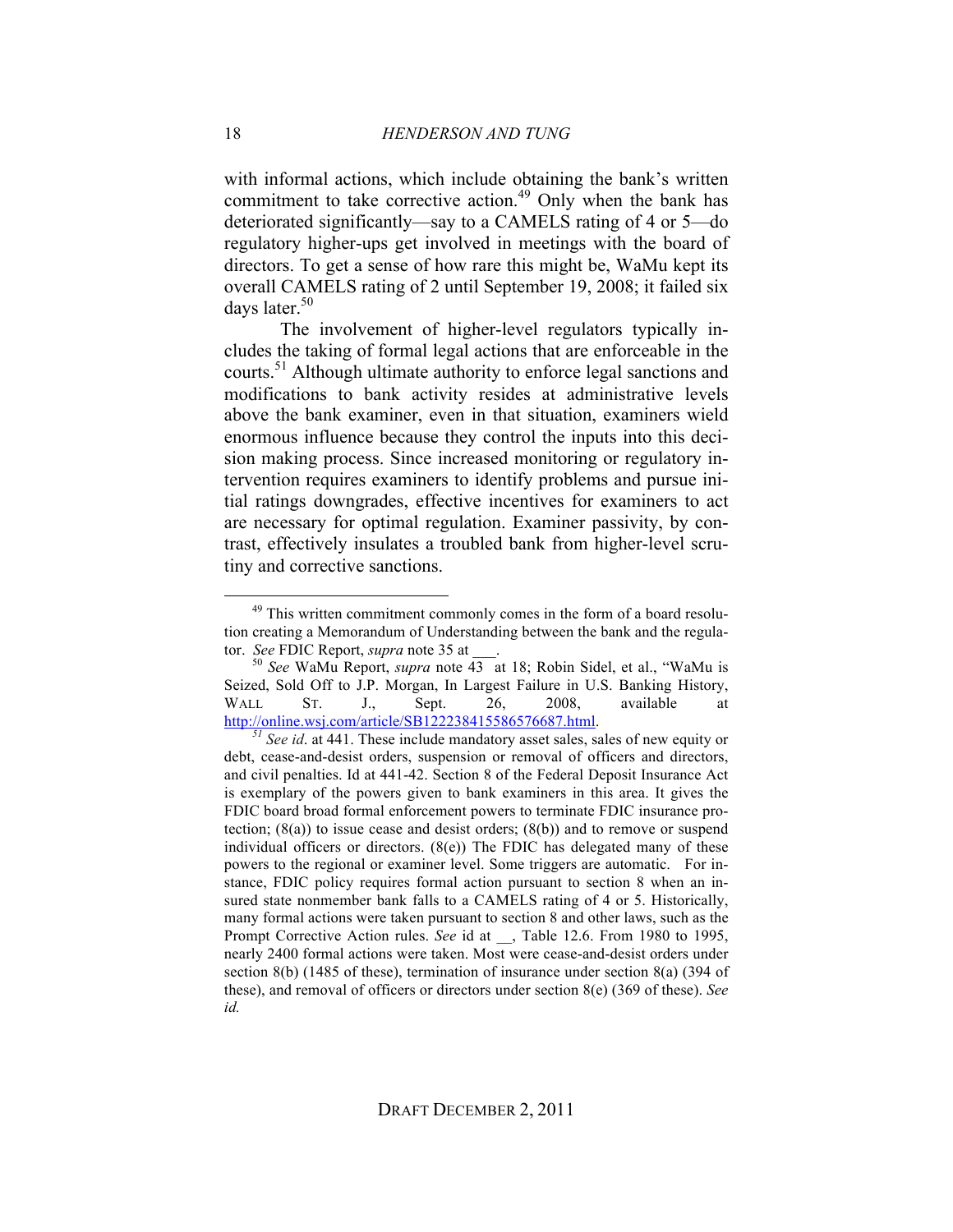Not only do bank examiners and higher-level regulators have tremendous authority over a range of bank decisions, but they control the scope and intensity of the regulatory process as well. Regulators enjoy enormous discretion over critical decisions in the supervisory process.<sup>52</sup> They have wide latitude to decide, among other things, the amount of resources to devote to a particular examination;<sup>53</sup> how often to conduct examinations; whether to conduct on-site or off-site examinations; whether to focus on large or risky banks or large or risk assets within a given bank; how to weight particular geographic concentrations of banks or assets;  $54$ how to extrapolate from past performance to predict future performance of banks, assets, or particular asset classes; and how and how often to share information with other government agencies and the market. <sup>55</sup> Although some of these are not under the control of individual examiners, examiners may at the very least influence how these issues are decided.

 $52$  Consider the decision whether to shut down a failing bank, for example. Statutes generally limit shutdown to "insolvent" banks. But the definition of insolvency is left to the discretion of the regulator. A report on bank failures noted that the OCC "had wide latitude to define insolvency and could have adopted a more flexible standard than it did . . . ." FDIC Report, *supra* note \_\_ at 457.<br><sup>53</sup> "From 1979 through 1984 both the FDIC and the OCC reduced their ex-

aminer resources: the FDIC's field examination staff declined 19 percent, from 1,713 to 1,389, and the OCC's declined 20 percent, from 2,151 to 1,722. The Federal Reserve's examination capacity remained almost unchanged." FDIC Report, *supra* note 35 at 17.<br><sup>54</sup> Geographic concentration of losses was true in both the S&L Crisis and

the recent Financial Crisis. During the S&L Crisis, about 75 percent of all bank and thrift failings were in Texas and Oklahoma. See FDIC Report at 456. For a more complete discussion of the issue of examination frequency in Texas and the Southwest during the 1980s*, see* O'Keefe, THE TEXAS BANKING CRISIS, 1 14. During the recent Financial Crisis, loan losses in California, Florida, Nevada, and several other states account for the bulk of the original losses that led to downgrades of mortgage-backed securities. *See* [cite needed]. 55 Bank chartering authorities also have the power to appoint a conservator

or receiver, and the FDIC has the power to terminate or suspend deposit insurance.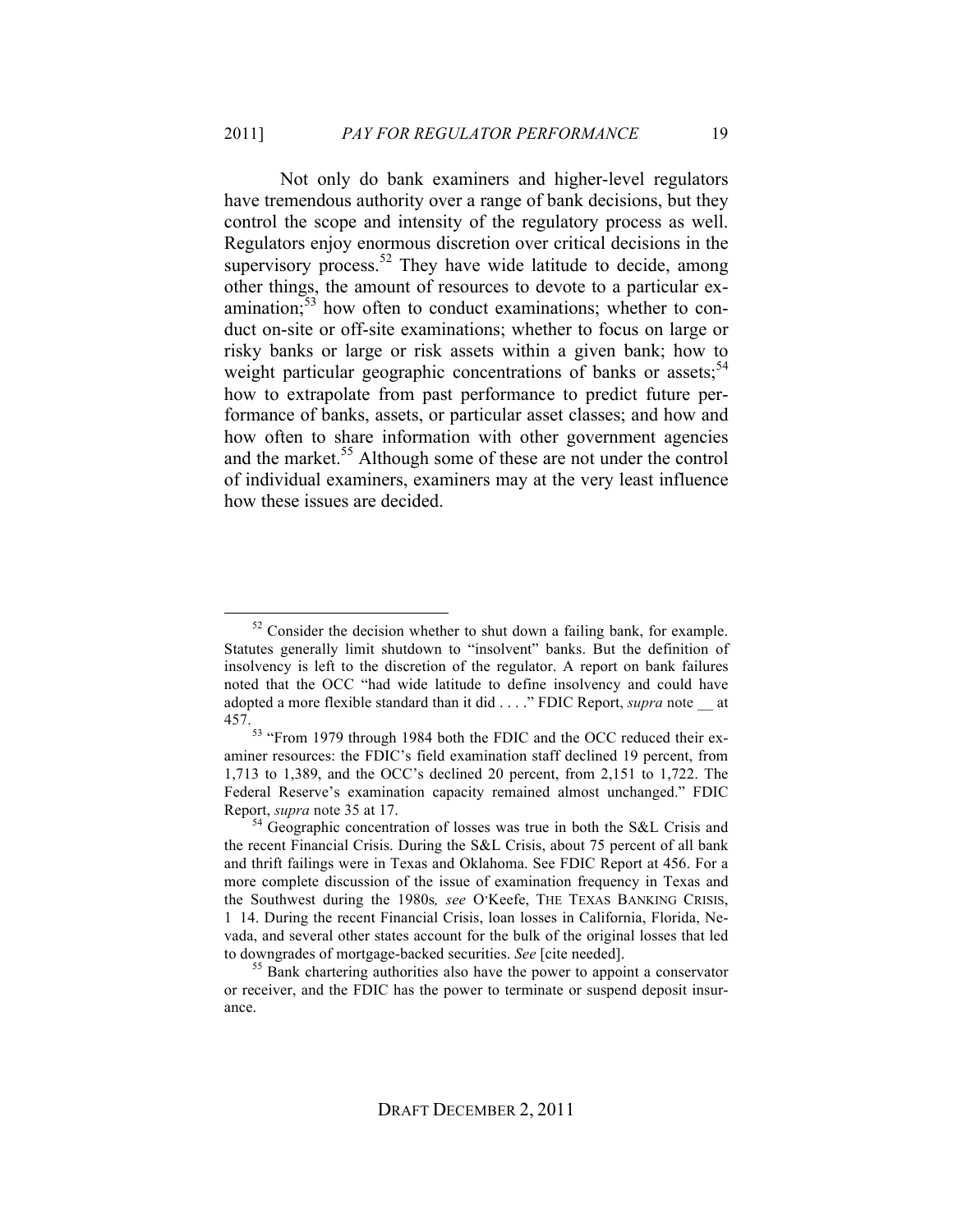#### 20 *HENDERSON AND TUNG*

#### *B. Regulatory Failure in the Financial Crisis*

This section discusses the nature of regulatory failure in the Financial Crisis. It first offers a broad overview based on postmortem reports by the inspectors general of the various bank regulatory agencies. It then examines two emblematic bank failures during the Financial Crisis in order to highlight the impact that regulators' compensation structure may have had.

#### *1. Anatomy of a Regulatory Failure*

The reports of inspectors general of the Treasury Department conclude that regulators did not do enough to prevent multiple banks from taking excessive risk and failing. Although acute funding constraints were a precipitating factor for many bank failures, this shock was not sufficient to explain bank failures. One report explains: "Although the deterioration in the bank's financial condition was severe in 2008, the underlying risks were evident in the preceding years."56 The consensus seems to be that if regulators were more aggressive, hundreds of billions in losses could have been avoided.

In general, regulatory failures fell into two broad but discrete categories that correspond to the supervisory functions. Supervision is designed (1) to recognize problems before they become significant, so that actions to return the bank to a sound financial footing can be achieved at reasonable cost, and (2) to limit losses to the government insurance funds by "closely monitoring troubled institutions, limiting their incentives to take excessive risks, and ensuring their prompt closure when they become insolvent or when their capital falls below some critical level."<sup>57</sup>

The first category is the failure to adequately inspect and supervise bank risk taking during "good" times, that is, periods without financial stress. We might think of this as a failure to do adequate preventive medicine. The failure reports describe many instances in which the regulators did not meet even the basic obligations to understand bank risk taking, ensure compliance with basic risk policies, and restrict certain types of risk taking. For in-

 <sup>56</sup> Silver State Bank Report, *supra* note 35 at 31. 57 FDIC Report, *supra* note 35 at \_\_\_.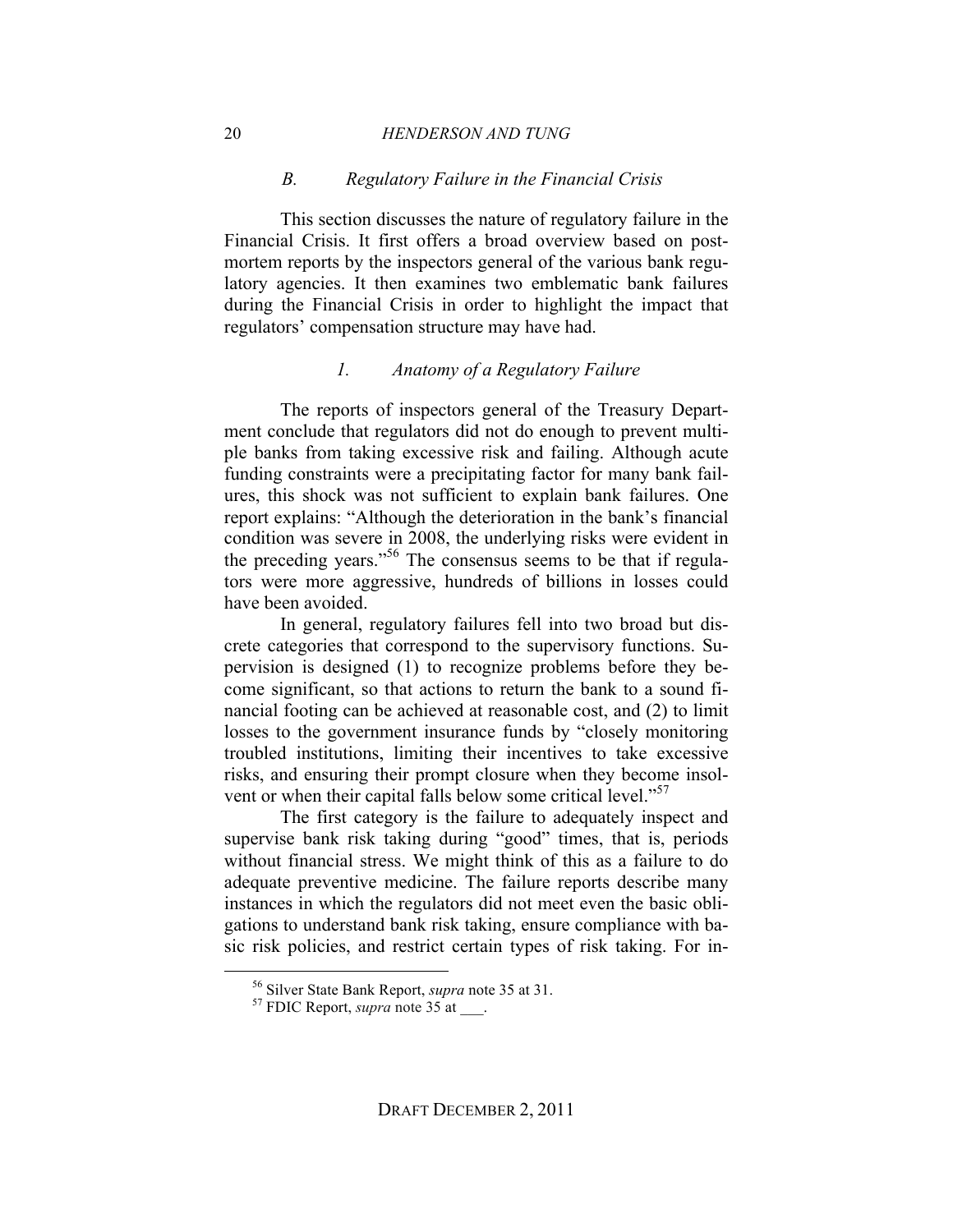stance, regarding the failure of IndyMac in 2008, the inspector general of the Treasury Department concluded: "examiners did not identify or sufficiently address the core weaknesses that ultimately caused the thrift to fail until it was too late."58 As noted above, problems often resulted from the failure to deploy regulatory tools as banks took increasingly large and risky positions.

The second category is the failure to react to signs of distress and intervene quickly enough to prevent further damage. The \$2.5 billion collapse of NetBank illustrates. According to the Treasury Department inspector general, the Office of Thrift Supervision "did not react in a timely and forceful manner to certain repeated indications of problems."59 A similar lapse preceded the \$2 billion failure of ANB Financial. The regulator – the Office of the Comptroller of Currency – "did not issue a formal enforcement action in a timely manner" after the bank began to suffer losses and experience distress.<sup>60</sup>

The failure reports show that in both categories of supervision, regulators engaged in more box checking and paper work than aggressive oversight. For instance, WaMu's regulator did not "formally track the status of examiner recommendations and [required] corrective actions."<sup>61</sup> Bank examiners did the important work of assessing bank assets and risk. They saw deficiencies and recommended changes, but then never followed up to see if these changes were being made. This same phenomenon recurred with

 <sup>58</sup> *See* Office of Inspector General, Department of the Treasury, Audit Report, Safety and Soundness: Material Loss Review of IndyMac Bank, Feb. 26, 2009, available at http://www.scribd.com/doc/13059311/Indymac-Bank-Thrift-Financial-Report. The summary of the regulators' actions in the more than \$2 billion failure of ANB Financial National Association is typical: "OCC . . . was not aggressive enough in the supervision of ANB in light of the bank's rapid growth." OIG reports also noted the failure of bank examiners and officials in the nearly \$1 billion failure of Omni National bank ("OCC's supervision of Omni National Bank was inadequate," Treasury investigators concluded); the nearly \$2 billion collapse of New Frontier Bank ("In retrospect, a stronger supervisory response at earlier examinations may have been prudent," FDIC's inspector general concluded); and dozens more. <sup>59</sup> *See* Apuzzo, "Government Bank Regulators Got Big Bonuses," *supra* 

note  $30 \nvert_{60}$ <br> $\frac{60}{\text{Id}}$ .

<sup>61</sup> WaMu Report, *supra* note 43.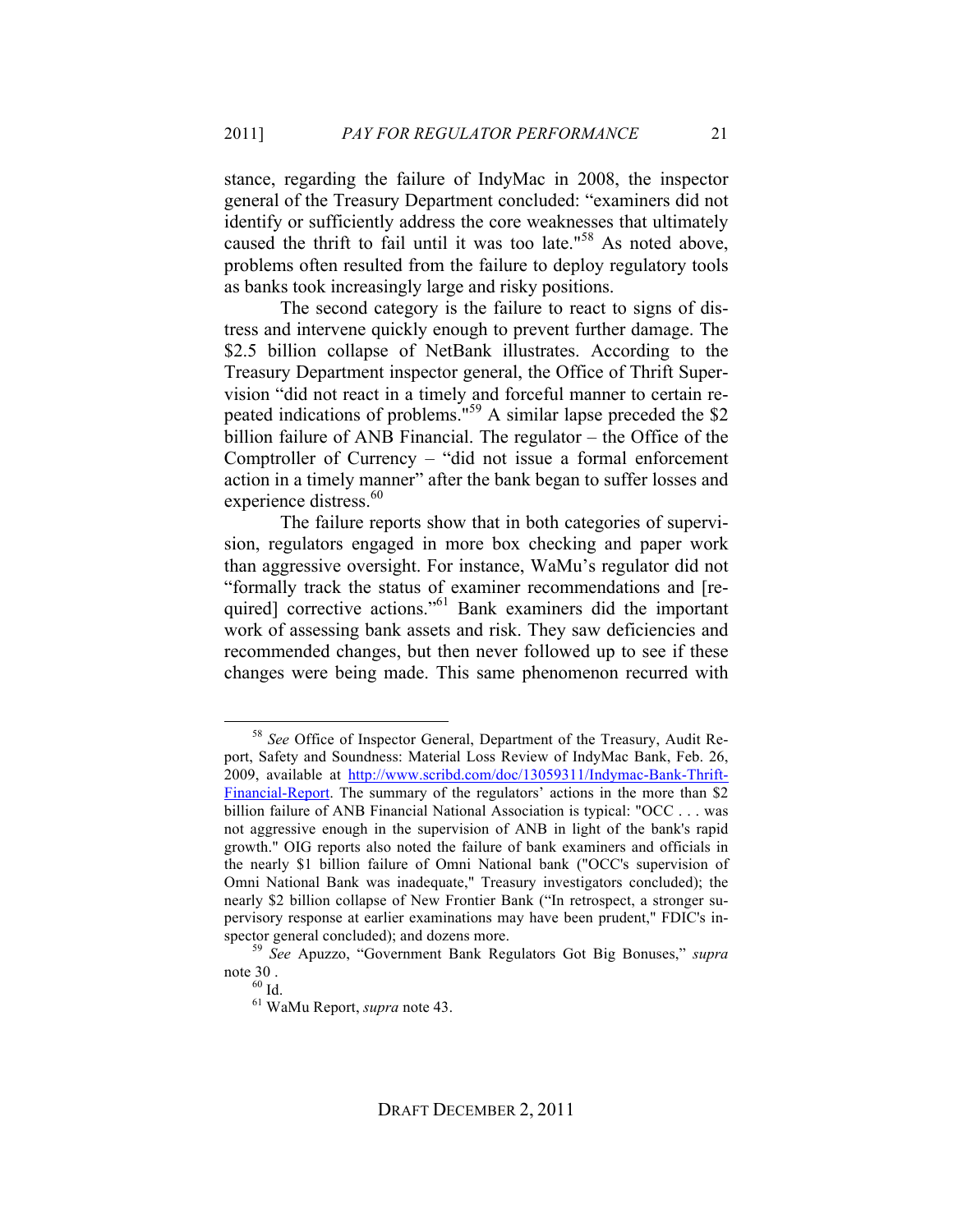shocking frequency in the recent bank failures.<sup>62</sup> A typical report concluded:

> We found that *bank management did not effectively implement key examiner recommendations over several examination cycles* regarding such controls as loan-to-value limits, interest reserve policies, stress testing and establishing meaningful concentration limits, and maintenance of a sufficient [allowance for losses] and adequate capital structure.<sup>63</sup> (emphasis added).

A more in-depth examination of two failures offers context.

#### *2. Silver State Bank*

Silver State Bank was a Nevada bank regulated by the FDIC. Like many banks, it grew rapidly during the housing boom of the 2000s, betting heavily on residential and commercial real estate, especially in and around Las Vegas. When the bank failed in 2008, it cost the taxpayers about \$550 million, as well as obliterating over \$20 million in uninsured deposits.<sup>64</sup>

Regulators knew the risks Silver State was taking and the fragility of its financial position for at least six years prior to its failure. Examiners knew of problems with Silver State's board of directors and management as early as January 2002, and continued to report on them consistently through June 2008. Though examiners repeatedly raised issues about the soundness of the bank's business model, they "did not assertively address examination findings that were repeated areas of concern."<sup>65</sup>

The supervisory problem was not a lack of understanding but of action: "[W]hen needed, a more progressively stringent supervisory tone was not presented in the [reports of examinations],

 <sup>62</sup> Silver State Bank Report, *supra* note 35 at \_\_. 63 Id at 30.

<sup>64</sup> *See* Jake Bernstein and A.C. Thompson, "The Small Bank Bust," PRO-PUBLICA*,* Jan. 26, 2009, available at http://www.propublica.org/article/thesmall-bank-bust-090126. 65 Silver State Bank Report, *supra* note 35 at \_\_.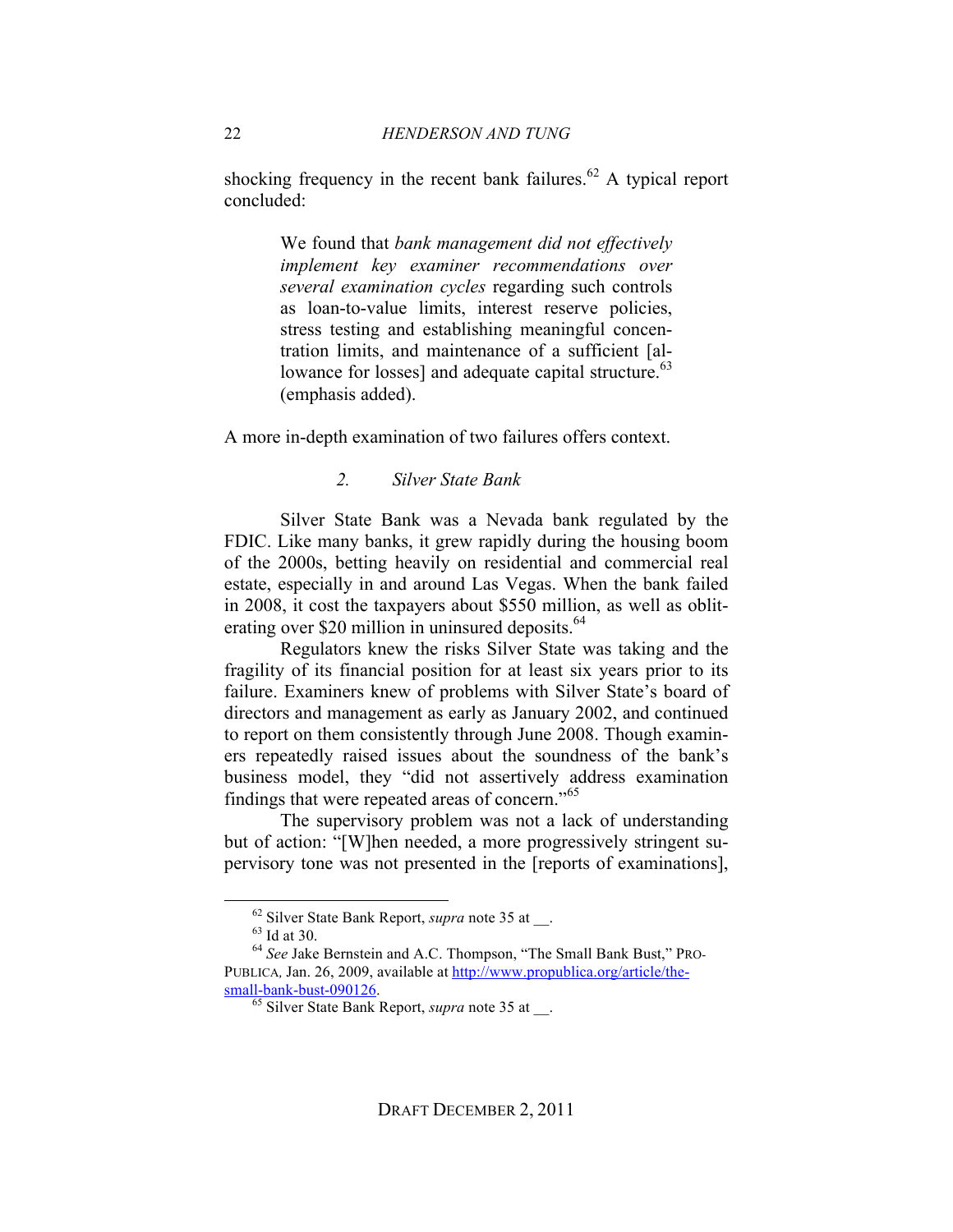and actions were not taken."66 More specifically, although "the FDIC identified [the bank's] loan concentrations and funding sources as potential high-risk areas of concern in examinations completed as early as 2005, the FDIC took limited actions to mitigate the bank's aggregate level of risk exposure."<sup>67</sup>

This inertia manifested most obviously in the CAMELS rating, the key driver of informal and formal regulatory action. Despite the fact that examiner reports expressed significant misgivings about the bank's safety and soundness, the CAMELS rating remained a 2 ("fundamentally sound") until May 2007, when the bank was on the verge of complete failure. While noting that examiners failed along many dimensions of data collection and analysis,68 the inspector general concluded that the bank collapsed not because examiners did not know about the problems,<sup>69</sup> but because they did too little to prevent them from growing. Examiners did not follow through and hold the bank to account for the failures and shortcomings identified.

The report does not offer compelling reasons why regulators would choose to be so diligent in diagnosis but relatively inattentive when it came to treatment. But it echoes a common theme with other failure reports: Examiners devoted far more attention

rective actions: It "recommended that bank management improve its measuring, monitoring, and reporting of concentrations; internal routines and controls; loan underwriting and administration; . . . compliance with the FDIC's Rules and Regulations . . . improve the monitoring and reporting of its economic environment and the policies and procedures covering interest reserve loans." *See* id at \_\_.

<sup>&</sup>lt;sup>66</sup> "Nonetheless, our view remains that DSC could have exercised greater supervisory concern in the 2007 and prior examinations regarding SSB's management, asset quality and liquidity and taken additional action to address both the conditions and risks in these areas." Id at  $\frac{1}{2}$ .

<sup>&</sup>lt;sup>68</sup> See id at \_\_\_\_ (noting that examiners failed "to recognize and/or analyze risk, set a proper tone in the [examination reports]; appropriately consider risk in CAMELS ratings; ensure that proper controls and risk limitation and/or mitigation strategies were established and appropriately implemented; identify in a timely manner [the bank'] increasing risk profile, including concentrations in targeted market areas, as a potential concern; and deal assertively with bank management on examination findings and recommendations.").<br><sup>69</sup> The examiner's reports recommended numerous improvements and cor-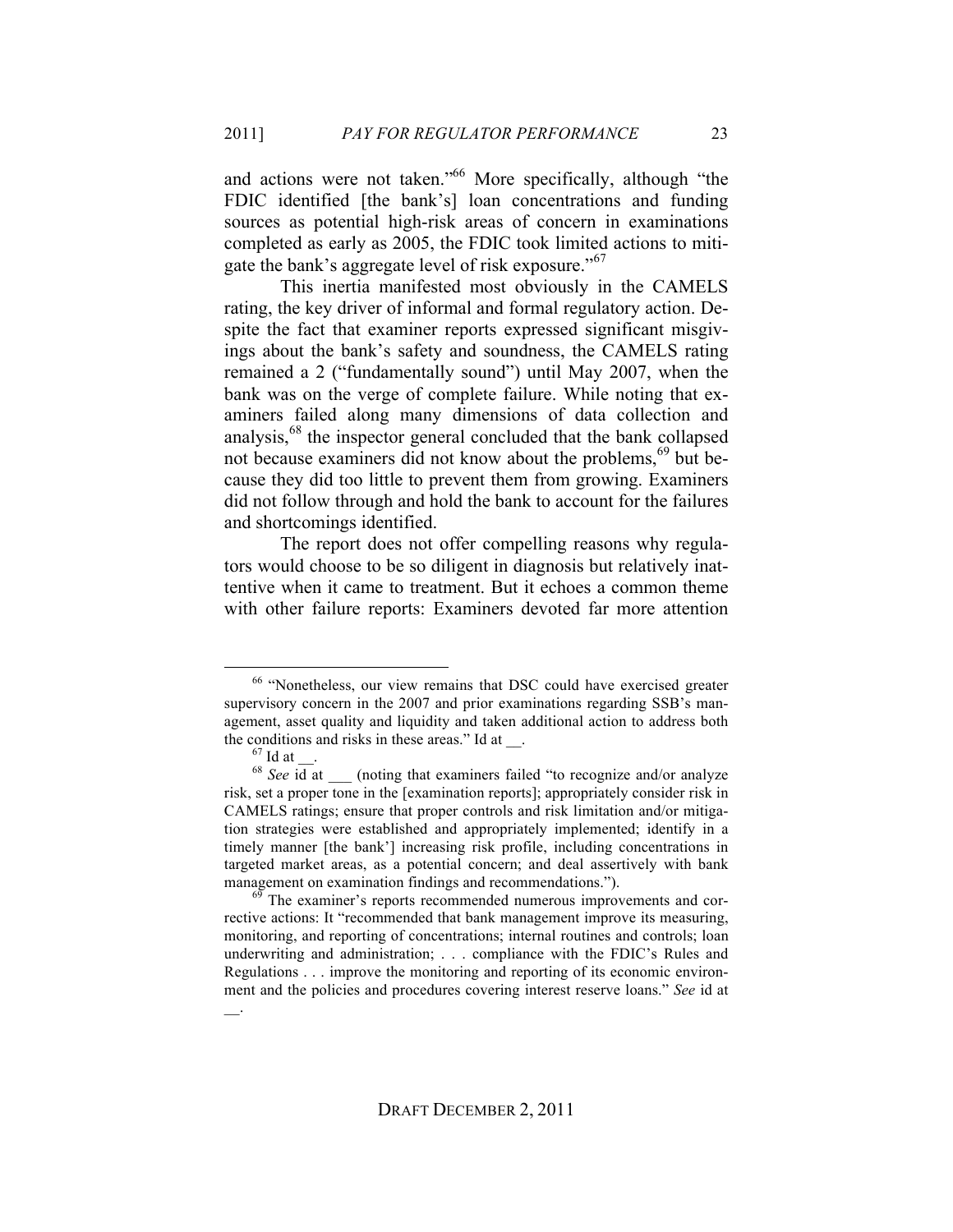and resources to figuring out what was wrong with banks than trying to fix them.<sup>70</sup>

#### *3. Washington Mutual*

The failure of WaMu tells a similar story. WaMu was the largest financial institution supervised by the Office of Thrift Supervision.71 Right before it failed in 2008, WaMu had over 40,000 employees working in over 2000 branch offices, servicing nearly \$200 billion in deposits and over \$125 billion in residential loans. In the years before its failure, WaMu refashioned its business model to pursue higher risk. Management decided to shift away from originating plain-vanilla mortgages (fixed rate, conforming loans) to higher-yield subprime loans.<sup>72</sup> When the housing bubble burst, this decision proved fateful, as it resulted in WaMu's collapse.

The problems at WaMu were not unknown to bank examiners in the years leading up to its collapse. In the three years before its failure, examiners spent over 100,000 hours over 400 days pouring over WaMu's assets and operations.<sup>73</sup> As early as 2003, bank examiners had reported significant deficiencies in WaMu's underwriting process for residential loans, its core loan activity.<sup>74</sup> Specifically, examiners noted that organizational controls were weak and that the sales culture was aggressively focused on building market share at the expense of quality and process. Over the next several years, examiners repeatedly criticized WaMu for its underwriting practices and overly risky incentive structures.<sup>75</sup> Ex-

 $70$  Although some doctors, like the fictional Dr. House on the eponymous Fox television program, undoubtedly diagnosis patients only for the fun of solving the puzzle, for almost all patients, the diagnosis is only relevant to treatment. As we discuss in the next section, examiners were paid mostly for diagnosis, and if healers are not paid to treat as well, there will be less treatment than if they are.  $\frac{71}{1}$  At the time, banks effectively chose their regulators and paid regulators

assessment revenue. From 2003 to 2008, WaMu represented 12 to 15 percent of OTS's total assessment revenue. WaMu Report, *supra* note 43 at 16-17.

 $72 \text{ Id at 8.}$ <br>  $73 \text{ See id at }$ , Table 5.<br>  $74 \text{ See id at }$ 

<sup>74</sup> *See* id at \_\_\_. <sup>75</sup> *See* id at \_\_.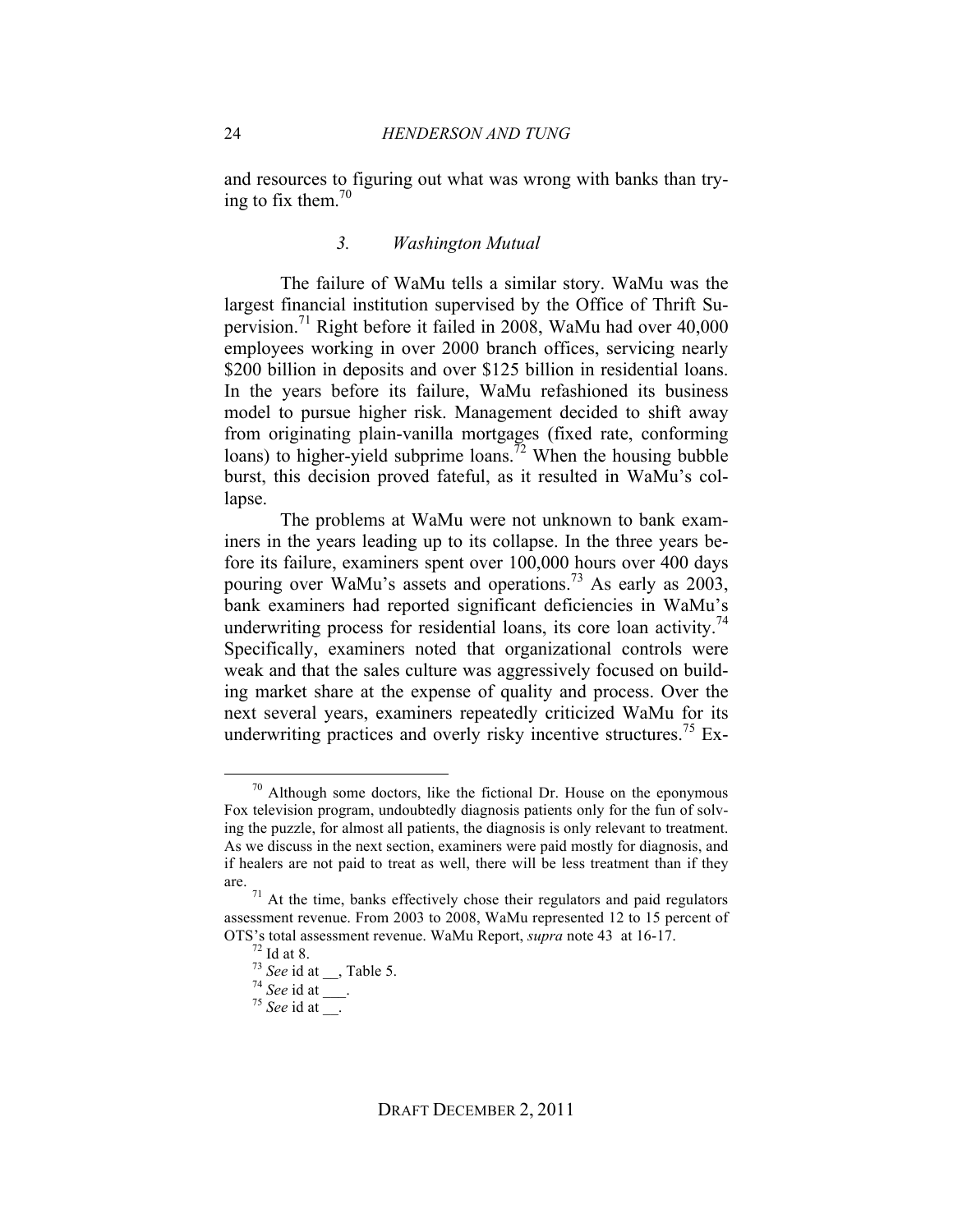aminers made nearly 1000 formal criticisms and recommendations during this period. However, they did not follow up to assure that problems were remedied. They brought no enforcement actions against WaMu, despite the fact that the problems persisted and worsened.<sup>76</sup> Crucially, many of these deficiencies were in core underwriting functions, which the OTS examination handbook describes as vital to safety and soundness of banks: the "first defense against excessive credit risk is the initial credit-granting process."<sup>77</sup>

Asset quality is the other essential component of safety and soundness. Here too examiners raised numerous issues but took no action. Examiners "repeatedly identified issues and weaknesses associated with WaMu's asset quality," but "[n]evertheless . . . consistently assessed WaMu's asset quality as satisfactory, with a rating of 2 until [WaMu failed]."<sup>78</sup>

The most likely explanation for the regulatory forbearance was the fact that during the period in question (2004 to 2006), WaMu appeared to be profitable. When asked by the inspector general why they did not act in the face of these numerous deficiencies, examiners responded, "even though underwriting and risk management practices were less than satisfactory, WaMu was making money and loans were performing [and] [a]ccordingly, the examiners thought it would have been difficult to lower WaMu's asset quality rating."<sup>79</sup>

Although one might normally commend the humility of regulators in the face of market indicators, such a defense is flatly inconsistent with the nature of the government's role as an insurer of bank risk. Moreover, it contravenes explicit regulatory policy, which instructs examiners against taking comfort in loan and market performance in the face of underwriting or concentration risks. If a bank "has a high exposure to credit risk, it is not sufficient to demonstrate that the loans are profitable or that the association has not experienced significant losses in the near term.<sup>80</sup> As in the case of underwriting standards, the inspector general found it puz-

<sup>&</sup>lt;sup>76</sup> *See* id at19-20, Table 7.<br><sup>77</sup> Id at 21-22.<br><sup>78</sup> Id at ...

 $79$  Id at  $\frac{2}{\phantom{0}}$ .

 $80$  Id at \_\_\_.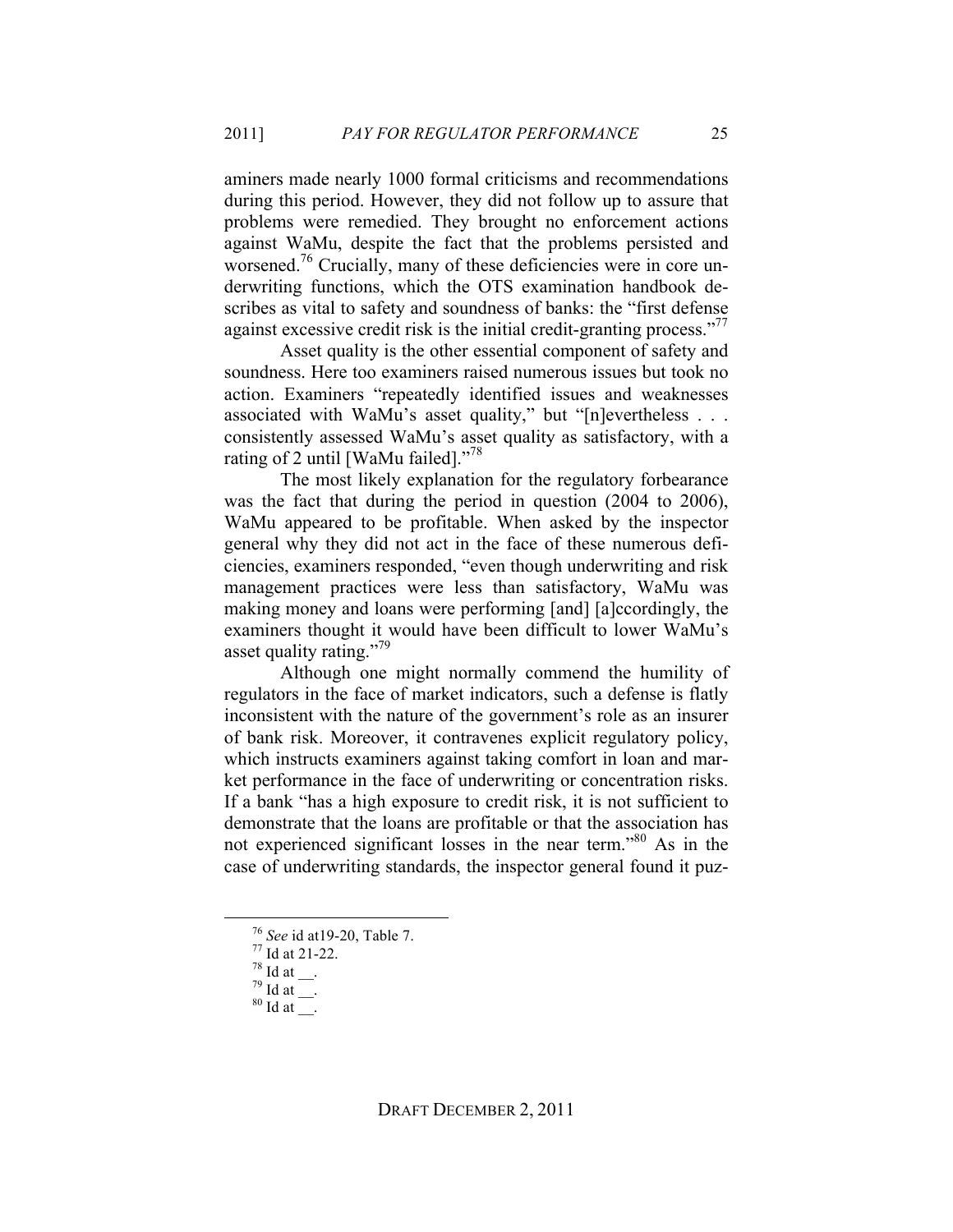zling that examiners did not downgrade WaMu's CAMELS rating in the face of these longstanding shortcomings. $81$ 

The WaMu examination process was emblematic of the regulatory failures of the Financial Crisis. As with the failure of Silver State Bank, IndyMac, and countless others, the report criticizes examiners for not acting preventively, not tracking the implementation of corrective measures, and relying solely on persuasion and future threats instead of formal action.  $\delta$ 

#### *C. A Public Choice Account*

In this section, we offer an answer to the questions raised by the WaMu report: Why would examiners, who repeatedly identified problem areas, continue to rate WaMu so highly in the face of such obvious shortcomings in its business model and practices? Why did examiners err so egregiously on the side of nonintervention, in the face of specific policy guidance to the contrary? The answer is incentives. $8$ 

 $81$  Given this specific guidance, the significance of single family residential lending to WaMu's business, and the OTS's repeated warnings on asset quality that WaMu management seemingly ignored, it is difficult to understand how examiners could allow WaMu a satisfactory asset quality 2-rating for so long. Assigning a satisfactory rating to unsatisfactory conditions sends a mixed and inappropriate supervisory message to the institution and its board, and is con-

trary to the very purpose for the CAMELS rating system. <sup>87</sup> *See id.* at \_\_ ("OTS's supervision did not adequately ensure that WaMu corrected those problems early enough to prevent a failure of the institution. Furthermore, OTS largely relied on a WaMu system to track the thrift's progress in implementing corrective actions on hundreds of OTS examination findings."). <sup>82</sup> Another potential story of failure is that regulators were under-resourced.

But this is difficult to square with the facts. Although the amount of resources devoted to examinations undoubtedly played a role in the failure of banks during the Financial Crisis, the numerous failure reports suggest the problem was as much one of incentives as it was hours devoted. For instance, the OIG report about WaMu's demise describes the resources the OTS devoted to supervision. Over a six-year period leading up WaMu's failure, OTS examiners spent over 160,000 hours (about 27,000 per year on average) working exclusively on supervision of WaMu. *See* WaMu Report, *supra* note 43, at 17, Table 5. Examinations averaged about 150 days in length and were conducted by the equivalent of 20 full-time employees. *See* id at (based on the data in Table 6).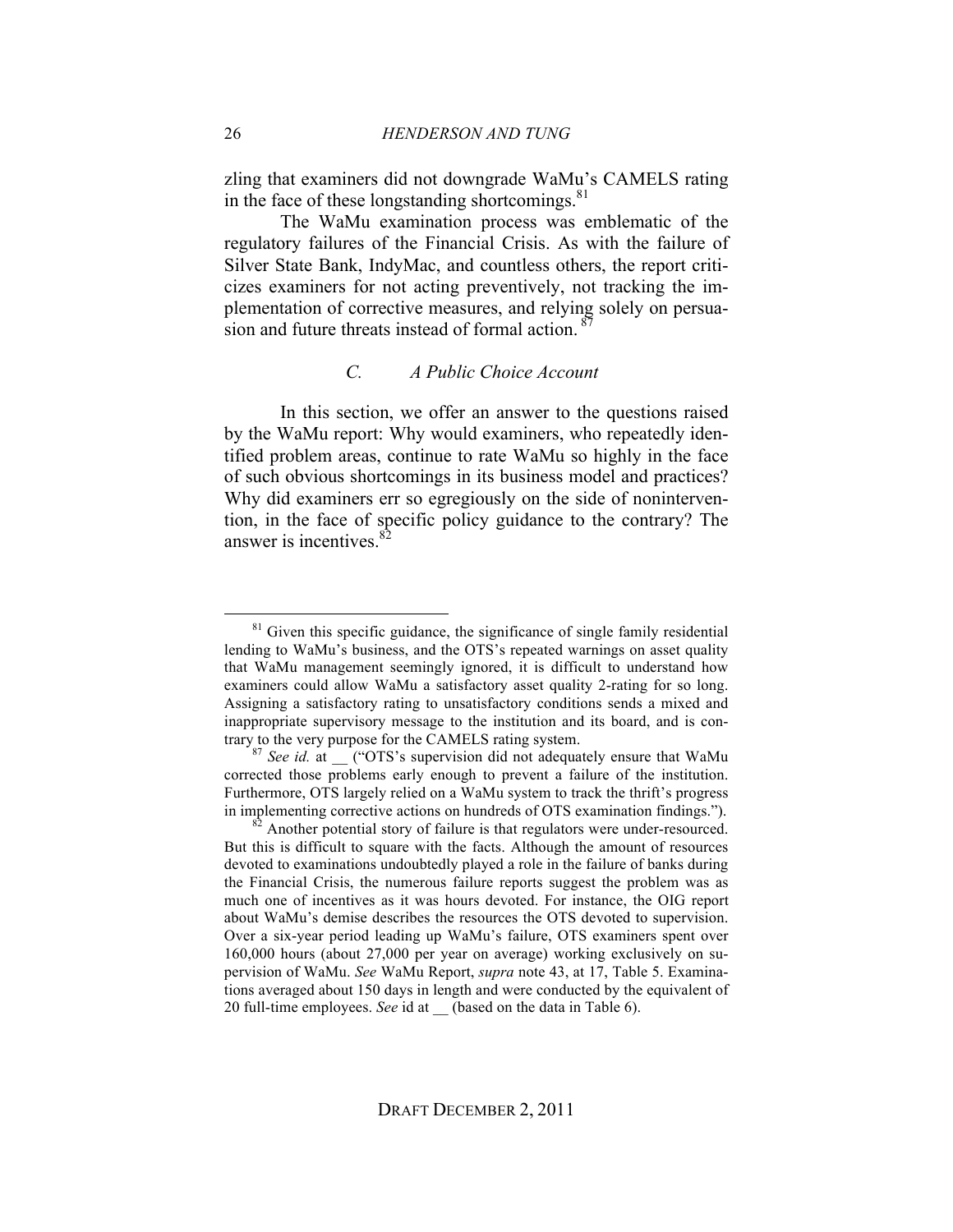#### *1. Pay for Bureaucratic Performance*

If an individual is paid regardless of performance, then the individual will likely maximize something other than performance. This might be leisure or something else, but it is unlikely to be the social welfare maximum.<sup>83</sup> Like everyone else, bank examiners maximize according to the incentive structure in which they find themselves. Bank examiners are paid almost entirely in fixed salary that varies primarily by seniority. Examiners also cannot easily be terminated. They enjoy the special job security fashioned by the civil service rules. This employment arrangement may encourage examiners to perform the observable aspects of their charge carefully and conscientiously—like conducting the bank examination and filling out the required reports. But examiners may have insufficient incentive to pursue the less observable or more discretionary aspects of their charge with the same enthusiasm.

Job security for examiners may make some sense. With their fixed salaries, if examiners could be terminated for poor performance, they might be extremely risk averse. For example, if a bank failure on an examiner's watch significantly increased her risk of termination, the regulator's incentive would be to ensure that the bank was not taking much risk. Though good for the regulator, the social cost from reduced credit availability and lost bank profits might be quite high. Reduced job security might also subject examiners to political pressure for doing their jobs *too* well. Regulated banks might be able to bring political pressure to bear on conscientious regulators unwilling, say, to allow a failing bank to continue operating or to permit a bank's excessive risk taking. $84$ 

Job security reduces counterproductive risk aversion and the risk of political capture. It gives examiners discretion in applying regulation, perhaps in ways that improve social welfare. But without additional incentives, the civil service rules may also create perverse incentives by insulating regulators too well from the

 $83$  For instance, regulators might be envious of bankers, and therefore impose Draconian limitations on them, or regulators might be sympathetic to bankers (either out of familiarity or a desire for future employment) and therefore behave permissively. One cannot be sure how these incentives cut in any given case; behavior is likely to vary widely by individual and over time. 84 Cite Keating Five.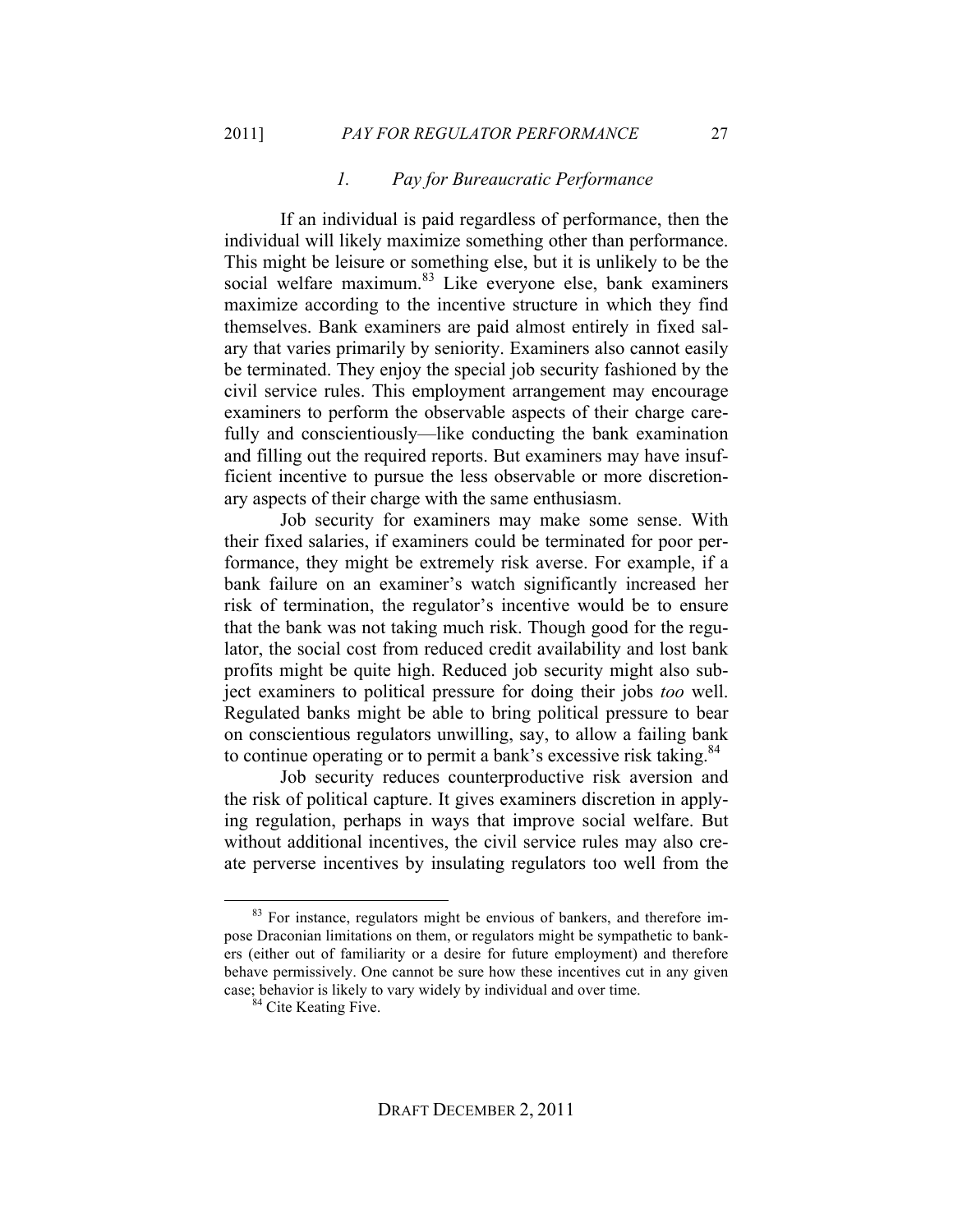consequences of their job performance. So insulated, some may be encouraged to exert low effort or avoid courses of action likely to make more work for themselves.<sup>85</sup> Job and salary security reduce incentives to do "good" work, however defined, since the consequences of "bad" work are reduced.

#### *2. Bureaucratic Incentives*

With a fixed salary independent of performance and a remote chance of termination, it is not surprising that examiners are not aggressive and that they focus more on observable process than outcomes. Performing the examination and filling out examination reports is entirely within the examiners' control. This output is subject to objective performance metrics (e.g., is the report completed on time and in a competent manner?). Without follow-up enforcement, the reports are not likely to generate collateral costs for examiners, such as political pushback, extra work for staff, and error costs.<sup>86</sup>

In contrast, aggressive follow-up enforcement is likely to raise the personal costs to examiners significantly with little or no personal benefit. Costs rise simply because the work moves from investigation to persuasion, both of higher-ups and the regulated party, each of which may push back strongly. Examiners may also fear making a mistake by restricting the lending of a seemingly successful bank. This problem may be exacerbated by the fact that examiners routinely work with the same bank for extended periods. They often go to work every day at the bank they are examining. While it is possible that familiarity breeds contempt, the opposite effect, akin to the Stockholm syndrome, may also skew regulatory decisions, especially where actions require confrontation. Collective action problems may also arise. Examiners or regulators who chose not to do the extra work could free ride to some extent on the more conscientious regulators, which reduces all regulators' incentives to do the work in the first place. Examiners bear little or no

 <sup>85</sup> *See* Sean Gailmard & John W. Patty, *Slackers and Zealots: Civil Service, Policy Discretion, and Bureaucratic Expertise*, 51 AM. J. POL. SCI. 873, 874 (positing that civil service rules select for both zealots and slackers). <sup>86</sup> *See* JAMES Q. WILSON, WHAT GOVERNMENT AGENCIES DO AND WHY

THEY DO IT 42 (1989) (describing ).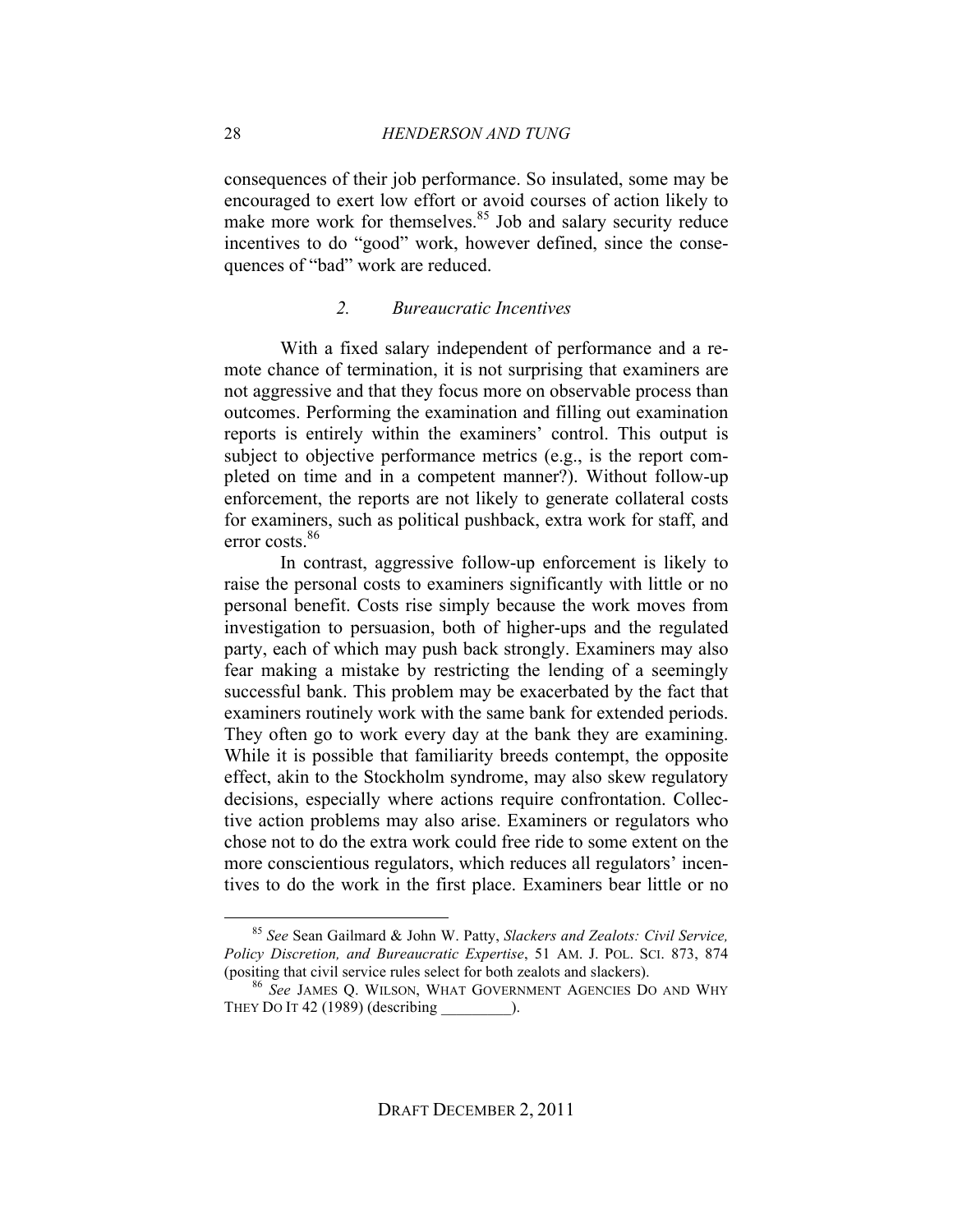risk from bank failure and gain little or nothing from bank success. After all, others are involved in determining success or failure. In the event of a failure, there is no shortage of other parties to blame. By contrast, if a report is not completed or done well, only the examiner is to blame.

Moreover, the relative secrecy surrounding bank examinations may also encourage regulatory inertia. Secrecy no doubt plays a useful role in encouraging bankers to be forthcoming with their examiners. Secrecy also insulates banks from the possibility of public overreaction to negative assessments from bank examinations, thereby avoiding the runs that deposit insurance and banking regulation were meant to cure. At the same time, however, secrecy also insulates examiners and the examination process from public accountability. When the Securities and Exchange Commission or the Environmental Protection Agency issues an order or takes other regulatory action against a violator, that action attracts public scrutiny. Failure to act in the face of egregious circumstances similarly attracts public attention. While public perception may not always be a useful metric for evaluating regulatory action, at the least it forces regulators to explain their actions—or inactions. Bank supervision, by contrast, is largely free from this accountability because of the secrecy of bank examinations. Bad news about a bank's condition cannot be made public.<sup>87</sup> So the public does not learn of either a serious downgrade to a bank's CAMELS rating or a failure to downgrade. Only when a bank has failed does the public ever learn about a bank's troubles, and by then, any direct consequences from regulatory inertia may be difficult to detect.

Bank examiners and regulators are subject to the same interest group pressures and incentives as other regulators. It is easier to please a concentrated interest at the expense of a diffuse opposition than vice versa. Concentrated interests make life difficult they may sue, embarrass, and so forth—while diffuse interests rarely raise a fuss. For example, according to media accounts, around 2006, federal regulators noticed banks were lowering underwriting standards and amassing large concentrations of com-

 $87$  Studies do show that bank examination information does eventually leak out the public securities markets and over time is reflected in securities pricing. [CITE]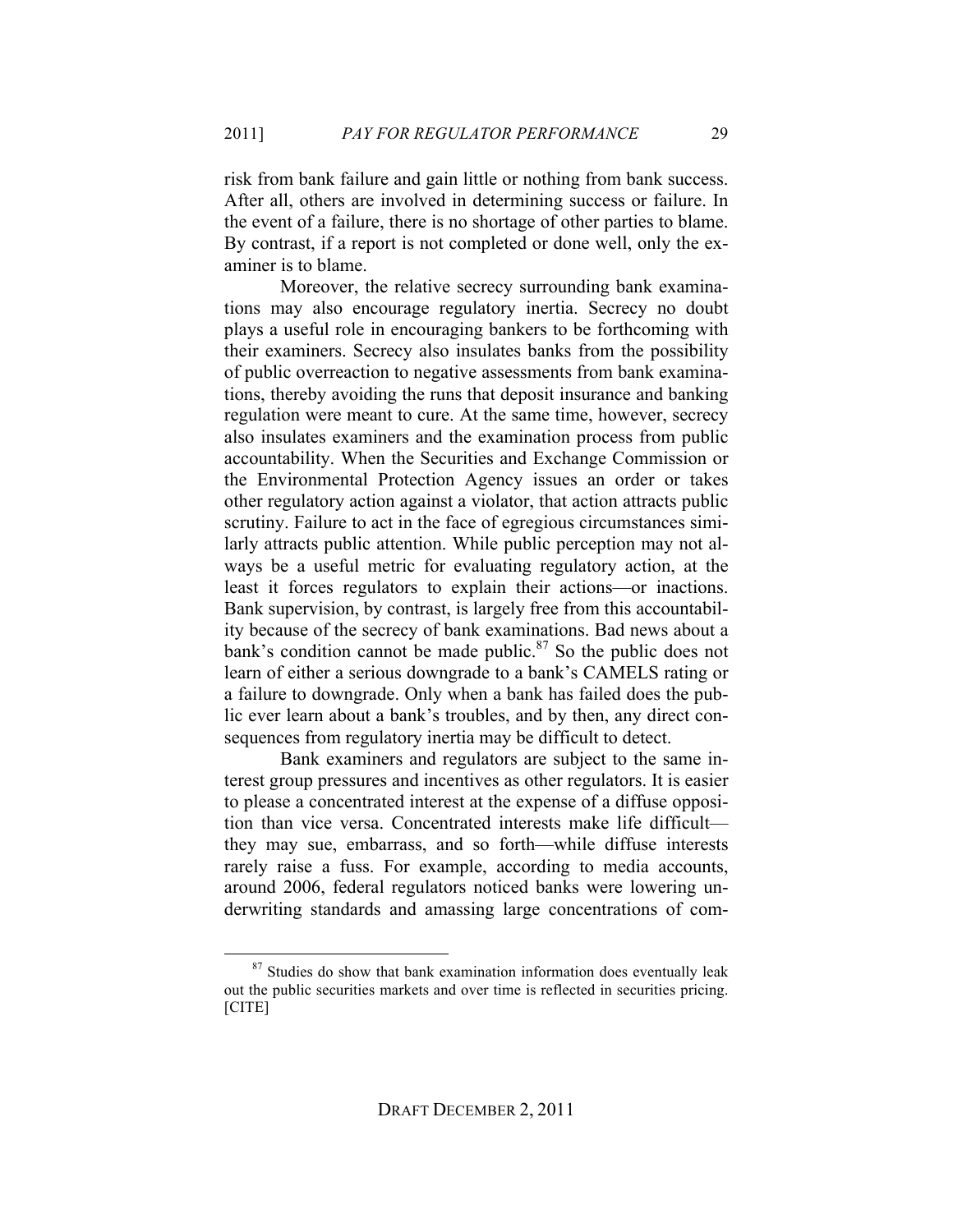mercial and residential mortgage loans.<sup>88</sup> Regulators issued very mild warnings to reduce the concentration risk and raise capital to act as a cushion against losses. The response was aggressive:

> Though far from a crackdown, even that mild guidance was too much for banks. Thousands of industry comments poured in objecting to the regulators' intrusion, and the FDIC and other agencies backed off, clarifying that they didn't intend to impose limits. $89$

Legal disputes may arise, and well-connected banks may be able to exert pressure through the political process in the form of budgetary restrictions for agencies or, worse, for individual examiners. Regulators interested in not appearing before congressional committees, defending budgets, and being forced to testify in court would likely err on the side of regulatory restraint, especially when they do not capture the upside from aggressive regulation and do not bear much of the downside cost of laxity.

Raw partisan politics might also influence regulatory decisions. The failure of Broadway Bank in Chicago is a recent example. Alexi Giannoulias was a former senior loan officer of the bank, which his family controlled. The bank failed and entered government receivership. At the time, Giannoulias was a candidate for the United States Senate from Illinois. Ordinarily, regulators issue a "material loss report" within six months of a bank's failure that estimates losses to government insurance funds. In this case, however, regulators delayed issuing the report, which reflected negatively on Giannoulias and his family, until after the election.<sup>90</sup>

There is also the revolving door problem. Some regulators are bound to get some of their expected compensation from future employment with regulated banks. To the extent that future em-

<sup>&</sup>lt;sup>88</sup> *See* Bernstein & Thompson, "The Small Bank Bust," *supra* note 69 at \_\_\_. <sup>89</sup> Id.

<sup>90</sup> Ray Gibson, "Federal Report on Giannoulias Bank Will Come After Election," CHIC. TRIB. (Oct. 22, 2010), available at http://newsblogs.chicagotribune.com/clout\_st/2010/10/federal-report-ongiannoulias-bank-will-come-after-election.html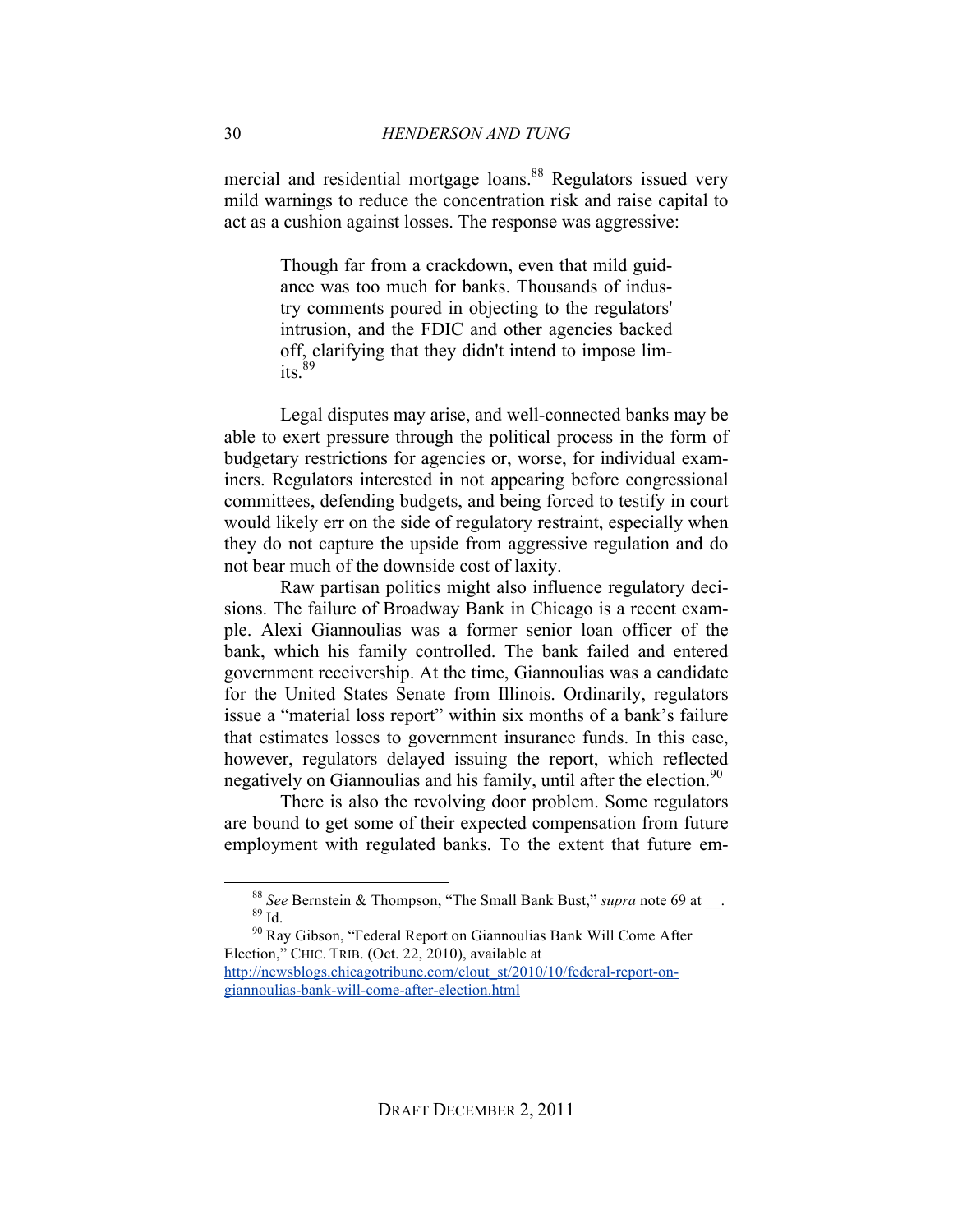ployment depends on acting in the public interest as regulators, then this form of deferred compensation might be a positive incentive. If banks prefer to hire former examiners with a good record in having helped banks avoid failure, then the deferred compensation from the revolving door would act as a socially beneficial incentive. If, on the other hand, banks prefer former examiners who acted in ways desirable to banks but ambiguous as to the public interest, then this could be a negative force pushing examiners to favor banks at the public expense. For instance, banks might prefer former examiners who are knowledgeable, who know the loopholes and the weaknesses of the regulatory agencies, and who above all do not raise a fuss. These traits might correspond with the kind of lax regulation described above, where regulators excelled at identifying problems but failed miserably at doing anything about them. In any event, there is no evidence that revolving door payouts are linked to socially optimal conduct by regulators.

The clear incentive in the existing environment is simply to perform the concrete tasks – like filing out forms and making recommendations – as well as possible, and to disregard implementation on the margin, since that is where costs are likely to exceed benefits. After all, it takes a great effort to persuade a bank to act more conservatively, while there is little gain to the examiner from doing so, in terms of either pay or prestige. To be sure, some regulators would value doing the right thing and serving the public interest, but given the ambiguity of these terms and the potential for rationalization, the absence of monetary or reputational rewards or sanctions means examiners care less than they would in the presence of more high-powered incentives.

This is not to say that regulators were necessarily aware of these biases and distortions of their conduct. A common refrain in bank failure reports is the lack of awareness on the part of regulators. For instance, regarding IndyMac, which in 2008 became one of the largest bank failures in history, "[Regulators] believed their supervision was adequate. We disagree."<sup>91</sup> We do not doubt the honesty or good faith of the regulators who felt that they were doing the best they could do. We simply observe that regulators are

 <sup>91</sup> *See* Apuzzo, "Government Bank Regulators Got Big Bonuses," *supra*  note 30.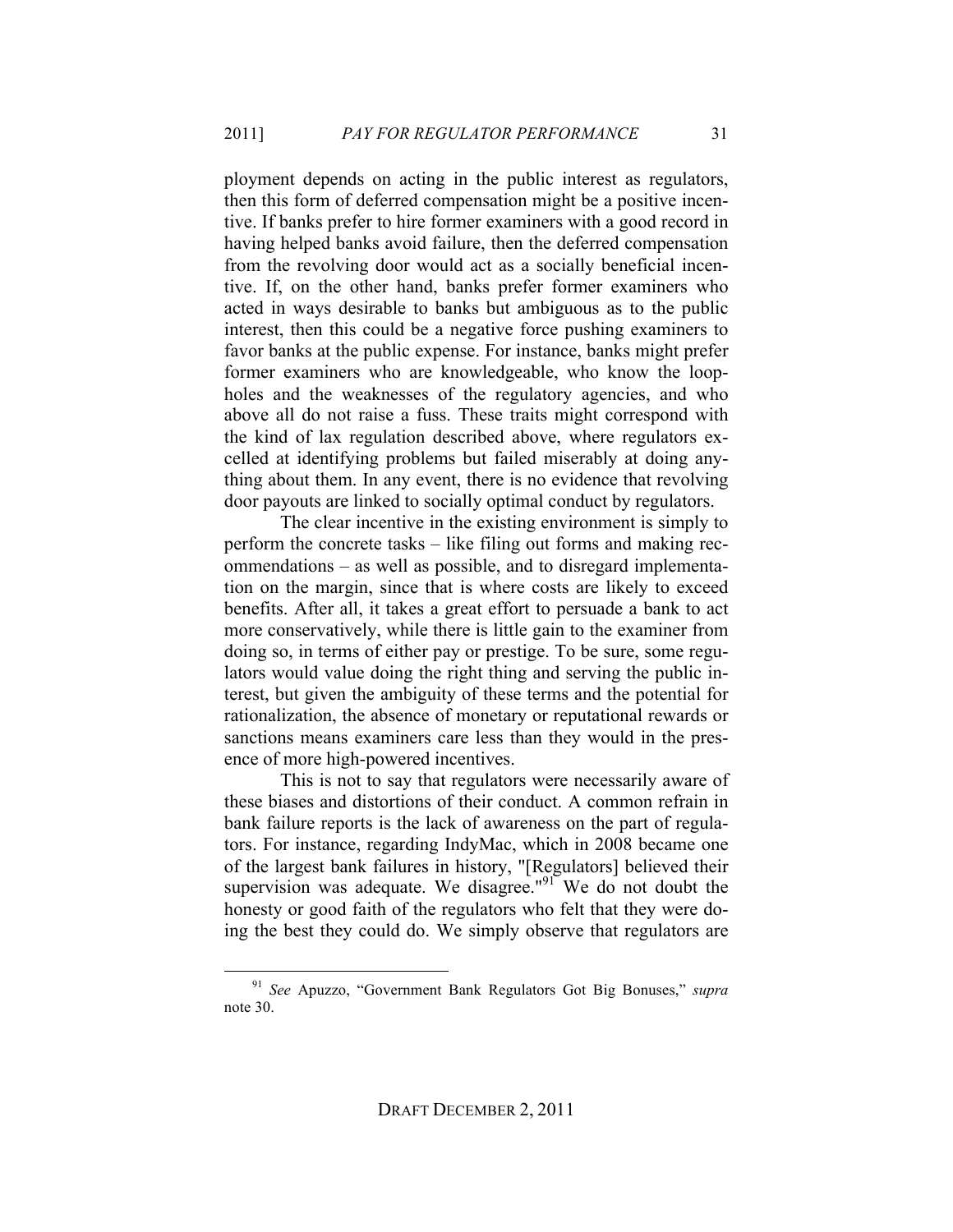influenced in ways beyond their ken, just as we all are. They respond rationally to the incentives they face, and can rationalize their conduct to fit to these incentives.

As earlier discussed, regulators apparently recognize some need to improve individual incentives. Certain agencies adopted bonus structures in the period before the Financial Crisis, but these one-sided bonus payments likely exacerbated the incentive problems instead of ameliorating them. As Ellen Seidman, the former head of the OTS, noted, "regulators were part of the problem, and the bonuses were a symptom."92 Seidman attributed a large part of the regulatory failure to a lack of "standards for evaluating how well people in the regulatory system were doing" despite the fact that regulators thought they were doing so well.

Perhaps regulators thought they were doing well because they were maximizing to the best of their ability within their given incentive structure. We propose to change that incentive structure.

### IV. INCENTIVIZING REGULATORS

We propose to rely on market-based incentives to improve banking regulation. Though our proposal may seem radical at first, we are not the first to propose regulator bonuses or even to recognize that pay increases may improve regulators' performance. Even bank regulators support this approach.<sup>94</sup>

> In making compensation decisions, the OCC is mindful of the need to recruit and retain the very best people, and our merit system is aimed at accomplishing that. . . . We also believe it is important to reward those who worked so hard and showed such great professionalism throughout the cri- $\sin^{95}$

 $92$  Ellen Seidman, a research fellow at the New America Foundation think tank and the former head of OTS from 1997 to 2001. <sup>93</sup> *See supra* Part II.B. <sup>94</sup> *See* Apuzzo, "Government Bank Regulators Got Big Bonuses," *supra* 

note 30 (quoting thrift office spokesman William Ruberry, "These [bonuses] are meant to motivate employees, have them work hard."). 95 *Id.*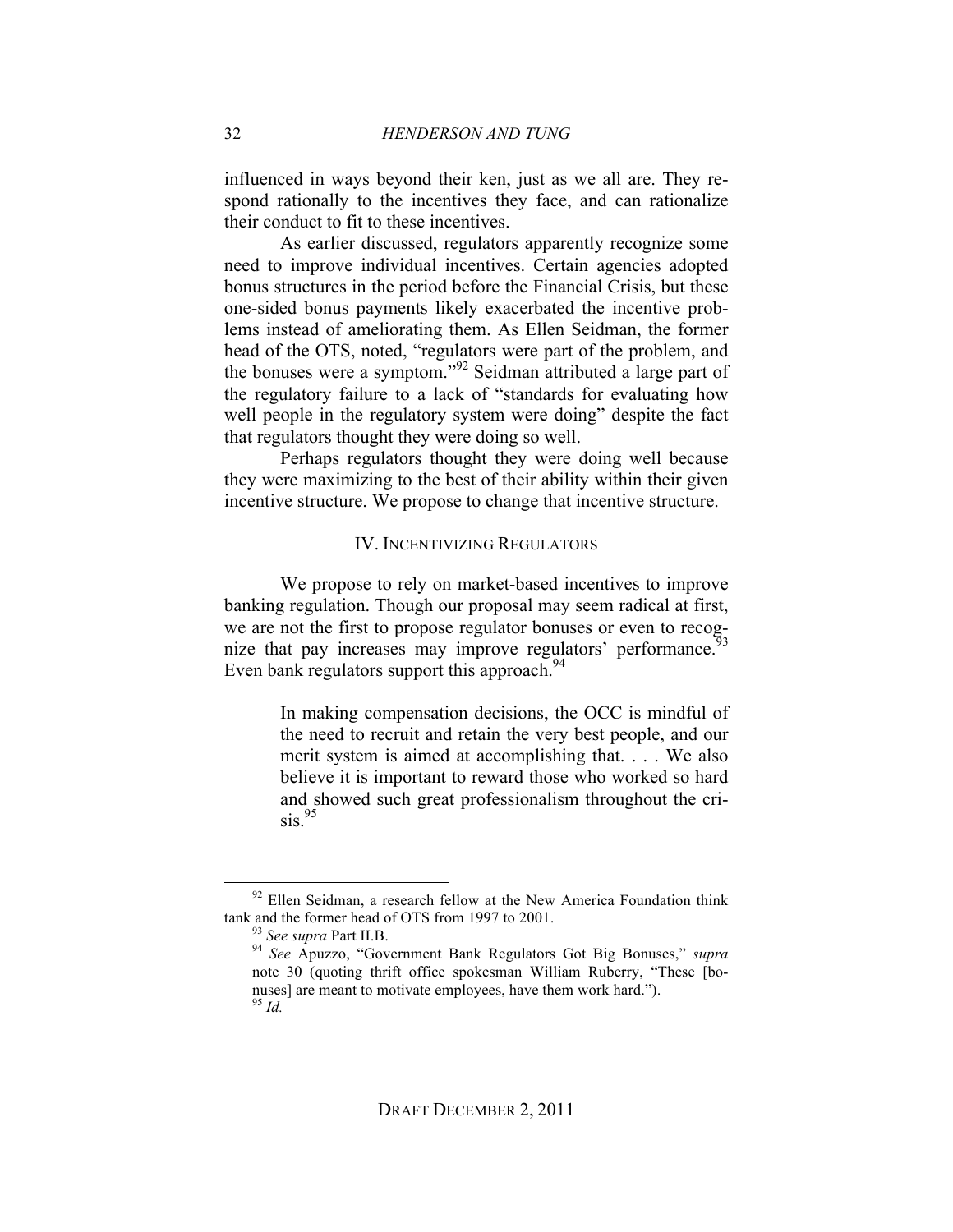Our innovation is simply to offer an unbiased, market-based approach to allocating bonuses.

In this Part, we first present a theoretical framework for thinking about incentive pay for regulators. We then offer a mapping of our proposed incentive structure, which illustrates that regulators' public-regarding incentives should be calibrated to respond to the structure of bank CEOs' private performance incentives. High-powered CEO incentives require high-powered regulator incentives. We next discuss incentive design issues: considerations in setting the level of regulators' incentives and anticipated ancillary benefits from regulatory innovation.

### *A. A Theory of Incentive Pay for Bank Regulators*

Bank examiners enjoy enormous discretion in their supervision of banks, and the quality of supervision depends in large measure on their judicious exercise of that discretion. Incentives for optimal action are therefore crucial.<sup>96</sup> These incentives could be achieved through a variety of means, including the use of ex ante performance metrics and ex post monitoring by more senior regulators, coupled with the use of various carrots and sticks, including promotions, titles, office space, number of employees supervised, money, and so on.

If superiors could design and implement this monitoring approach at acceptable cost, there would be little need for variable pay tied to objective metrics.<sup>97</sup> But accomplishing this is often tricky, whether for reasons of institutional inertia, workplace politics, or otherwise. Relying solely on a monitoring approach has failed to produce good outcomes. Monitoring may be enormously difficult, especially with respect to large banks, where bank examiners make innumerable discretionary decisions that are ultimately

<sup>&</sup>lt;sup>96</sup> This is not to say this is the only place where incentives are important. Incentives matter throughout the hierarchy. The right form of incentives will depend on the relative costs and benefits of the different types applied at each

stage.<br><sup>97</sup> If such a system were optimal, there would be no need for monetary incentives. If it were totally ineffective, the need for monetary incentives would be essential. Reality likely lies somewhere along the spectrum between these two extremes.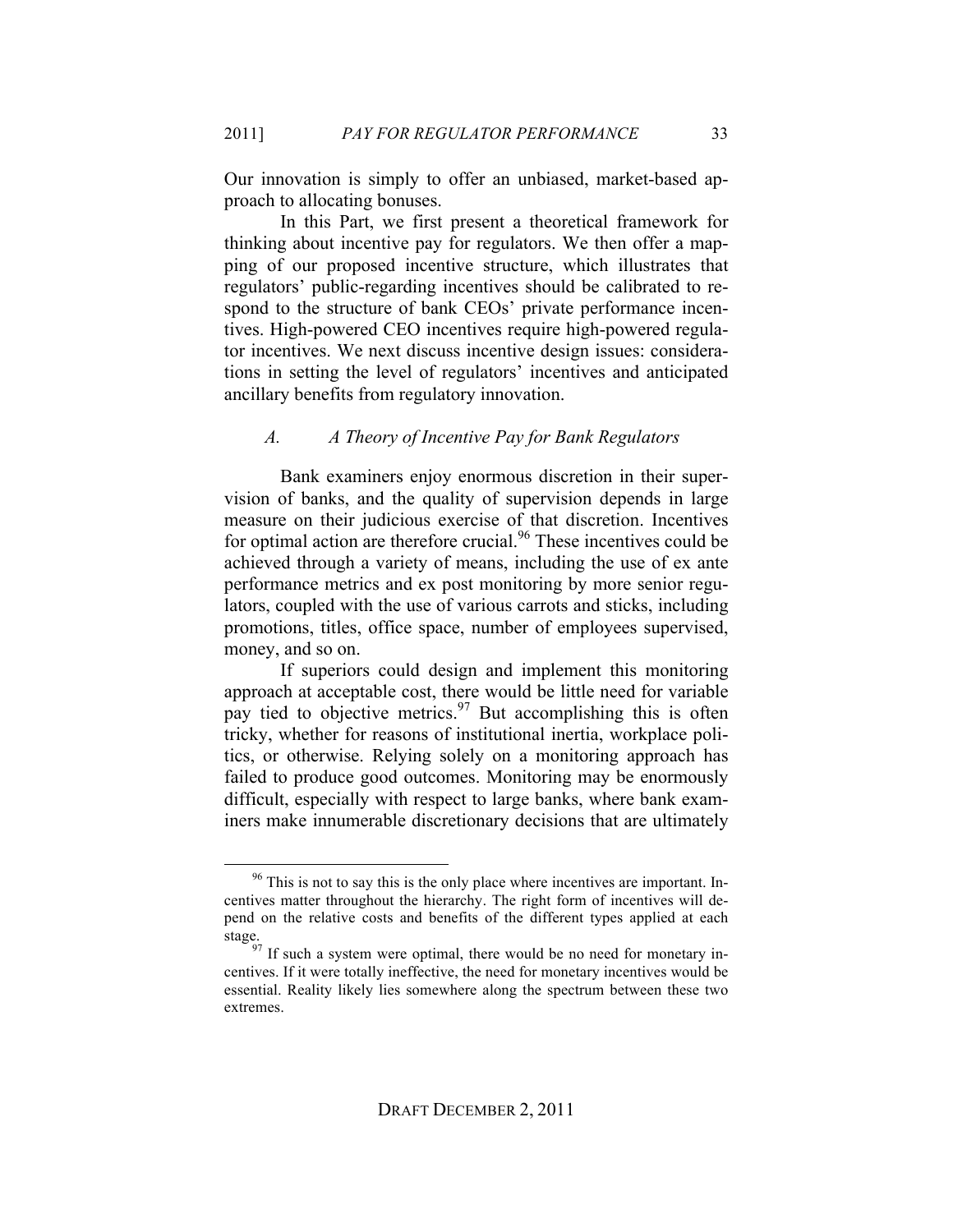aggregated into all-encompassing safety and soundness ratings. Short of a bank failure—when much of the damage has already been done—these myriad discretionary decisions will be difficult to monitor or evaluate.<sup>98</sup> In this environment, the bureaucratic incentive structure earlier described may simply overwhelm whatever carrots and sticks are available to supervisors under the civil service rules. In this situation, it makes sense to rethink the fundamental design of the carrots and sticks. Organizations in this situation frequently resort to self-triggering pay mechanisms tied to external, objective metrics, like stock price.

Corporate executive compensation offers a useful analogy. CEOs act as agents for shareholders, and before the 1990s, shareholders (acting through boards of directors) tried a largely nonmonetary carrot-and-stick-plus-monitoring approach to reducing managerial agency costs. This approach was only modestly successful. It generated perverse incentives for CEOs to game the metrics—for example, by empire building to maximize company size and the number of employees. Boards were often considered tools of their CEOs, and the payment of subjectively determined bonuses ostensibly tied to performance was often suspect. The payfor-performance revolution in executive compensation arose because the costs of better monitoring were thought to be higher than an approach tying compensation to self-activating, objective metrics. It was far simpler and more effective to link manager pay directly with shareholders' desired outcomes (that is, to pay them like owners) than to design an ex ante set of performance metrics and then monitor to ensure the conscientious pursuit and achievement of those metrics.

The analogy to examiners is imperfect, however, since taxpayers are the principals and examiners do not sit at the top of their organizational hierarchies as CEOs do. But the incentive issues are generalizable to any case in which there is a tradeoff between design of internal metrics and monitoring on the one hand and objective, external metrics on the other hand. Moreover, firms offer other examples more closely analogous to examiners. For instance, salespeople often enjoy incentive pay tied to specific external met-

<sup>98</sup> Moreover, a bank failure has multiple causes, so that even in that dramatic event, it may not be easy to tell whether examiners were at fault. *See supra* Part III.C.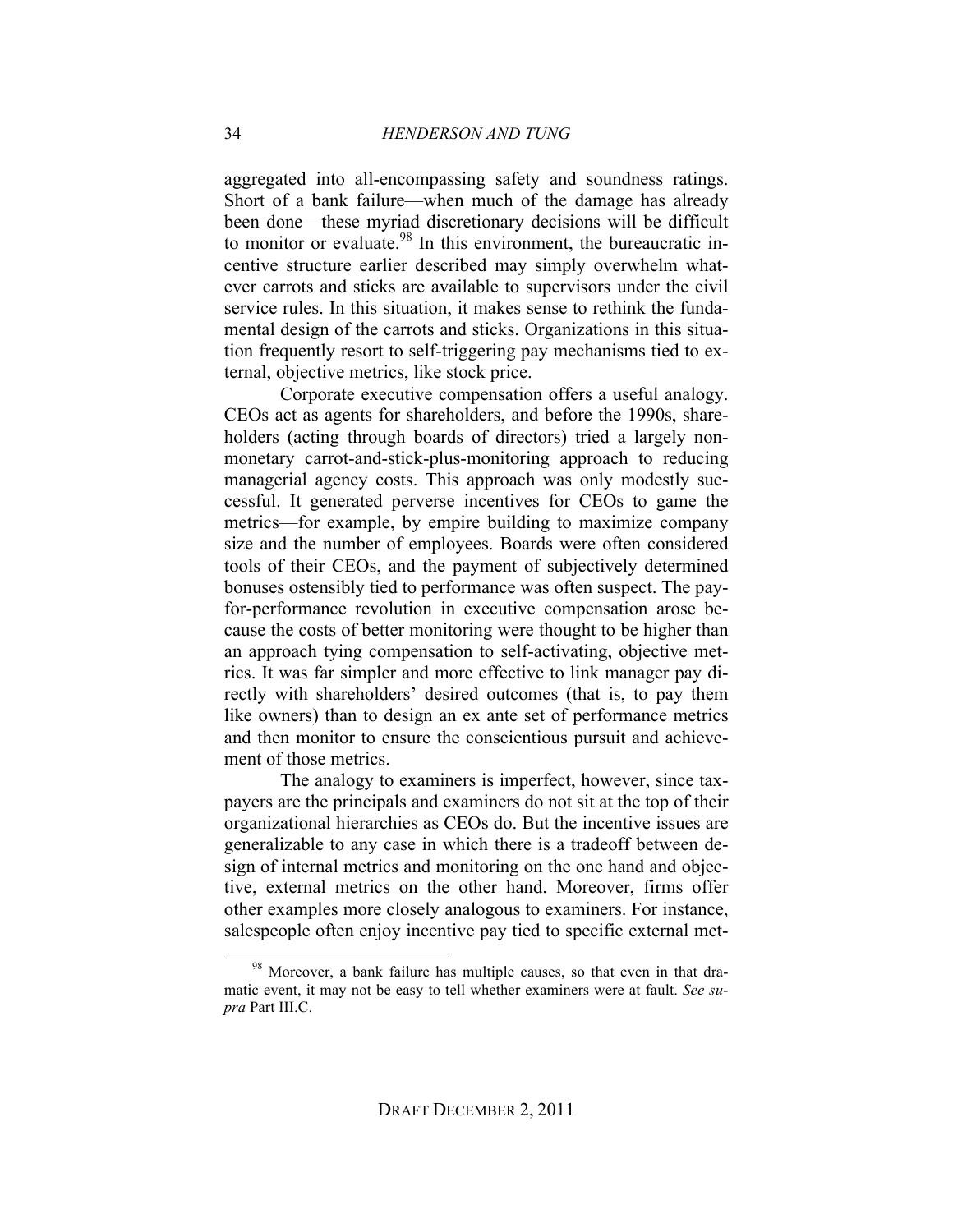rics, like sales volume or even stock price, and oftentimes sales staff are the only ones in the firm hierarchy to receive this kind of compensation. That is, salespeople may enjoy higher-powered incentives than their managers. This is because salespeople occupy the place in the distribution chain with the greatest independence and discretion and where the design and monitoring of behavior is likely to be the most difficult. Examiners occupy an analogous place in the bank supervision hierarchy. Examiners are at the sharp end of the regulatory stick. They enjoy wide discretion in evaluating banks' assets and operations, and as the Crisis demonstrated, their continuing blessing or indifference can shield a troubled bank from corrective action long past the point of salvageability.

## *B. Mapping Incentive Pay for Regulators*

This section explains our approach to incentive pay for regulators. Figure 1 presents a conceptual framework for thinking about incentive compensation for bank regulators that incorporates the structure of bank CEO incentives. Regulators' incentives to constrain excessive bank risk taking must be adequately matched to bank CEO incentives to pursue excessive risk. Otherwise, regulators may be insufficiently motivated to fend off bankers' risk plays.<sup>99</sup>

On the vertical axis is the level of effort exerted by the agent, be it bank CEO or regulator; on the horizontal axis is the purpose or end goal of that effort. At the left end of the horizontal axis is the private purpose of shareholder wealth maximization; at the right end is the public purpose to avoid losses to the government insurance fund. Both axes are measured from the point of view of the principal for the agent in question: shareholders and the public, respectively.

# *1. Performance Pay for Bankers*

In this framework, the ideal point from the perspective of shareholders of an ordinary company would be high effort for the

DRAFT DECEMBER 2, 2011

 <sup>99</sup> *See* Hannes, *supra* note 19, at 390 (proposing high-powered equity-based incentives for auditors in order to counter managers' incentives to artificially inflate share prices).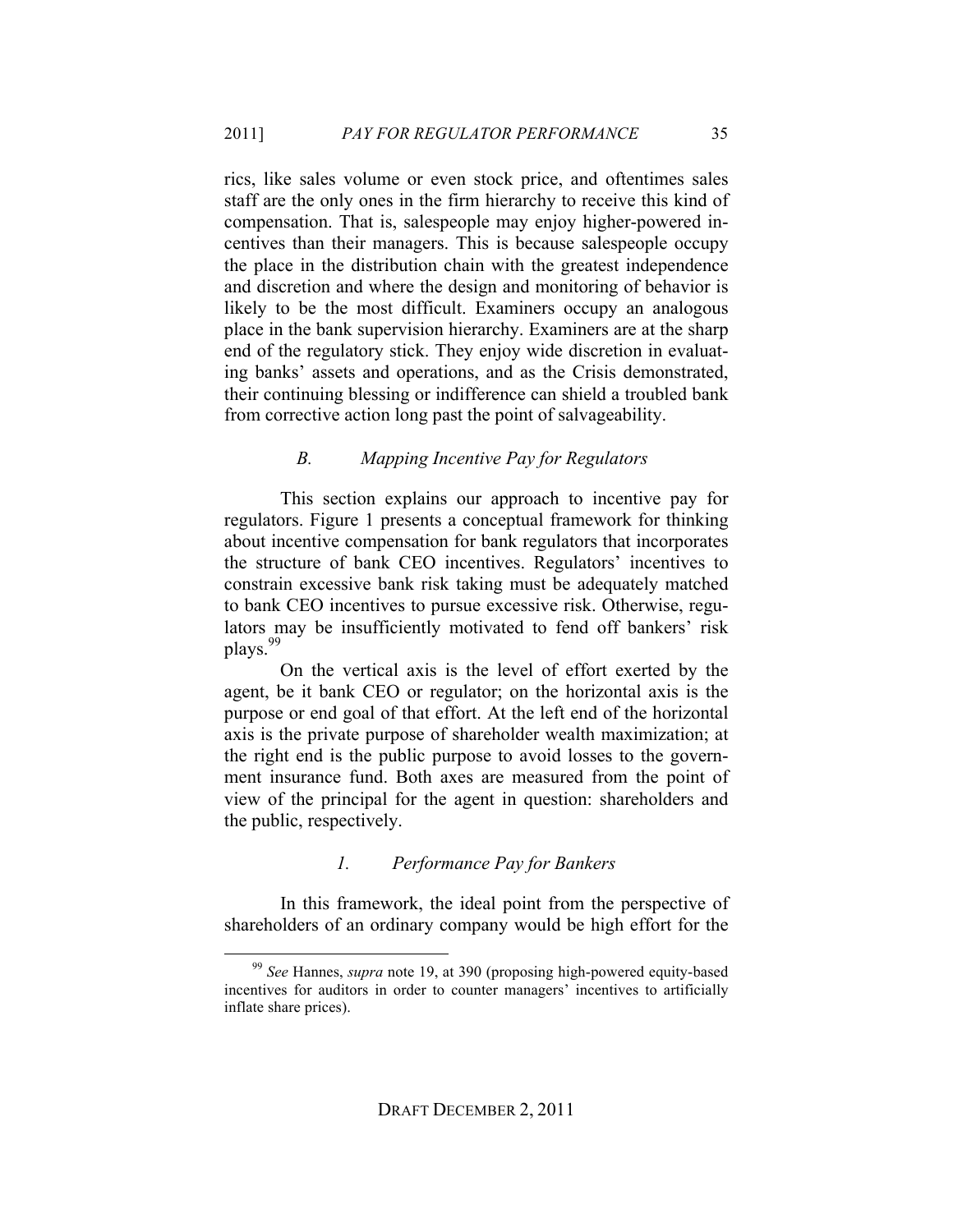purely private interests of the company. This is the upper left corner of our Purpose-Effort compensation space in Figure 1. Compensation contracts we observe for public company executives aim for this corner solution, but given positive agency costs, the practical result is a deviation in the direction of lower effort. In addition, given the business judgment rule and other permissive rules that enable corporate agents to pursue goals other than shareholder wealth maximization, there may be deviation toward public purposes as well.



**FIGURE 1**

DRAFT DECEMBER 2, 2011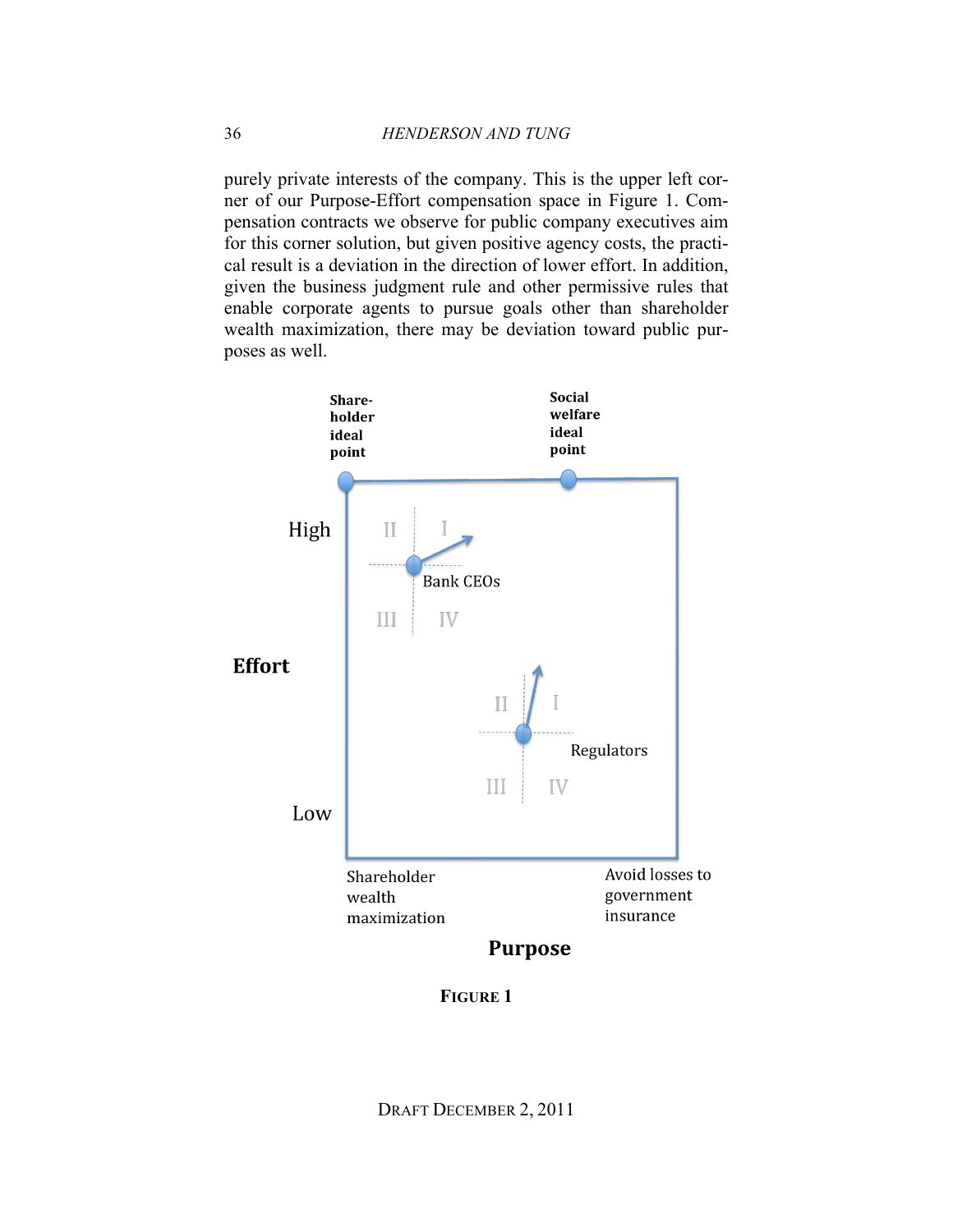Prior to the Financial Crisis, bank CEOs were roughly in the same part of the Figure 1 compensation space as CEOs of nonfinancial firms, since the CEOs of large multi-national corporations and large bank holding companies had very similar compensation contracts. CEOs of both kinds were paid mostly in stock and stock options, which are designed to move CEOs as close to the *shareholder ideal point* as is efficient given monitoring costs.

The Financial Crisis, however, brought into clear focus the need to alter bankers' pay packages to include a greater element of public purpose. Given the government guarantees, either implicit (as in the bailouts of Citigroup and AIG) or explicit (as with FDIC insurance), undergirding bank risk taking, bank shareholders do not suffer the full costs from the risk taking that comes with paying bank CEOs to maximize shareholder value. Bank shareholders therefore have even stronger incentives than shareholders of nonfinancial firms to push their agents toward the *shareholder ideal point*. In this context, paying bank CEOs to maximize bank shareholder value may result in socially inefficient levels of risk, including systemic risk.

Though banks are private companies, their importance to the economy and to the public, as well as their fragility in the face of runs, provides the justification for government guarantees. At the same time, however, the socially ideal point for banks in Figure 1 cannot be the *shareholder ideal point*. Instead, because social goals as well as private goals should inform banks' conduct, the *social welfare ideal point* toward which banks should strive is somewhere to the right of the *shareholder ideal point*—that is, away from private shareholder wealth maximization on the horizontal axis and toward the public goal of avoiding losses to the government insurance fund. We are agnostic about the appropriate proximity of the *social welfare ideal point* to the corner solution of avoiding *all* losses to the government insurance fund. We leave space between the *Social welfare ideal point* and the upper right corner in order to account for the real possibility that maximizing social welfare may require a level of bank risk taking greater than what would assure no losses to the government insurance fund. Moreover, the location along the horizontal axis of this *Social welfare ideal point* likely varies by the type of financial institution, market context, individual CEO, and other factors. We can only be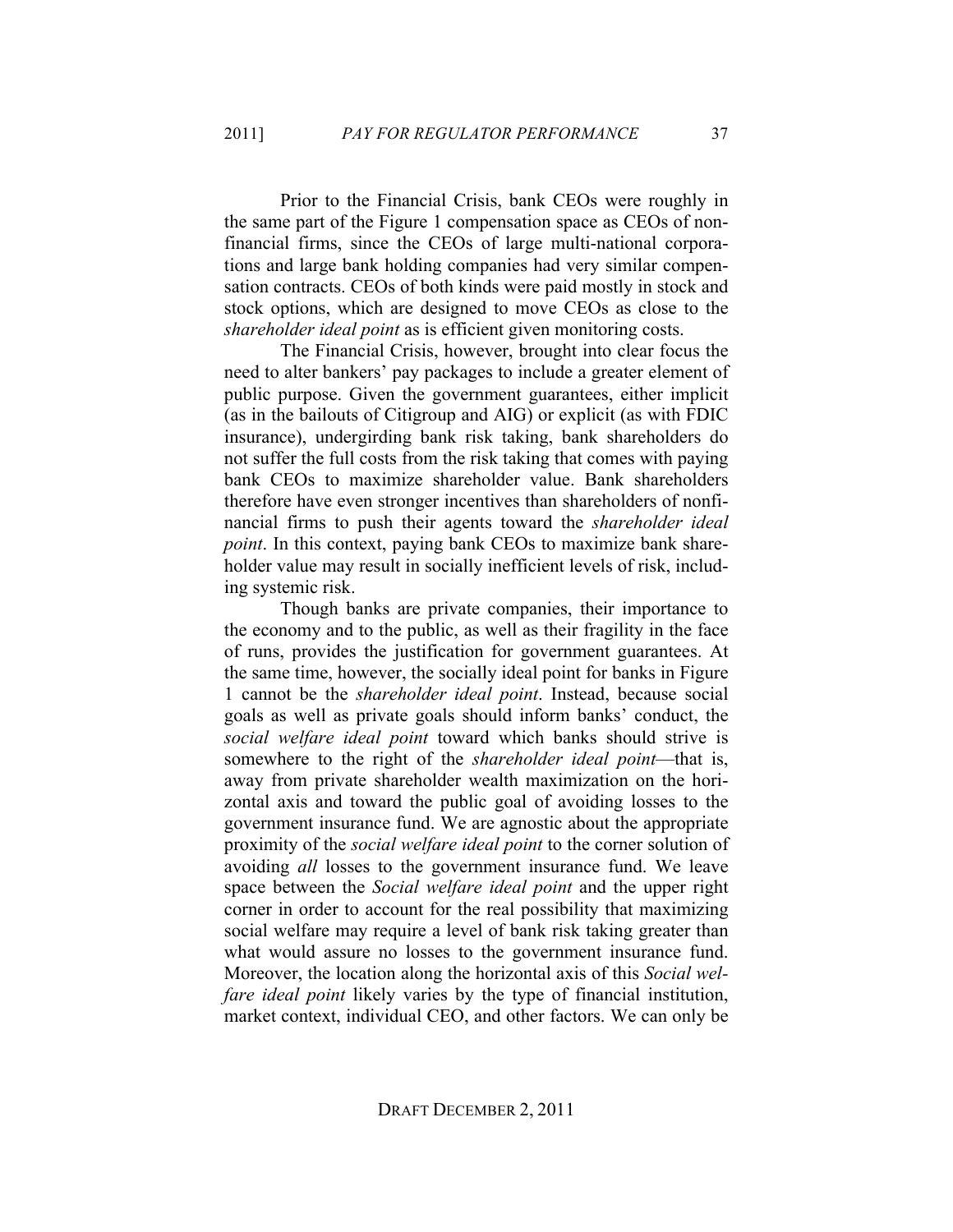confident that it lies somewhere to the right of the *shareholder ideal point*.

Because of the public as well as private purposes that animate banking and government support for banking, CEOs of banks, bank holding companies, and other systemically important financial institutions should be given incentives to take account of the social costs of bank risk taking and bank failure.<sup>100</sup> It is unlikely that bank CEO compensation was optimally set prior to the Financial Crisis. Understandably, then, the various academic proposals for banker pay reform discussed earlier seek to move the average bank CEO's compensation contract in the direction of greater public purpose, that is, toward the *social welfare ideal point* and away from the *shareholder ideal point*.

The Bank CEOs arrow in Figure 1 illustrates. Proposed reforms attempt to move CEO compensation contracts from their current location somewhere into quadrant I, as shown on Figure  $1<sup>101</sup>$  Any move in quadrant I increases the public purpose of CEO effort and would therefore be a valuable change according to these reforms.102 In general, moves in the direction of the *social welfare ideal point* are likely to be social welfare improvements.

Moves into quadrant IV, which also increase the public purpose of CEO actions, might also be improvements, but this would depend on the tradeoff with reduced CEO effort. It might be that the gains from being more public welfare regarding would be greater than the efficiency losses from increased slack, but it is uncertain. What is clear is that any moves into quadrants II or III would not be improvements.

 $100$  For CEOs of public companies, by contrast, issues of systemic risk are largely irrelevant. Therefore no public purpose need be included as part of their optimal compensation contract.<br><sup>101</sup> Ironically, Dodd-Frank's say-on-pay provision, requiring a shareholder

vote to approve executives' pay, may actually move bank CEO compensation contracts *away* from the Social welfare ideal point and into quadrant II, where shareholders generally prefer their CEOs to focus.<br><sup>102</sup> A move along the vertical axis, that is, additional effort without any ad-

ditional public purpose, would obviously not satisfy these goals, while a move along the horizontal axis in quadrant I would.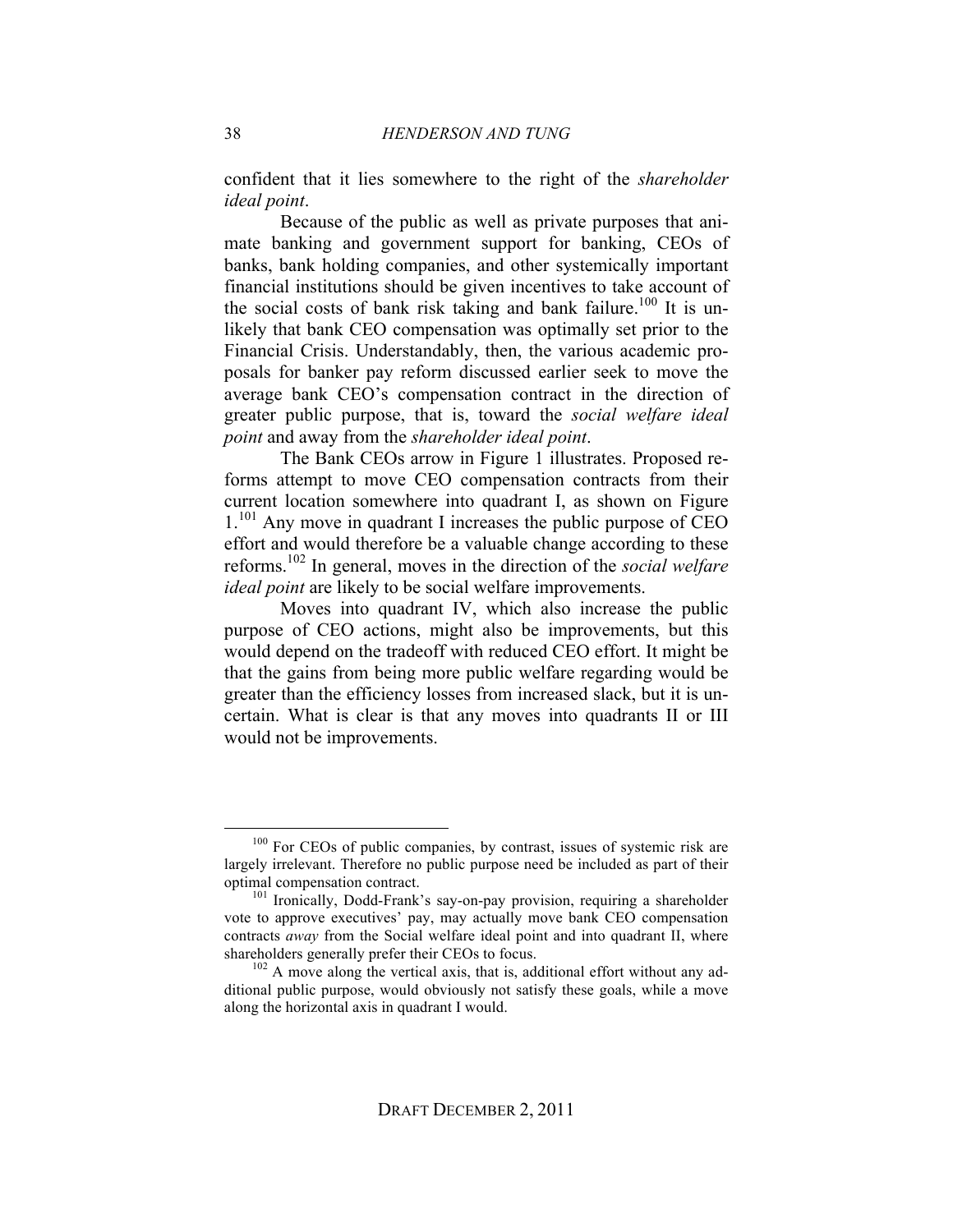## *2. Performance Pay for Regulators*

We now turn to regulator pay. As shown on Figure 1, the moves are analytically similar to the goal of improving bank CEO pay. Because of their low-powered incentives and job security, regulators are thought to exert less effort than the regulated. At the same time, regulators act more in the public interest than in the private interest of the banks they regulate. Regulators do not act purely in the public interest for familiar reasons of capture, be it from familiarity, the revolving door enticement, or some other cause. The public, who are the principals in this compensation bargain, would prefer that regulators expend more effort toward the public interest. The location of the *social welfare ideal point* on Figure 1 captures this idea. Our proposal hopes to nudge regulators in that direction. And as shown by the relative slopes of the two reform vectors, our proposal is more focused on improving effort than improving purpose, while the banker compensation reform literature has the opposite emphasis.

The structure of regulator incentives and bank CEO incentives are related. For example, from bank shareholders' perspective, the optimal private incentives for bank CEOs may depend on what risks and growth opportunities the regulatory environment will permit.<sup>103</sup> Similarly, for our purposes, the appropriate direction and magnitude of regulators' incentives will depend to a great extent on the structure of bank CEOs' incentives. The more high powered are bank CEOs' private incentives to maximize shareholder wealth, the more high powered must regulators' incentives be in the direction of the public interest. That is, regulators' publicregarding incentives should be strong enough to counter the private risk taking incentives that banks create for their CEOs, to the extent such risk taking may be socially suboptimal.

 <sup>103</sup> *See* Anthony J. Crawford et al., *Bank CEO Pay-Performance Relations and the Effects of Deregulation*, 68 J. BUS. 231 (1995) (finding that bank CEO pay became more high powered with the banking deregulation of the 1980s); Vicente Cuñat & Maria Guadalupe, *Executive Compensation and Competition in the Banking and Financial Sectors*, 33 J. BANKING & FIN. 495 (2009) (same for 1990s banking deregulation); R. Glenn Hubbard & Darius Palia, *Executive Pay and Performance: Evidence from the U.S. Banking Industry*, 39 J. FIN. ECON. 105 (1995) (finding a positive association between bank CEO pay and firm performance in the 1980s and a stronger association in deregulated markets).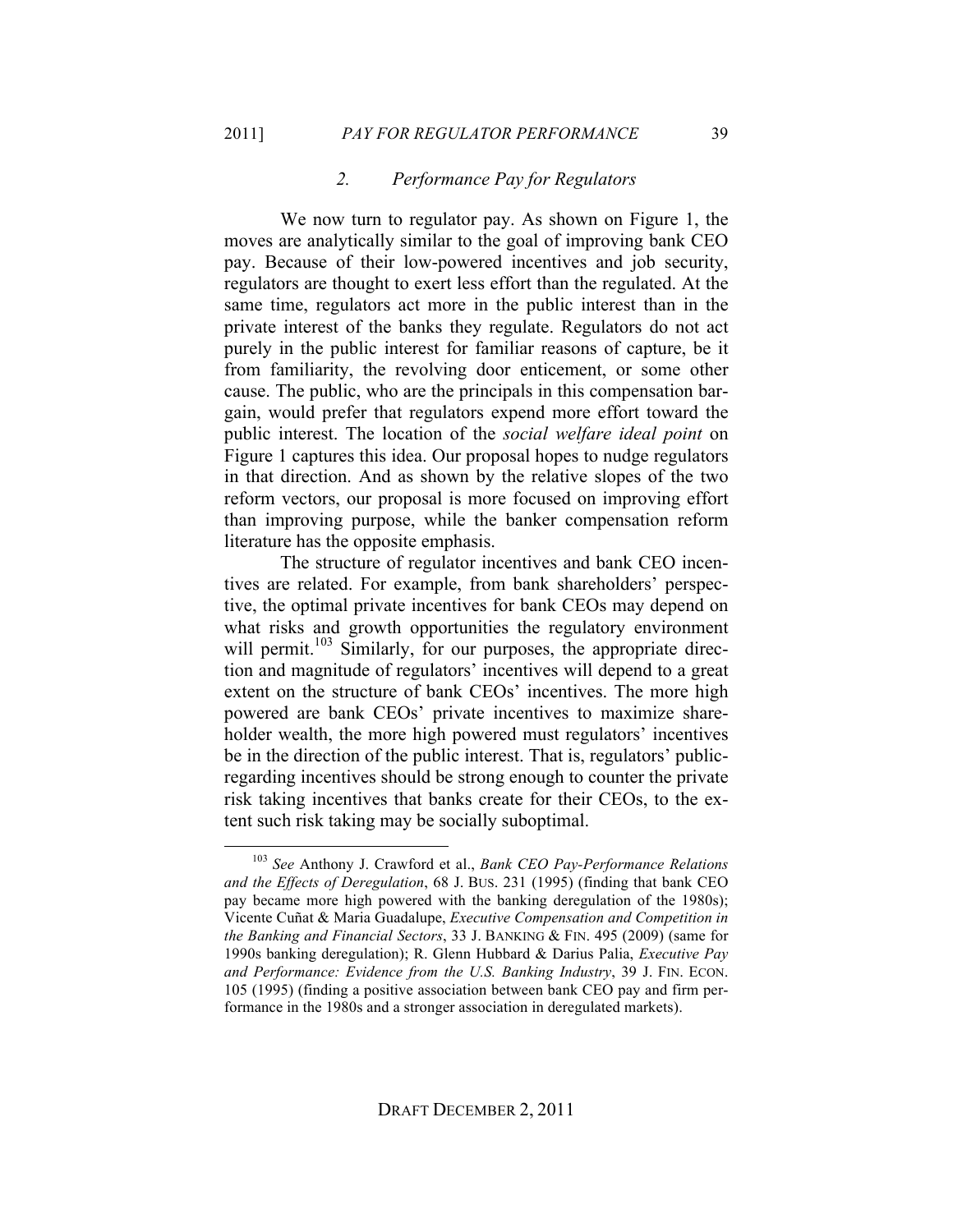As with bank CEOs, it may be that regulators' moves in quadrant IV (less effort; more public regarding) would be socially efficient, but these are not likely to arise from our approach to increasing the incentives for effort. (We can imagine other proposals that might make regulators more public regarding without necessarily increasing their effort.) More difficult to judge in the abstract are moves into quadrant II. Although not the main focus of our proposal, it is possible that incentives to work hard may move regulators into this quadrant (more effort; more private regarding). In this case, the gains from additional effort in helping banks to be more efficient and reducing regulatory burdens *might* be social welfare improving. That is, the gains may exceed the costs of expected social losses from bank failures. The recent Financial Crisis cautions against putting too much faith in this expectation, so our proposal makes every effort to encourage additional effort for regulators directed into quadrant I (and toward the *social welfare ideal point*), instead of quadrant II.<sup>104</sup>

No incentives are perfect, however, so we do not expect bank regulators ever to reach the *Social welfare ideal point.* But with better regulatory efforts in that direction, regulatory influence may drive banks' vector of activity more closely toward the public interest.

# *C. How Much Incentive?*

An important preliminary question is the appropriate magnitude of the incentive component of regulatory pay. We anticipate that a fixed salary will continue to constitute the lion's share of

 $104$  It is also possible that regulators might start to the right of the social welfare point. They may harbor *too* strong a sense of purpose to protect the deposit insurance fund or taxpayers. Therefore, their socially optimal moves would be in quadrant II. Although this does not seem to be the case for many regulators during the Crisis, when combined with the possibility of low effort, the case is stronger that some of this may have been going on. Very low effort combined with even extremely strong motives to reduce taxpayer losses could still explain the Financial Crisis. In such cases, a more shareholder-regarding motivation could incentivize examiners toward the social welfare optimum. The use of bank equity in examiner compensation is designed to achieve this goal, as we describe below. *See infra* Part XX.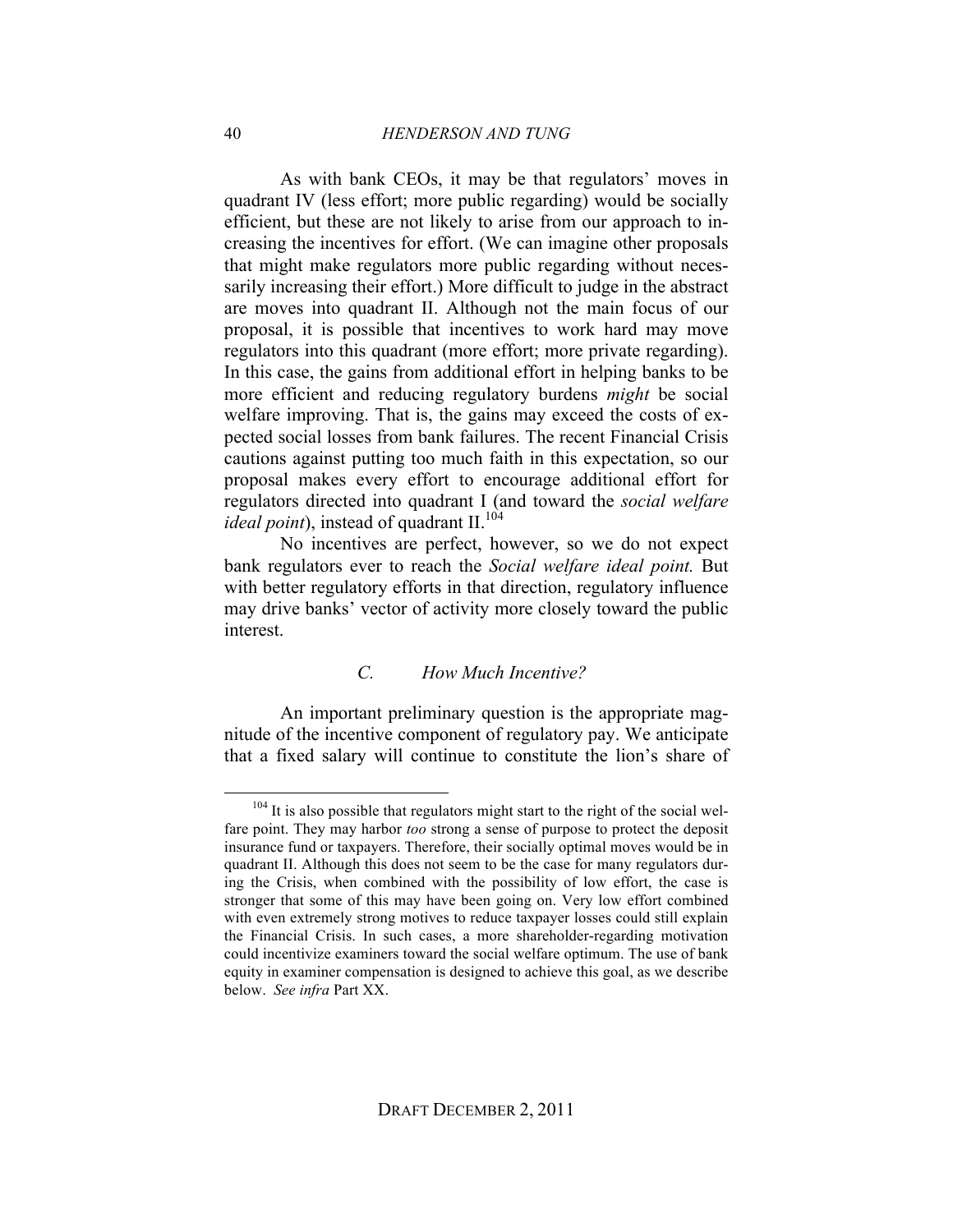regulator pay. At the same time, the incentive component should be large enough to offer real incentive to the regulator, without swamping the regulator's salary in importance. Too small an incentive component risks irrelevance, of course, but too large an incentive component may stoke regulatory risk aversion.

Incentive pay is by definition variable, and a larger percentage of incentive pay broadens the range of total pay that the regulator can expect to receive—i.e., puts more risk on the regulator. If the incentive component is so large that the regulator cannot afford to suffer a loss, she might simply take the conservative course, adopting a maximin strategy.<sup>105</sup> She would be willing to forego any potential gains from being aggressive or innovative in order to avoid any losses.

Consider an examiner with a base salary of \$100,000 and a variable pay component with three possible outcomes: plus \$40,000, minus \$40,000, and zero. If she regulates aggressively, she stands a 50-50 chance of gaining or losing \$40,000; if she regulates conservatively, her variable pay will be zero for sure. If she is risk neutral and has low fixed costs, then she should be financially indifferent between aggressive and conservative regulation, since the total expected value in both cases is \$100,000. But a risk averse examiner with larger fixed costs might strongly prefer the conservative approach, since she will net \$100,000 for sure. Aggressive regulation is too risky, since the examiner runs a 50% chance of winding up with a \$40,000, netting only \$60,000 in total pay. That possibility is sufficiently unattractive that even the chance to make \$140,000 would not induce her to regulate aggressively.

The design of the incentive securities will of course be important in managing the variance in the incentive component of regulator pay. We tentatively suggest that incentive pay should constitute up to 25 percent of the regulator's total pay at the start of the relevant incentive period, but this is just an informed guess. Agency heads who give thought to our general idea and better understand the tradeoffs between financial incentives and other fac-

<sup>&</sup>lt;sup>105</sup> In game theory, this is a strategy designed to maximize one's minimum payoff. *See, e.g.,* DOUGLAS G. BAIRD ET AL., GAME THEORY AND THE LAW (1998).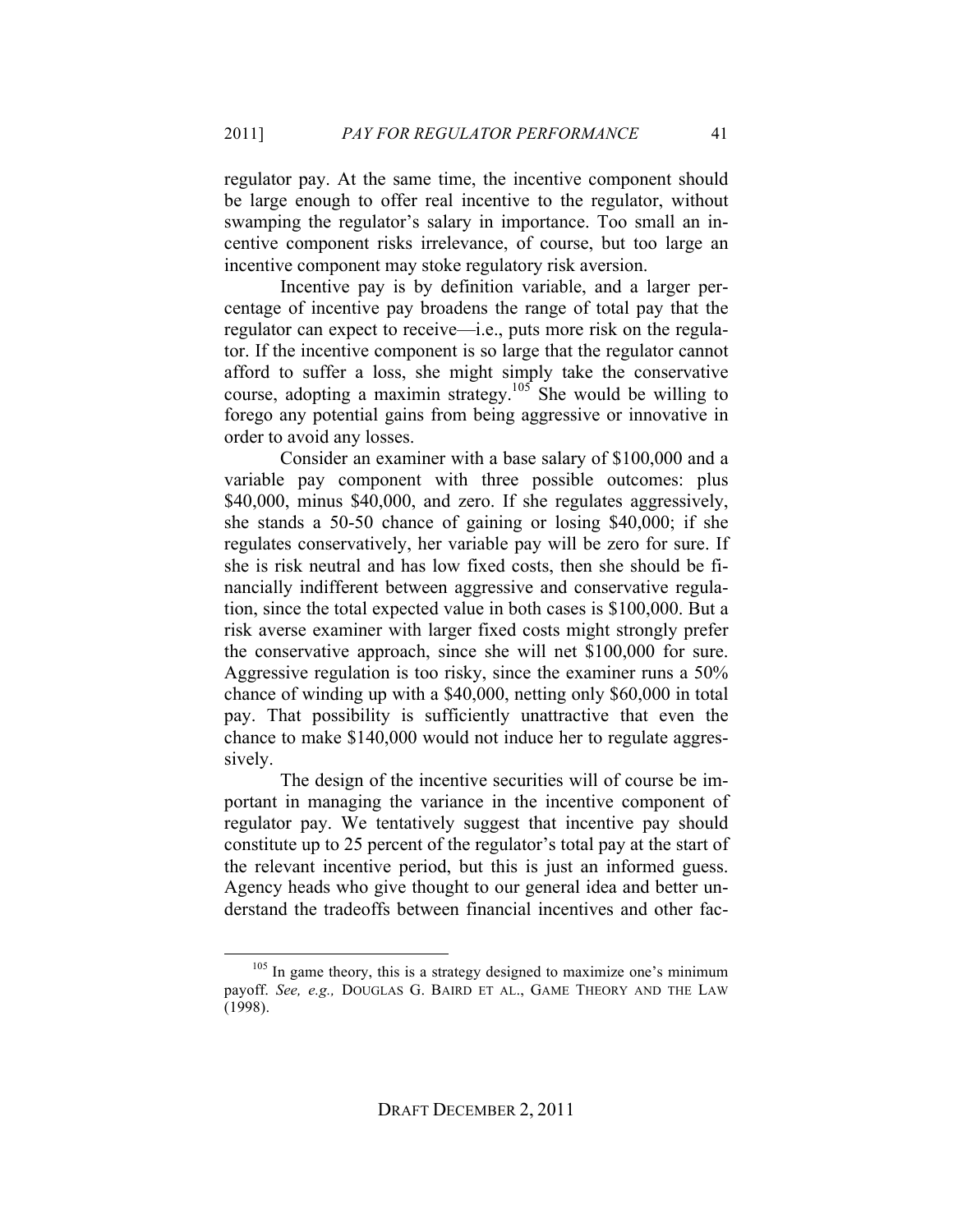tors may have good reasons for greater or lower percentages, especially after some trial and error.

### *D. Incentives to Innovate*

Our performance pay scheme would not only help ameliorate the sorts of "false negative" failures that facilitated the Crisis, but by giving bank examiners economic stakes in regulated banks, our approach might also spur regulatory innovation.

Under the current fixed salary approach, examiners have no strong incentive to change the regulatory system in ways that improve or protect bank values or taxpayer interests. Instead, as with the inertia they demonstrated in the face of bad news at their regulated banks preceding the Crisis, examiners may prefer just to do what they are told and work to the letter of the examinations manual.

With a stake in the bank's value, an examiner may come up with ways to examine more efficiently—say, by streamlining the examination process at her specific bank or working with higher level regulators to initiate broad-based changes. More stringent supervision might evolve as well. An examiner might more aggressively seek out information from the bank in order to enhance the precision of her assessment of the bank's situation. This might also lead to broader-based change across banks as individual examiners began to experiment. For example, the level of banks' public disclosures may be suboptimal because of market failures that regulators can solve.<sup>106</sup> The individual examiner may not be able to capture the entire value of her innovation, but having some economic stake in the process at least moves her in the right direction.

One might be skeptical that there is much that examiners could do to increase firm value through regulatory innovation. But there is evidence that regulatory choices matter. In the period before the Financial Crisis, banks had a choice of regulator, and regulatory agencies competed to offer the most attractive set of regulations and regulatory policies. The premise must have been a belief by banks that they could increase their share price by choosing the "best" regulator. No doubt this scenario, like our proposal, creates

<sup>&</sup>lt;sup>107</sup> See supra and accompanying text.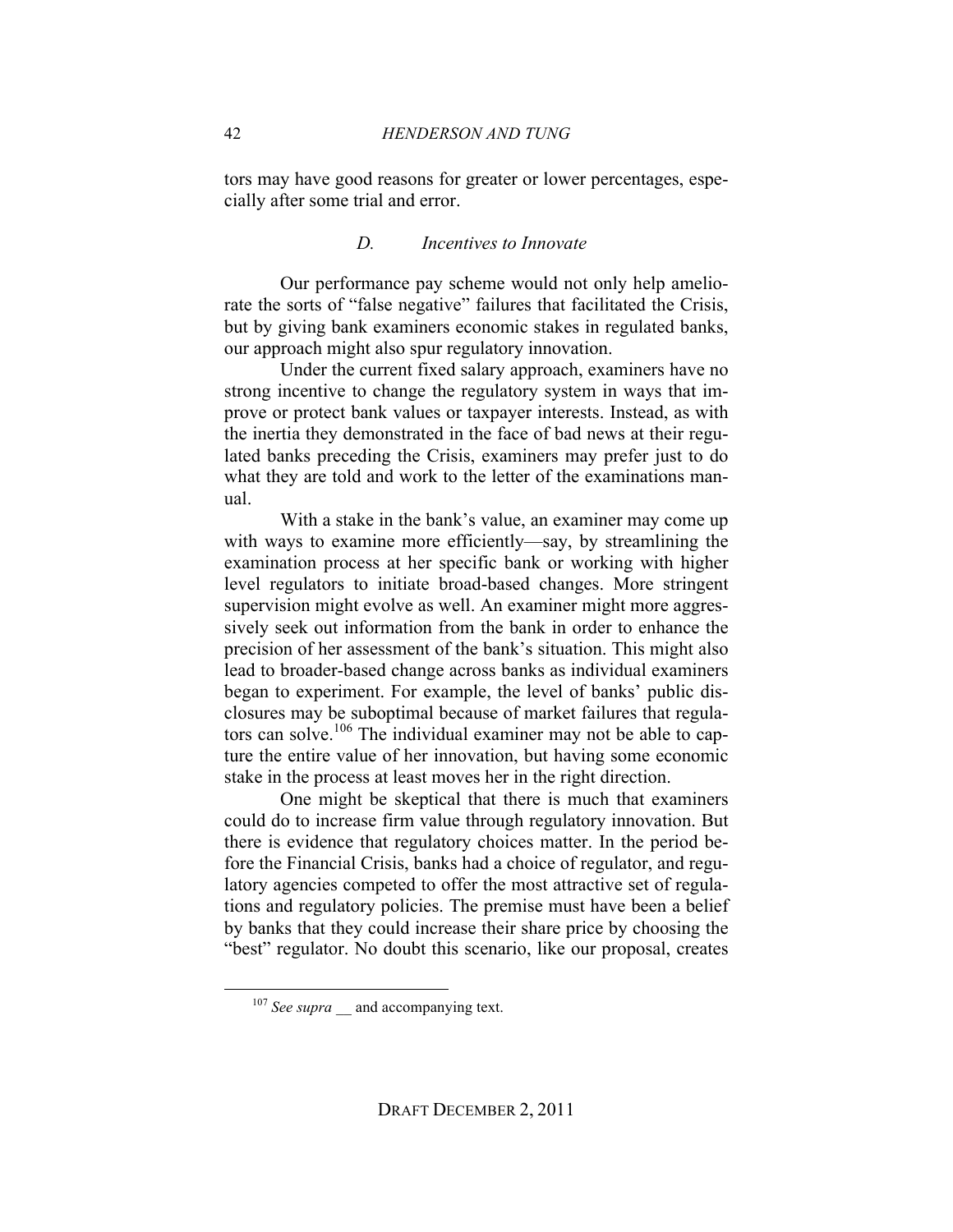the potential for a race to the bottom. For our part, we hope to solve this problem by not only awarding regulators the gains from making regulations more efficient but also penalizing them when their regulatory choices result in bank losses or failures. But the point remains that regulatory choices undoubtedly can increase bank value. Cabined by the downside constraint on "deregulation," we nevertheless believe that some of this value remains, or should at least be something regulators pursue.

\* \* \*

Although the theoretical case for linking bank regulators' pay to bank performance seems relatively straightforward, the details of the incentive structure are crucial. In the next Part, we take a first pass at structuring a regulatory pay-for-performance contract, recognizing that efficient contracts will only be developed over time through trial and error.

### V. THE STRUCTURE OF PERFORMANCE PAY FOR REGULATORS

The regulatory laxity in the run-up to the Financial Crisis involved two distinct types of regulatory failure—the failure to apply preventive medicine when times were good and the failure to act aggressively when a bank showed signs of distress.<sup>107</sup> Regulators' incentive pay should have two distinct components to address these separate problems. The first is a variable compensation component based on the market value of a mix of the regulated bank's debt- and equity-based securities. This debt-equity portfolio would offer real time market feedback to the regulator regarding the bank's risk taking and its potential rewards. This component would matter primarily during good times, while the bank is operating in the ordinary course. Its purpose is to incentivize preventive and remedial measures well before a bank approaches distress. The second component becomes important as a bank approaches distress. It consists of a bonus for which the regulator would be eligible based on the timing of her decision to take over a failing bank. Regulators have a number of reasons to wait too long before put-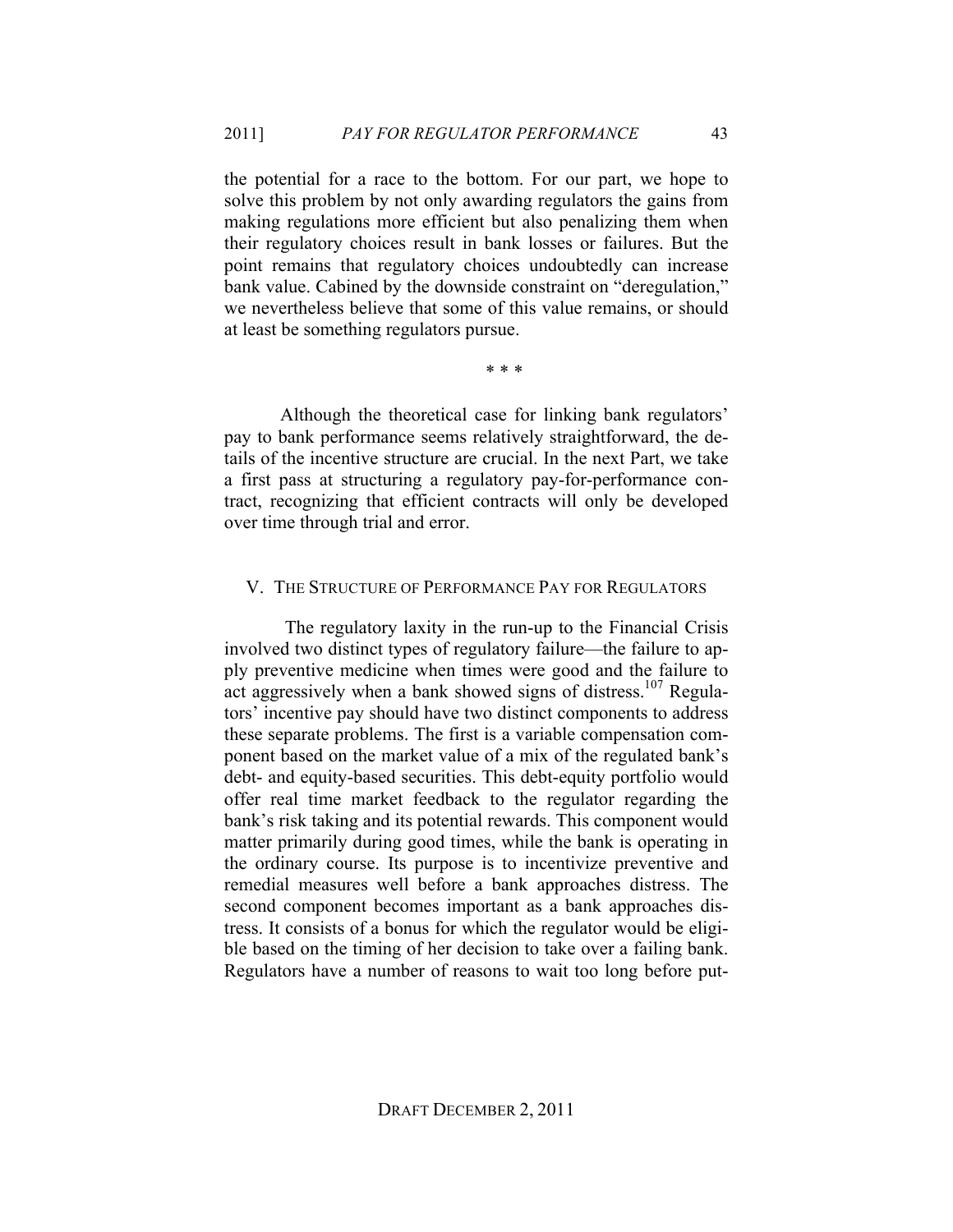ting a failing bank into resolution.<sup>108</sup> The takeover bonus would ameliorate this problem.

We elaborate on these various features of our regulatory pay-for-performance scheme below.

# *A. The Debt-Equity Portfolio*

We take lessons from the executive compensation literature to structure our debt-equity portfolio for regulators. For the typical firm manager, pay is linked to stock price, which is the best available metric for the value of the firm, as well as the social value of the enterprise. Although imperfect, managers paid with firm shares have greater incentives to increase the value of the firm than managers paid fixed salaries.

If there were no externalities from individual bank activity or risk levels, we could stop there. But of course externalities exist. Risk taking at one bank can affect the financial stability of other banks and the banking system as a whole, as the Great Financial Crisis has amply illustrated. Together with the bank runs from the numerous panics of the 19<sup>th</sup> Century, the Great Depression, and the S&L Crisis, these episodes confirm that individual banks' activities have stronger social welfare implications than non-financial firms. Hence the need for bank managers to be compensated in a way that accounts for the potential social losses from their decisions, as recent reform proposals argue. Our claim is that this is also true for regulators.

As is true for bank managers, there is a ready proxy for the potential bank losses that may fall on taxpayers. A publicly traded debt instrument is sensitive to the downside risk of its issuer; it therefore provides the downside analog of what share price signals about upside potential. While it may make sense for bank managers to focus mostly on increasing bank value subject to some downside risk, the opposite is likely true for regulators. If we could design an optimal contract for CEOs, regulators might be unnecessary, but absent such a perfect contract, a division of labor in which managers focus mostly on gains while regulators worry most about losses might be the most efficient. Accordingly, we be-

 <sup>108</sup> *See supra* Part III.B.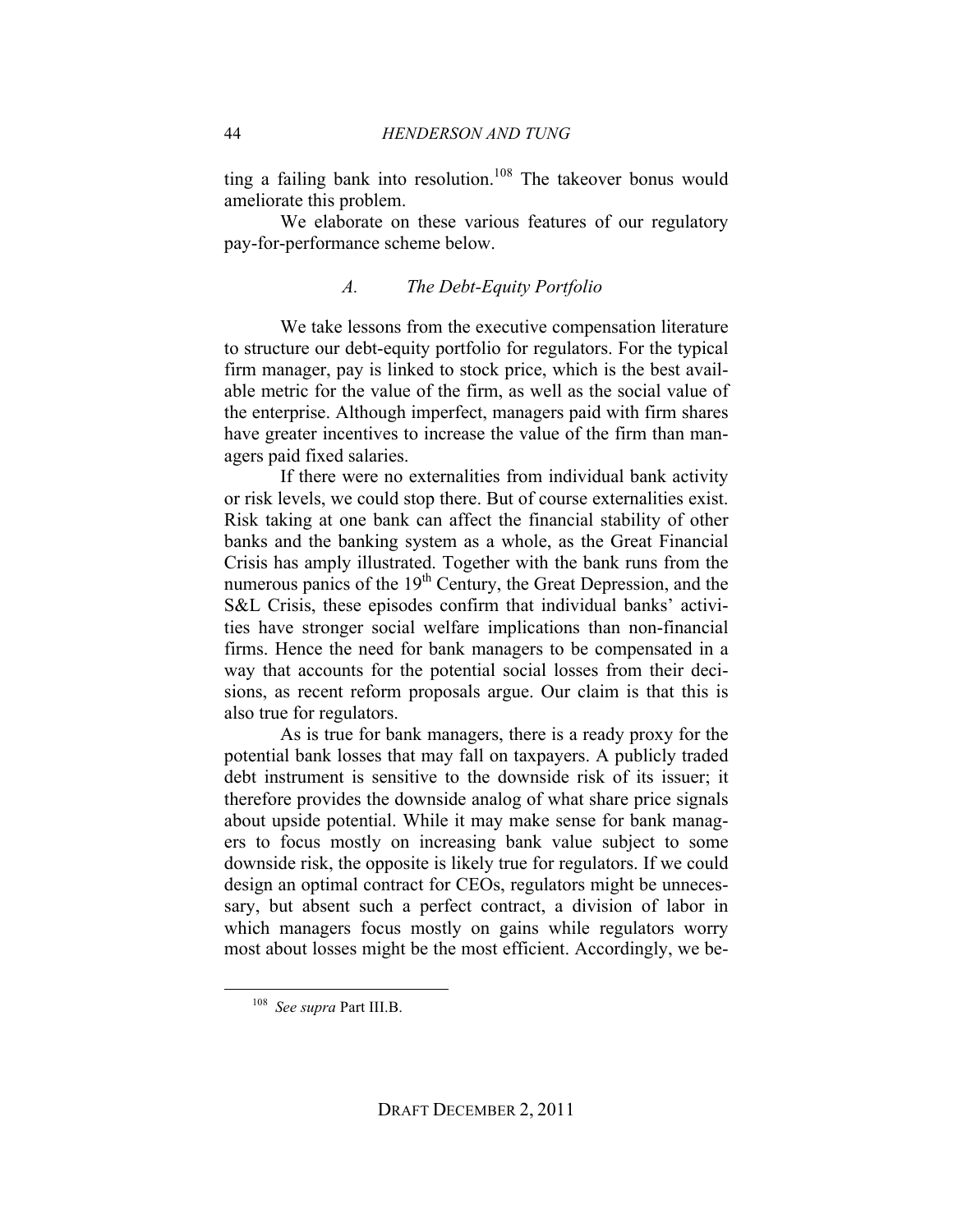lieve the lion's share of regulator's debt-equity portfolio should consist of the debt-based instrument. This would give the regulator a personal financial stake in curbing excessive risk taking at the bank. Holding only debt incentives, however, might cause the regulator to be too risk averse, which would unnecessarily limit credit availability and the bank's profitability. We therefore also include equity-based pay in the regulator's pay package.<sup>109</sup>

## *B. Structuring the Debt-Equity Portfolio*

For both debt and equity components, awarding the actual securities is not necessary.<sup>110</sup> Instead, the underlying securities would be used as benchmarks, with incentive pay based on the market price of the underlying securities after a given reference date. For example, if performance and incentive pay were awarded each calendar year, the examiner would receive a "phantom" allocation of the bank's debt- and equity-based instruments at the beginning of each year. This avoids the conventional objections to government ownership of stakes in private businesses and the potential for insider trading by that might arise when regulators sell securities to monetize gains.

To encourage a medium- to long-term regulatory perspective, each year's allocation would have a specified maturity. At maturity, say three to five years after the initial award, the allocation would be cashed out at the then-market values of its underlying debt and equity components. With regular periodic allocations with multi-year maturities, the regulator would hold multiple

 $109$  The pay of bank managers and regulators might be related. Though they play separate and somewhat opposing roles, their respective pay structures could be substitutes for each other. The more bank managers are paid in bank stock, the more regulators would need to be paid in bank debt in order to police the extra risk taking that bank managers would be incentivized to pursue. Shareholders of a bank might alter the pay of bank managers in light of regulator pay structures, and vice versa. We leave it to another paper and a formal model in development to explore these issues more fully. For now we simply claim that given the heavy equity weighting of bank CEO pay, regulators' pay should focus mostly on debt.<br><sup>110</sup> The examiner should not be allowed to trade in any of the bank's securi-

ties or instruments in any event, so holding the underlying securities would not only be unnecessary. It would be forbidden. *See infra* Part .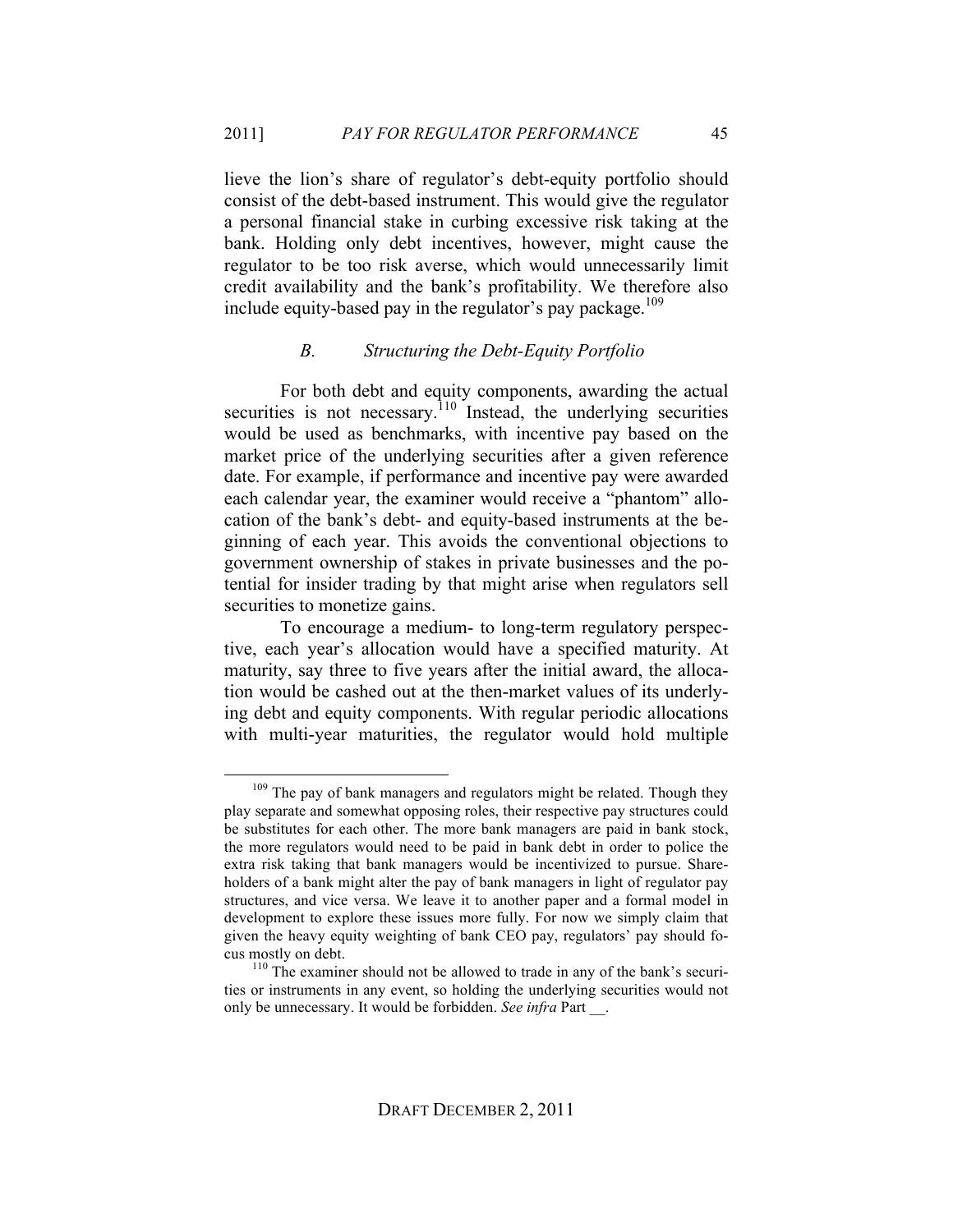tranches of phantom securities with staggered payouts,  $111$  giving her incentive to consider the long-term as well as short-term consequences of her regulatory decisions, and making short-term manipulations of securities prices an unattractive strategy. We do not attempt to divine the optimal maturity of each debt-equity allocation, which we imagine would vary by agency, bank, time period, examiner, and other factors. We anticipate that the optimal maturity will develop over time based on experience.

Below, we describe a range of possible approaches for implementing the examiner's debt-equity portfolio.

#### *1. Bank Debt Incentives*

We consider two potential benchmarks on which the debt feature of this package could be based: (i) a subordinated debt security issued by the bank or (ii) a credit default swap contract (CDS) referencing a junior debt obligation of the bank holding company that is the parent of the regulated bank.<sup>112</sup> The prices of publicly traded subordinated debt securities and CDS contracts reflect the market's best estimate of the risk of default of the bank underlying the security or contract. We would adjust debt prices for compensation purposes in order to filter out the effects of industry-wide or market-wide debt price movements. To the extent possible, the regulator's incentive pay should reflect bank-specific developments and not changes in debt markets generally.

Subordinated debt is junior to depositor liabilities, and of course is uninsured. When a bank fails, subordinated debt holders rarely recover anything.<sup>113</sup> Similarly, when a banking institution defaults on a debt obligation referenced in a CDS, this triggers the

 $111$  For example, with a three-year holding period, after three years, the regulator would always hold three tranches of phantom securities, which would

 $112$  A CDS acts like a debt instrument insofar as its trading price will reflect the default risk of the reference entity. The CDS spread—the price one would have to pay to insure against the reference entity's default—rises and falls with the probability of default. As discussed below, with respect to CDS contracts referencing banking institutions, the reference obligation is almost always a BHC debt obligation, and not an obligation of the bank itself. *See infra* \_\_\_. <sup>113</sup> *See* Richard M. Hynes & Steven D. Walt, *Why Banks are Not Allowed in* 

*Bankruptcy*, *\_\_\_\_\_\_\_\_.*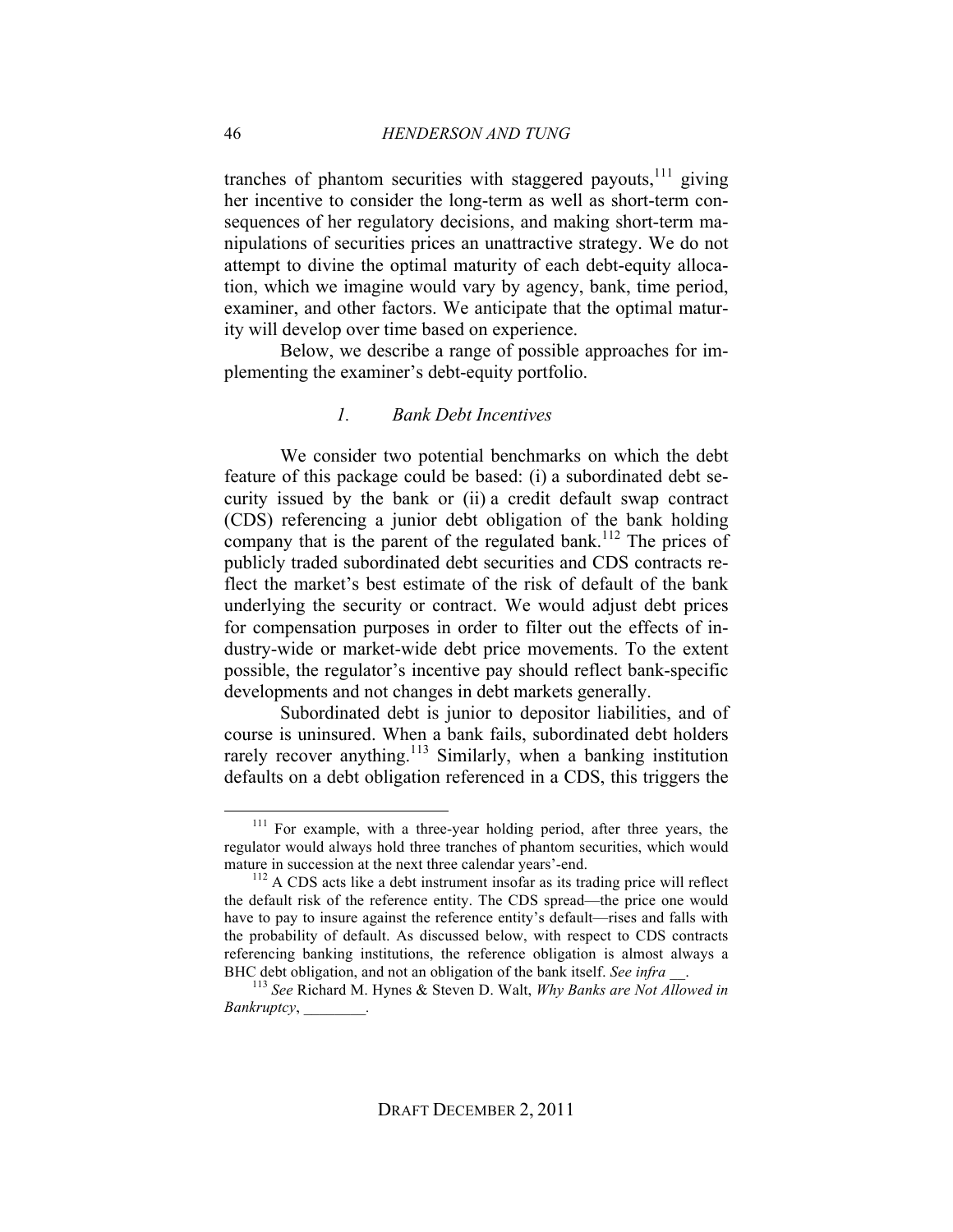obligation of the CDS seller to pay the CDS purchaser for losses sustained on the insured amount of the banking entity's defaulted debt. Sub-debt holders and CDS sellers therefore have important incentives to monitor bank risk taking. If a bank is healthy, its debt securities will trade near face value.<sup>114</sup> Similarly, the price of its CDS contracts will be low.

When bank risk taking is excessive, however, sub-debt holders will sell their debt. The market for subordinated bank debt is well established, $115$  and banks engaging in excessively risky strategies will see their sub-debt trading prices drop.<sup>116</sup> If the bank is at risk of default, its debt securities will trade at a discount reflecting the probability of default and the estimated payout in such event. Similarly, the price of a CDS contract reflects the expected losses from loans, bonds, or other reference obligations issued by the underlying bank. CDS spreads for contracts written on large publicly traded financial institutions react very quickly to new information.<sup>117</sup> Therefore, as bank risk taking increases, CDS dealers will raise the price at which they are willing to sell CDS protection for the banking institution's debt.

 $114$  They may even trade above face value if market interest rates have dropped since the debt securities were issued.

<sup>&</sup>lt;sup>[15</sup> *See infra* note XX and accompanying text; Laurence H. Meyer, *Supervising Large Complex Banking Organizations: Adapting to Change*, *in* PRUDEN-TIAL SUPERVISION, *supra* note XX, at 97, 103. 116 Douglas D. Evanoff & Larry D. Wall, *Sub-debt Yield Spreads as Bank* 

*Risk Measures*, 20 J. FIN. SERVICES RES. 121, 133−35 (2001) (showing that subdebt yield spreads perform slightly better than capital measures as predictors of banks' financial condition); Mark J. Flannery & Sorin M. Sorescu, *Evidence of Bank Market Discipline in Subordinated Debenture Yields: 1983–1991*, 51 J. FIN. 1347, 1373−74 (1996) (demonstrating that bond yields reflect investors' pricing of bank risk taking); Diana Hancock & Myron L. Kwast, *Using Subordinated Debt to Monitor Bank Holding Companies: Is it Feasible?*, 20 J. FIN. SERVICES RES. 147, 147 (2001) (finding that bonds of highest liquidity offer the most consistent pricing information for purposes of reflecting bank default risk). 117 Mark J. Flannery, Joel F. Houston & Frank Partnoy, *Credit Default Swap* 

*Spreads as Viable Substitutes for Credit Ratings*, 158 U. PENN. L. REV. 2085 (2010). Hart and Zingales also propose to incorporate CDS pricing into the regulatory apparatus, noting its ability to reflect excessive risk at the reference entity. They would use CDS, however, as merely a trigger for regulatory action; they do not propose incentive pay for regulators or the use of CDS in that endeavor. Oliver Hart & Luigi Zingales, *A New Capital Regulation for Large Financial Institutions* (Sept. 2009).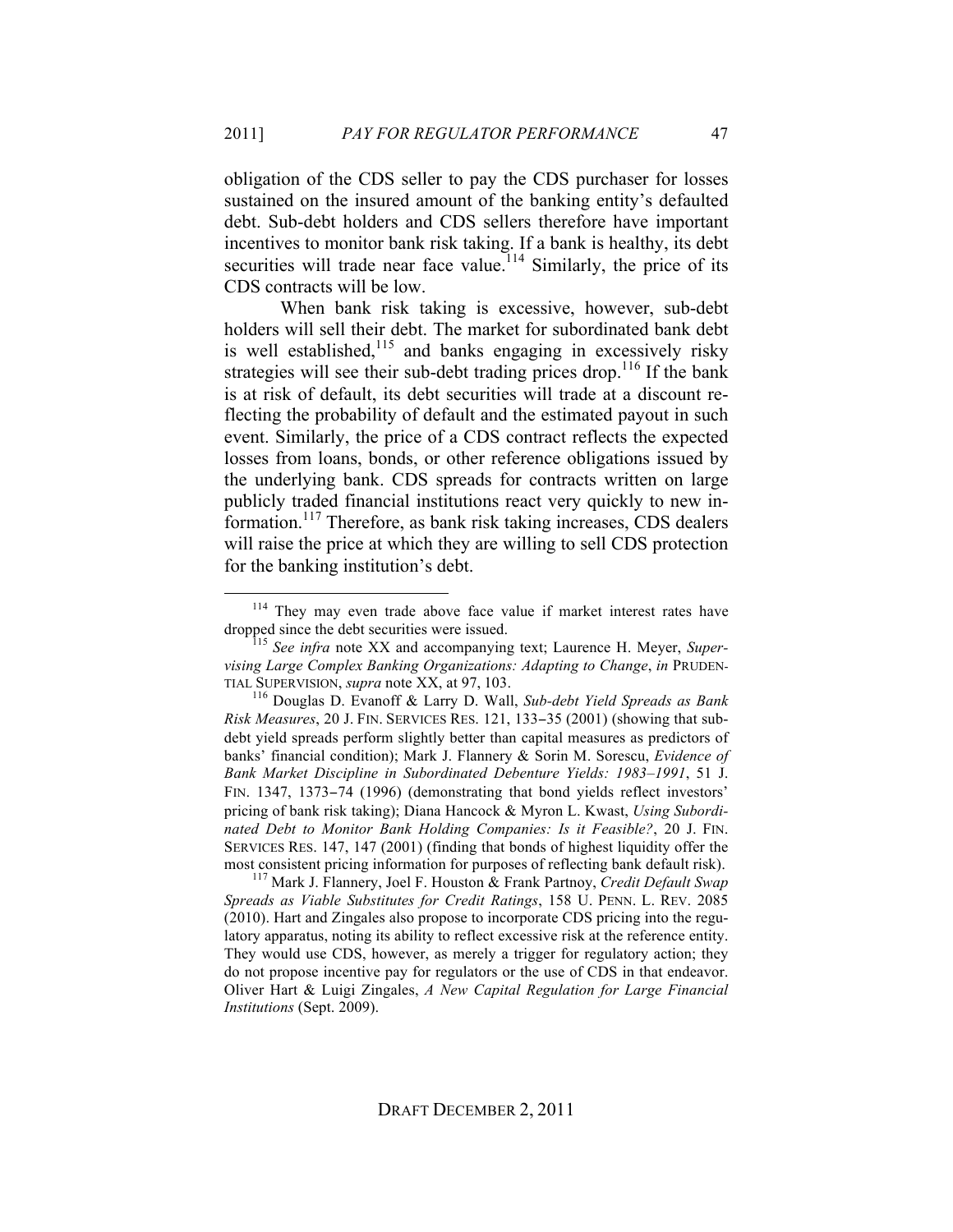Market pricing serves as a transparent and continuing signal of the riskiness of the bank's activities. Risk-related price fluctuations will directly affect bank examiners' wealth when the debt component is included in their personal portfolios. In this way, the fine reflection of bank risk taking generates both important incentive and information effects. The debt feature of an incentive contract would give the examiner incentive to be vigilant in policing excessive risk taking at the bank.

Using CDS or sub-debt as a benchmark for examiner pay also serves an important related function. Market pricing acts gradually to signal changes in the issuing bank's risk profile, in contrast to the sudden meltdowns that occurred at WaMu and other banks that failed in the Crisis when regulators were too timid. Incorporating market-priced debt instruments as part of regulator pay not only creates incentives for careful risk analysis; it also makes price changes more salient to examiners and their supervisors as an indicator of the capital market sentiment concerning risk taking at the given bank. This greater prominence for crowd wisdom may make it more difficult for regulators to ignore mounting evidence of trouble at a given bank. This information could be valuable as a warning signal for an examiner to devote more resources to an examination or a follow-up enforcement action. It might also be sufficiently finely tuned to give direct feedback on micro level regulatory changes. Just as a stock price offers immediate signals to managers with imperfect information, so too might public debt instruments help regulators adjust their allocations of time and effort.

Empirical evidence supports the idea that regulators would respond to debt incentives. Studies have shown, for nonfinancial as well as financial firms,<sup>118</sup> that firm risk taking declines as the proportion of a CEO's wealth held in the form of her firm's debt— "inside" debt—increases relative to the value of her equity holdings. The presence of this inside debt shifts CEOs' personal inter-

 <sup>118</sup> *See, e.g.,* Tung & Wang, Bank CEOs, Inside Debt Compensation, and the Global Financial Crisis, *supra* note at (arguing ...); Patrick Bolton et al., "Executive Compensation and Risk Taking," Working Paper, May 2010 (finding this for financial firms); Chenyang Wei & David Yermack, "Stockholder and Bondholder Reactions to Revelations of Large CEO Inside Debt Holdings: An Empirical Analysis," Working Paper, 2010 (finding this for nonfinancial firms).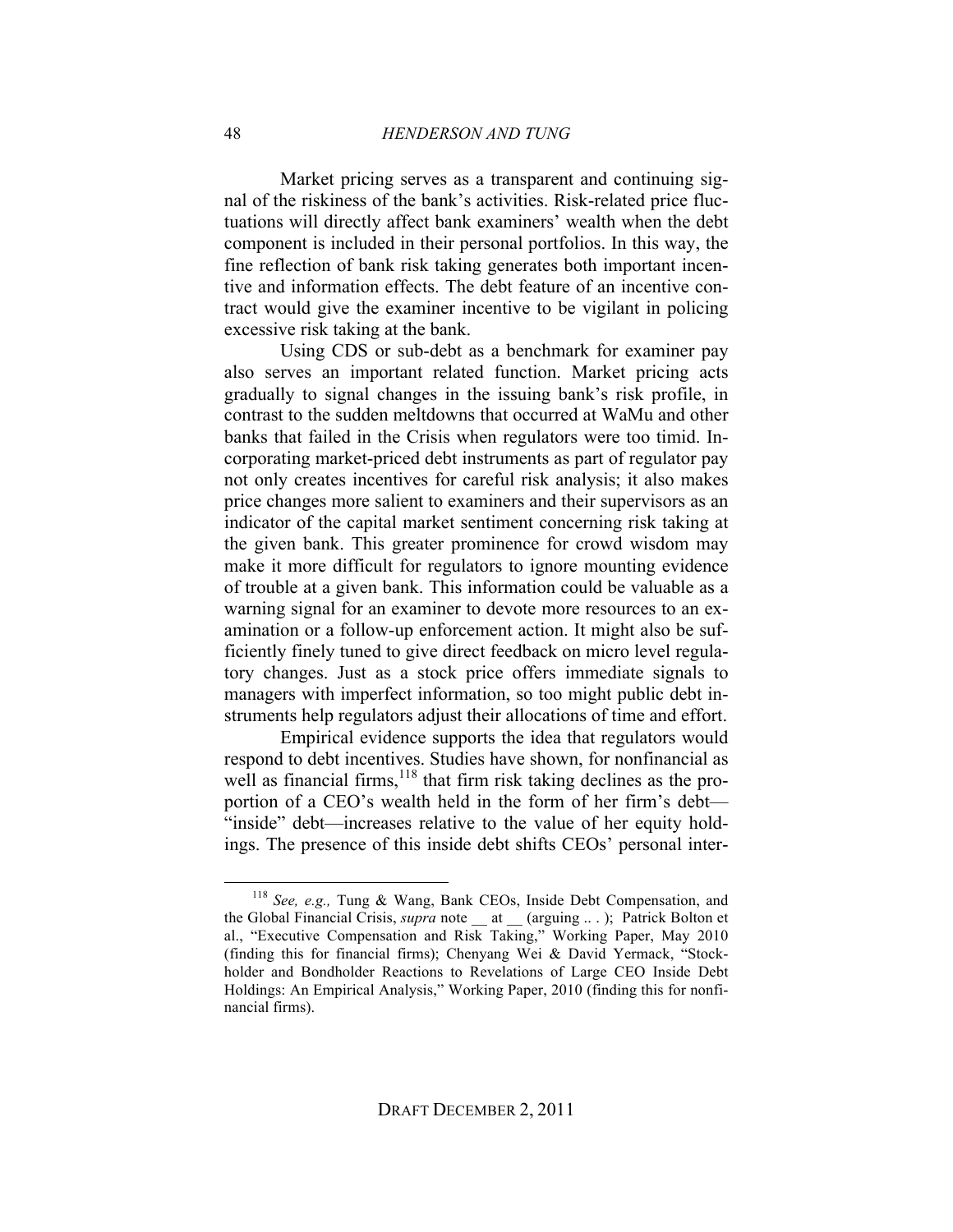ests away from risk-preferring equity, aligning their interests more closely with relatively risk averse debt holders.<sup>119</sup>

There is a theoretical explanation for this effect.<sup>120</sup> Inside debt counters the risk-shifting incentives that accompany CEOs' equity compensation.<sup>121</sup> Giving managers a stake in the value of the firm's debt makes them less willing to sacrifice its value to benefit shareholders, which is especially important when the firm is in distress. Debt compensation can improve managerial effort and firm value in distress situations because, unlike equity, debt is sensitive to the firm's liquidation value. That is, debt holders may still recover value when the firm is in distress.<sup>122</sup> Managers holding inside debt may therefore be less inclined to make risky bets when the firm gets into trouble. $123$ 

Similarly, regulators with a stake in the value of a bank's debt instruments will be less inclined to turn a blind eye to bankers' excessively risky bets. Public trading prices of bank debt will

<sup>&</sup>lt;sup>119</sup> "Top management should . . . be given incentives to act on behalf of debtholders to an adequate degree. . . . [P]roviding managers with compensation structures that have low pay-performance sensitivity may be optimal." John & Qian, *supra* note XX, at 110. Such compensation would admittedly dissuade bank executives from the traditional pursuit of value for shareholders, which is sometimes viewed as corporate managers' exclusive goal. This should not give us much pause, however. Bank governance has traditionally been recognized as presenting special concerns that deserve special governance tools. *See supra*  notes, XX and accompanying text.<br><sup>120</sup> Edmans & Liu, *supra* note XX, at 78.

<sup>&</sup>lt;sup>121</sup> While Jensen and Meckling consider the agency costs of equity and debt separately, see Jensen & Meckling, *supra* note 25, at 312, Edmans and Liu consider them simultaneously, thereby enabling analysis of the tradeoffs between incentivizing managerial effort and influencing investment choice. *See* Edmans

<sup>&</sup>amp; Liu, *supra* note XX, at 79 & n.5.<br><sup>122</sup> Equity holders are indifferent to the firm's liquidation value because that value goes to pay creditors. So while equity-based compensation gives managers an incentive to *avoid* insolvency, it may also induce them to "inefficiently sacrifice liquidation value to gamble for solvency" when a firm is in distress. Edmans & Liu, *supra* note XX, at 77. Debt holders will be less sanguine about squandering value on desperate investment strategies because their returns are fixed; they will not share in any (low probability but) stupendous returns beyond the fixed amount of their claims. *Id.* 123 The appropriate amount of debt depends on the relative magnitudes of

the two different types of agency problems—shirking versus risk shifting. *Id.*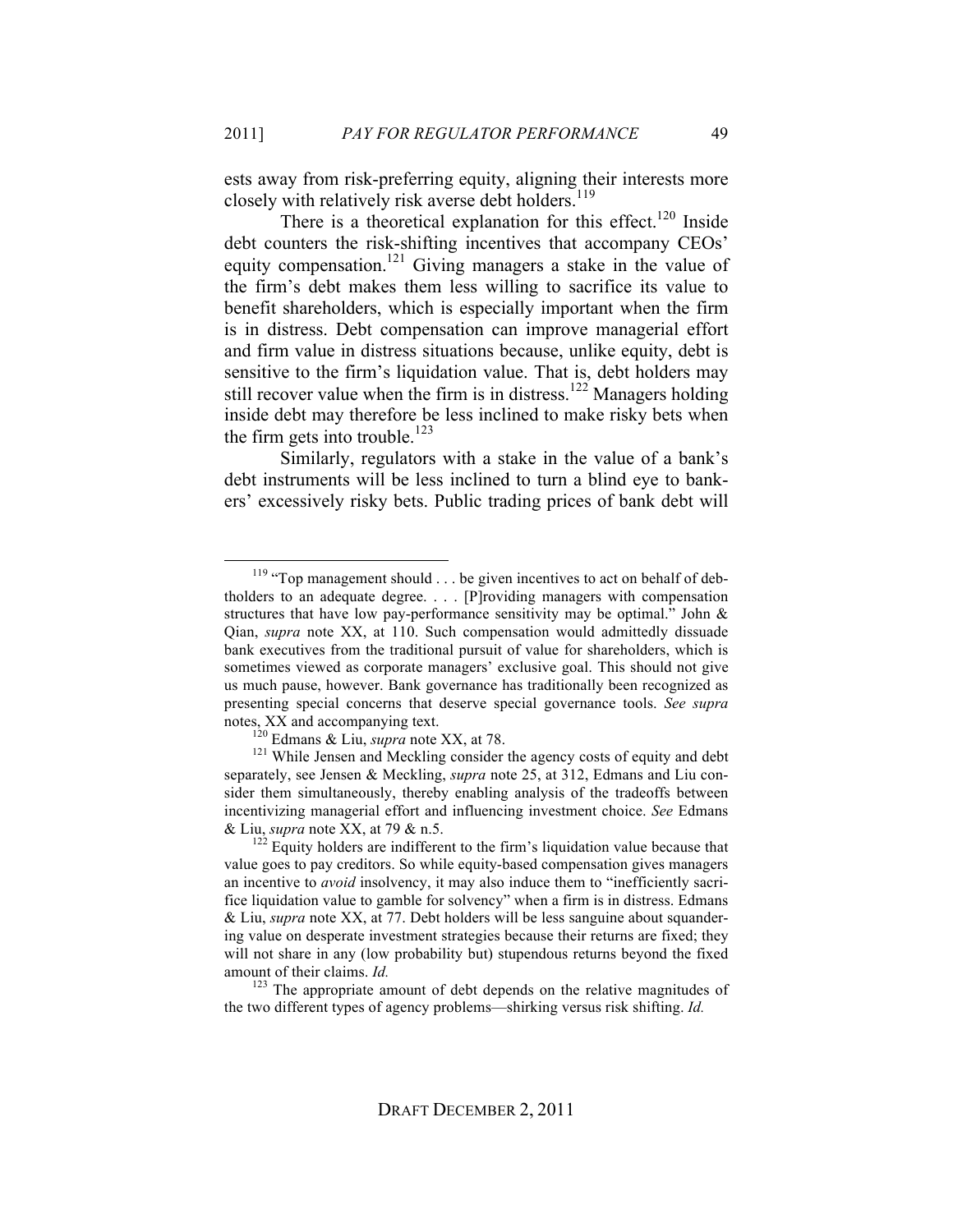operate as a continuing public referendum on risk taking at the bank.

## *2. Subordinated Debt versus CDS*

While both bank subordinated debt and CDS could offer important incentives and market information for regulators, there are important differences between the two, such that their best uses may be different. As between subordinated bank debt and CDS, evidence exists that CDS prices react more quickly to information than subordinated debt prices do.<sup>124</sup> This sensitive bellwether would therefore offer more immediate feedback to regulators than subordinated debt, so that prompt action could be taken.

Subordinated debt, however, may offer a few advantages over CDS. Unlike sub-debt, which is issued at the bank level as well as the BHC level, CDS contracts are typically written with reference to BHC debt obligations and not those of the banking subsidiary.<sup>125</sup> Therefore, CDS prices will more accurately reflect the default risk of the BHC than the bank itself. Major banks are almost uniformly held as wholly owned subsidiaries of BHCs, and every BHC owns other financial institutions besides the bank at issue, although for the very largest banks, each bank constitutes the dominant subsidiary within its BHCs. The larger is the percentage of the BHC's cash flow and assets that derive from the given bank, the better will CDS pricing (that references BHC debt) reflect risk at the bank. But as the proportions of BHC assets and earnings contributed by the bank decrease, so will the clarity of CDS spreads decrease as a signal of the bank's health. Bank of America, N.A., for example, is the dominant entity within its BHC, Bank of America Corporation. Yet the bank represents only about 65% of BHC assets and contributes only about 70% of BHC net income. Performance of the other entities within the BHC will likely have a nontrivial effect on overall BHC performance, so that CDS spreads

 <sup>124</sup> Blanco, Brennan, & Marsh, *An Empirical Analysis of the Dynamic Relation between Investment-Grade Bonds and Credit-Default Swaps,* 60 J. FIN. 2255 (2005).

 $125$  We found one exception for which public pricing information was available. Bloomberg quotes CDS pricing for Capital One Bank, a banking subsidiary of financial holding company Capital One Financial Corporation.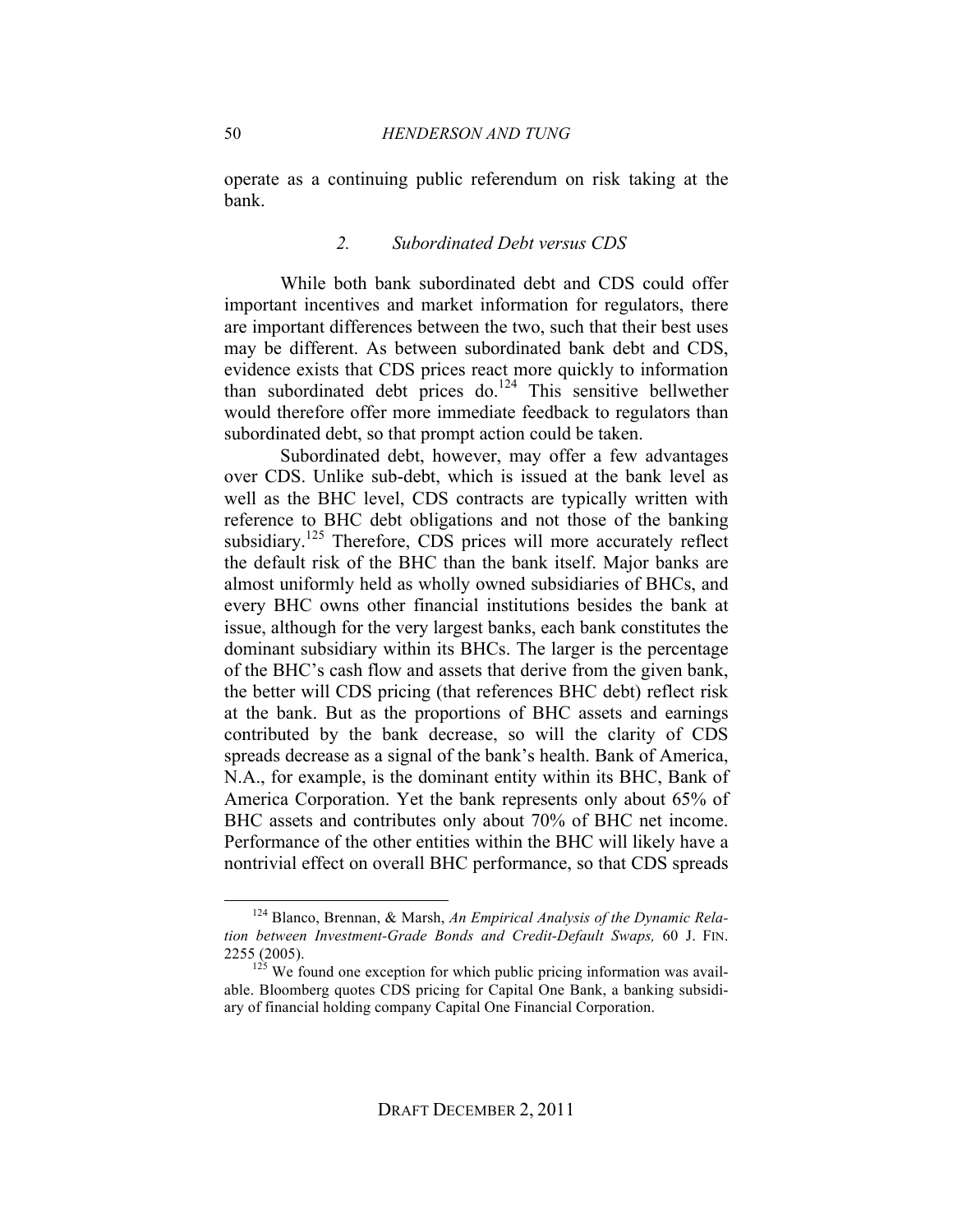on Bank of America Corporation may only offer a noisy proxy for risk taking at the bank, Bank of America, N.A.

A second limitation with CDS is coverage. Most large banks issue subordinated debt that is publicly traded. By contrast, regular CDS pricing data is available for only a handful of the very largest BHCs.<sup>126</sup> The very largest banks and BHCs are of course the most important in terms of asset values and systemic risk, so CDS still might be best for those institutions. Where both bank sub-debt and BHC CDS pricing are available, it might be useful to incorporate both into the debt component of regulators' incentive pay.

## *3. BHC Equity*

The debt component of regulator incentive pay should be balanced with equity incentives in order to guard against the possibility of excessive risk aversion.<sup>127</sup> Ideally, one would use bank equity as the benchmark, since its trading price would offer the cleanest market assessment of the bank's upside prospects, and therefore the best proxy for value added by regulators. Again, however, because major banks are almost uniformly held as wholly owned subsidiaries of BHCs, no major bank has publicly traded equity. BHC equity is the next best option, though it may offer a somewhat noisy proxy for performance at the banking subsidiary.128

Rather than rewarding (or punishing) the regulator simply based on BHC equity price movements, we propose two adjustments to hone the regulator's incentives. First, as with our debt component, we suggest a relative performance approach, pursuant to which the effect of industry-wide or market-wide equity price

<sup>&</sup>lt;sup>126</sup> A Bloomberg search showed only nine BHCs with regular CDS pricing

information. 127 Too much debt in managers' compensation packages may make them suboptimally risk averse, reducing long term value. Rangarajan K. Sundaram & David L. Yermack, *Pay Me Later: Inside Debt and Its Role in Managerial Compensation*, 62 J. FIN. 1551, 1553 (2007); David I. Walker, *The Challenge of Improving the Long-Term Focus of Executive Pay*, 51 B.C. L. REV. 435, 446–47 (2010). We can anticipate a similar effect if regulators' portfolios are excessively overweighted with debt.<br><sup>128</sup> Among the ten largest banks, the average bank accounts for 61% of its

BHC's assets and 131% of its earnings. *See* Appendix I for details [to come].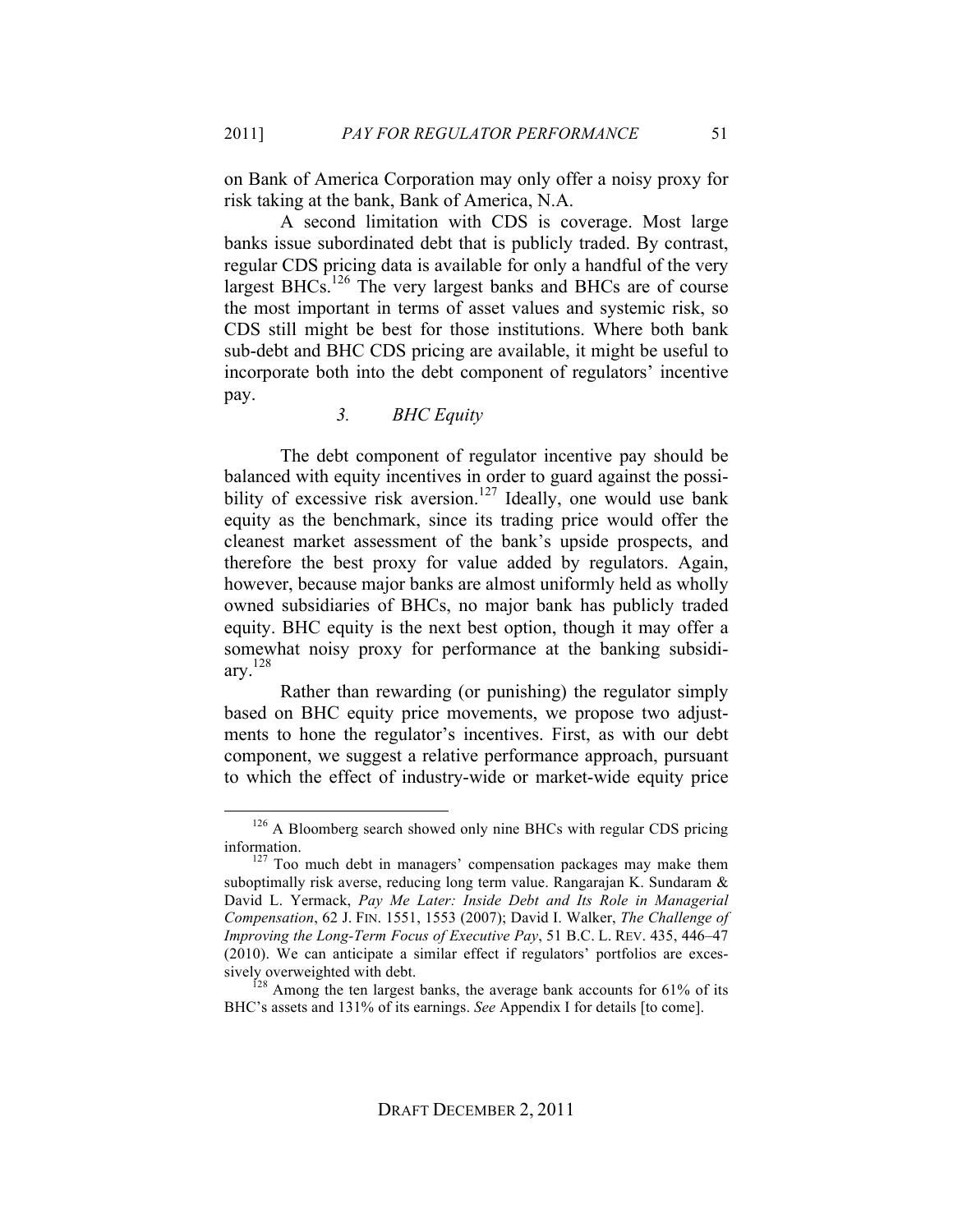movements would be filtered out of the regulator's performance pay. Ideally, an incentive compensation scheme would reward an agent for only those effects within her control. But because no public securities exist to measure regulatory inputs alone, we must settle for second-best. To the extent we are able to excise market- and industry effects from the regulator's incentive pay, that works an improvement to our scheme.

In addition to the relative performance adjustment, we suggest that the regulator should be exposed only to the upside of the equity, and not the downside. In other words, the regulator can only win with the equity-based component. The reason for this is that exposure to downside equity volatility might make the regulator too timid. With equity value to lose, the regulator may be reluctant, for example, to expose poor management or risky practices at the bank. The holding period for debt-equity allocations addresses that problem to some extent. Given the inertia exhibited by regulators in the run up to the Financial Crisis, however, we should be careful not to inadvertently incentivize inaction. This does not mean that the regulator has nothing lose, of course. The debt component of her incentive pay includes downside potential but likely with less volatility than equity.

# *4. The Appropriate Mix of Debt and Equity*

As earlier noted, we believe the lion's share of this ordinary course "preventive medicine" component of incentive pay should be debt-based. Beyond that, the appropriate debt-equity mix in the regulator's portfolio will depend on a number of factors, some of which will be specific to the regulated bank, to the regulating agency, to the particular times, and perhaps even to the individual examiner. We therefore make no attempt to offer firm prescriptions for the right ratio. Instead, we discuss important considerations that regulatory agencies should consider when structuring each regulator's portfolio.

The right mix can induce regulators to care about bank profits but not at the expense of risk shifting to creditors. Excessive bank risk would diminish net incentive pay, provided that the negative reaction from debt markets reduced the value of the debt component of the regulator's incentive portfolio by more than any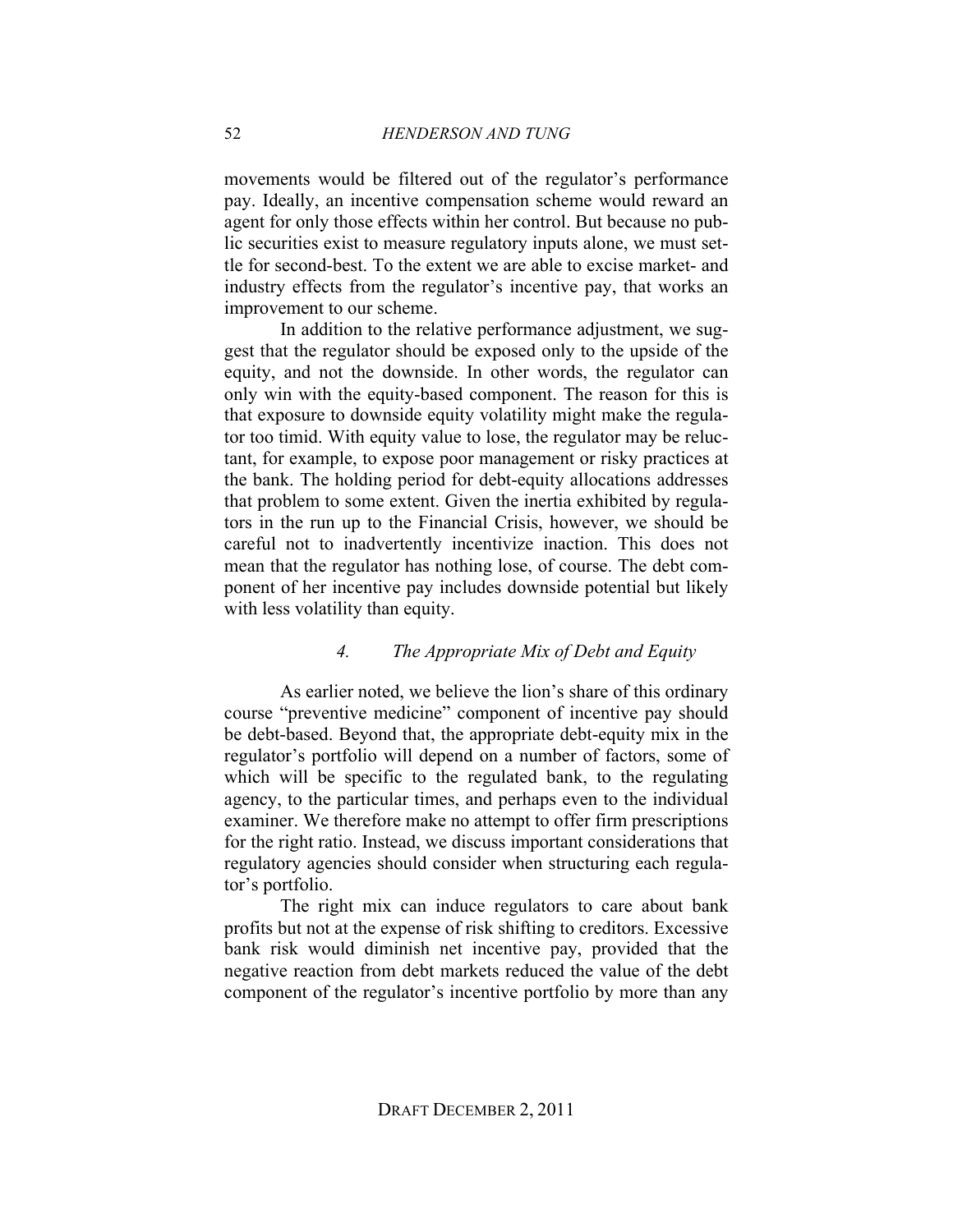positive reaction from equity markets augmented the value of the equity component of the regulator's portfolio.

We are confident that the optimal mix can best be determined through trial and error. Potential error costs, however, counsel for a gradual implementation of our proposal. Unlike executive compensation, where experimentation can and does occur among thousands of private firms, and a given firm's poor pay design would be unlikely to have widespread impact, error costs may be high with regulator incentive compensation design. There are only a few bank regulatory agencies, and a significant design mistake could affect the entire banking sector, and perhaps beyond. Agency heads should therefore proceed slowly and incrementally. The appropriate debt-equity mix is an area for which more study and a conservative approach are likely warranted.

## *C. The Takeover Decision*

In addition to the market-based ordinary course component of incentive pay, we advocate an additional feature to address the bank in distress. Specifically, we propose a bonus tied to the timing of the decision to take over a failing bank. Especially for larger banks, examiners will not enjoy unilateral authority to put the bank into resolution. Instead, the decision will involve higher-level supervisors as well as examiners. Incentive pay for examiners still makes sense in this context. Examiners will have the best information about their banks' condition and prospects, and their experience with their banks will be critical in determining the optimal timing of resolution. Even absent formal authority to decide on resolution by themselves, examiners will enjoy enormous influence over the decision. Incentives toward optimal resolution timing would encourage examiners to be forthcoming with information important for the decision and to make unbiased recommendations to higher-level regulators. These inputs are crucial for improving resolution timing.

### *1. Why a Special Takeover Bonus?*

The takeover decision requires special treatment for a number of reasons. First, it is the most difficult and drastic decision the regulator must make in her supervision of the bank. The regulator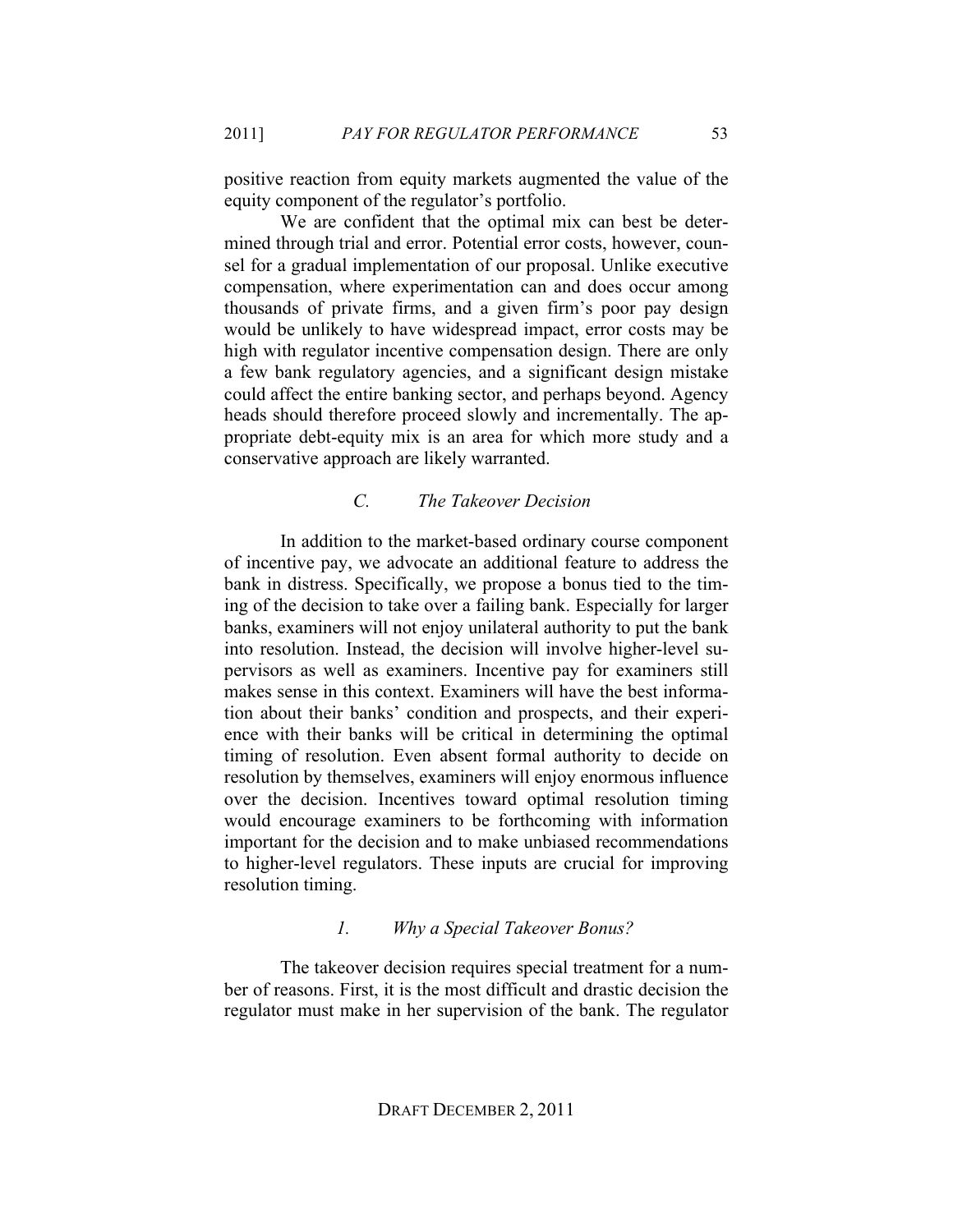has a number of reasons for being reluctant to pull the plug on a failing bank.<sup>129</sup> Regulatory capture and the Stockholm effect may dissuade the regulator from taking over the bank. Pulling the plug might also highlight the regulator's past mistakes in not intervening more forcefully. At any given point, the regulator might prefer to wait and see, hoping the bank will turn itself around. As the Financial Crisis illustrates—like all others before it—regulators tend to err on the side of taking over too late rather than too early. This delay in the Crisis exacerbated banks' losses and the ultimate costs to the Deposit Insurance Fund (DIF). A resolution bonus would offer a direct incentive to make the right timing decision at a critical juncture.

Moreover, although the FDIC is charged by statute with the specific goal of minimizing DIF losses in its dealings with troubled banks, $130$  the FDIC is typically not involved in the takeover decision, which rests with each bank's chartering agency or primary federal regulator.<sup>131</sup> The FDIC takes over only after a bank has been declared insolvent and put into resolution. Because these other agencies do not have their own money at stake in the timing of the takeover, the incentives to wait and see may be overwhelming.

The bank debt-equity portfolio that we propose as part of the regulator's compensation package may ameliorate this regulatory reluctance to some extent. The debt piece of the portfolio could induce the regulator to put the bank into resolution before it became massively insolvent, since continuing losses at the bank would eat into the value of the bank's debt and the debt portion of the regulator's incentive portfolio. On the other hand, it might be difficult for the regulator to assess the bank's solvency in real time, since this involves an assessment of the bank's asset values. With uncertainty, a wait-and-see approach might seem attractive to the regulator.132 The resolution bonus acts as a sort of consolation

<sup>&</sup>lt;sup>129</sup> *See supra* Part III.C.<br><sup>130</sup> *See* 12 U.S.C. § 1823(c)(4)(a).<br><sup>131</sup> George G. Kaufman, *FDIC Losses in Bank Failures: Has FDICIA Made a Difference*?, ECONOMIC PERSPECTIVES 2004 (3Q), 13.

<sup>&</sup>lt;sup>32</sup> Of course, if the debt-equity ratio is miscalibrated so as to be too equity rich, this will exacerbate this wait-and-see problem. If the potential gains to equity, which prefers additional risk during bad times, are greater than the poten- (continued next page)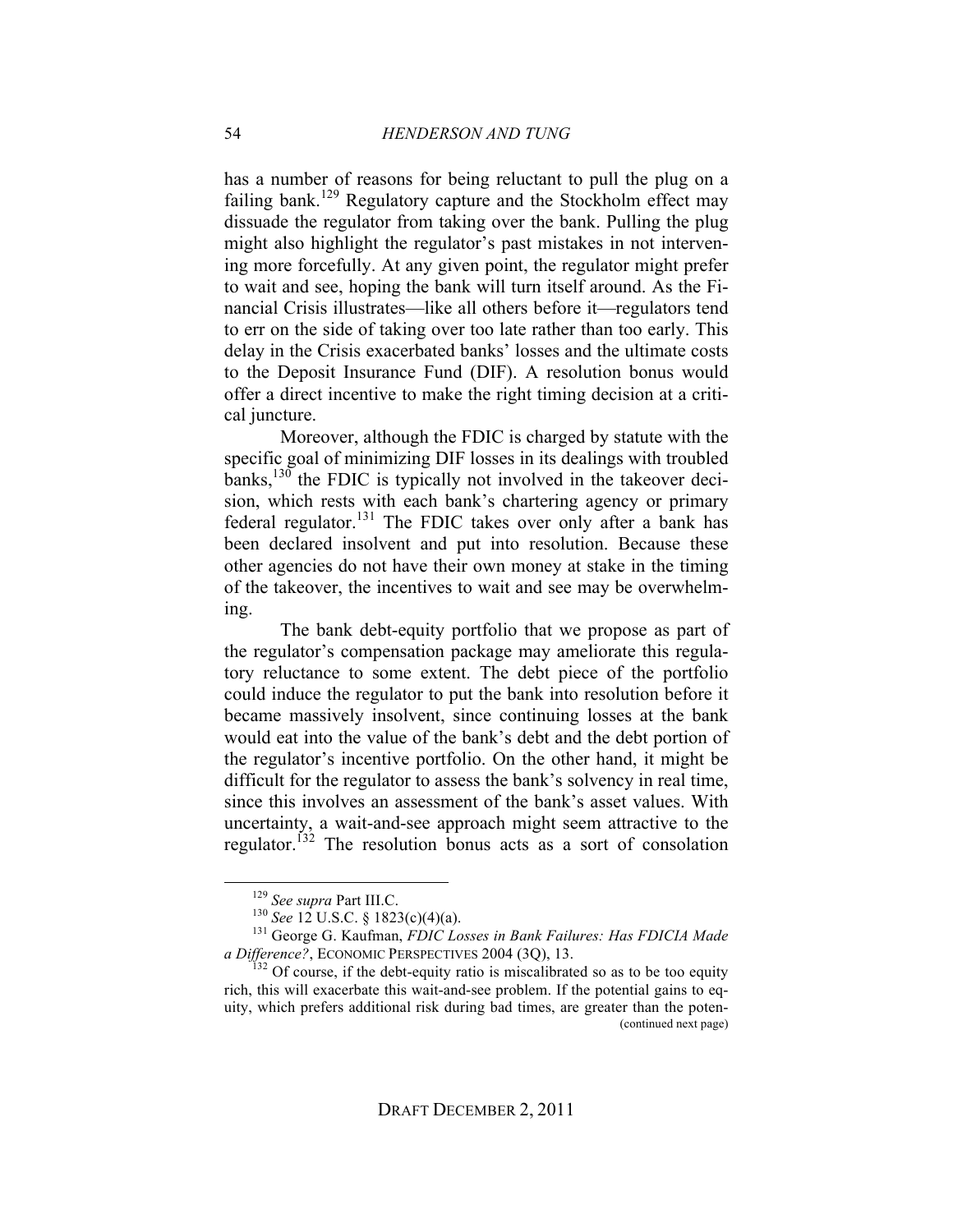prize to the regulator, who might otherwise be tempted to let the bank try to work its way out of trouble to enable the regulator to recoup the losses suffered in her bank debt-equity portfolio from the bank's demise.

Another reason for a special resolution bonus is that market signals are likely to be noisy. Market discipline may not be useful in prodding a regulator to declare a bank insolvent because of information asymmetry. The optimal timing of the takeover decision will depend to a great extent on fine-grained private information which (a) is available only to the regulator, and (b) is constantly being updated in real time once takeover becomes a real possibility. A one-time bonus distinct from any market assessment of the decision is therefore advisable.

# *2. Calculating the Bonus*

Because of the importance of minimizing DIF losses, the resolution bonus should be tied to the ultimate losses sustained by the DIF at the resolution of the FDIC's receivership proceeding. Low losses should trigger high bonuses and vice-versa. In theory, then, if an examiner were to put a bank into resolution at time  $T_1$ , and as a result FDIC losses were 100, the examiner would get a larger bonus than if the decision were made at  $T_2$  when the FDIC losses would be 200. Implementing this simple idea may not be straightforward, however.

First, if we could discern the counterfactual losses that would have occurred at  $T_2$ , then the calculation would be simple. But of course, a takeover at  $T_1$  makes it impossible to know the counterfactual  $T_2$  outcome. Second, it is entirely possible that a conscientious examiner might decide, given the information available to her at  $T_1$ , to wait until  $T_2$  for more information. Important developments concerning the bank's prospects—the direction of certain asset or lending markets, for example—might be worth waiting for. Perhaps paradoxically, the more uncertain are the

tial debt losses, then this could induce the exact wrong behavior in regulators. Weighting the incentive mix heavily with debt and having long holding periods should help reduce this problem.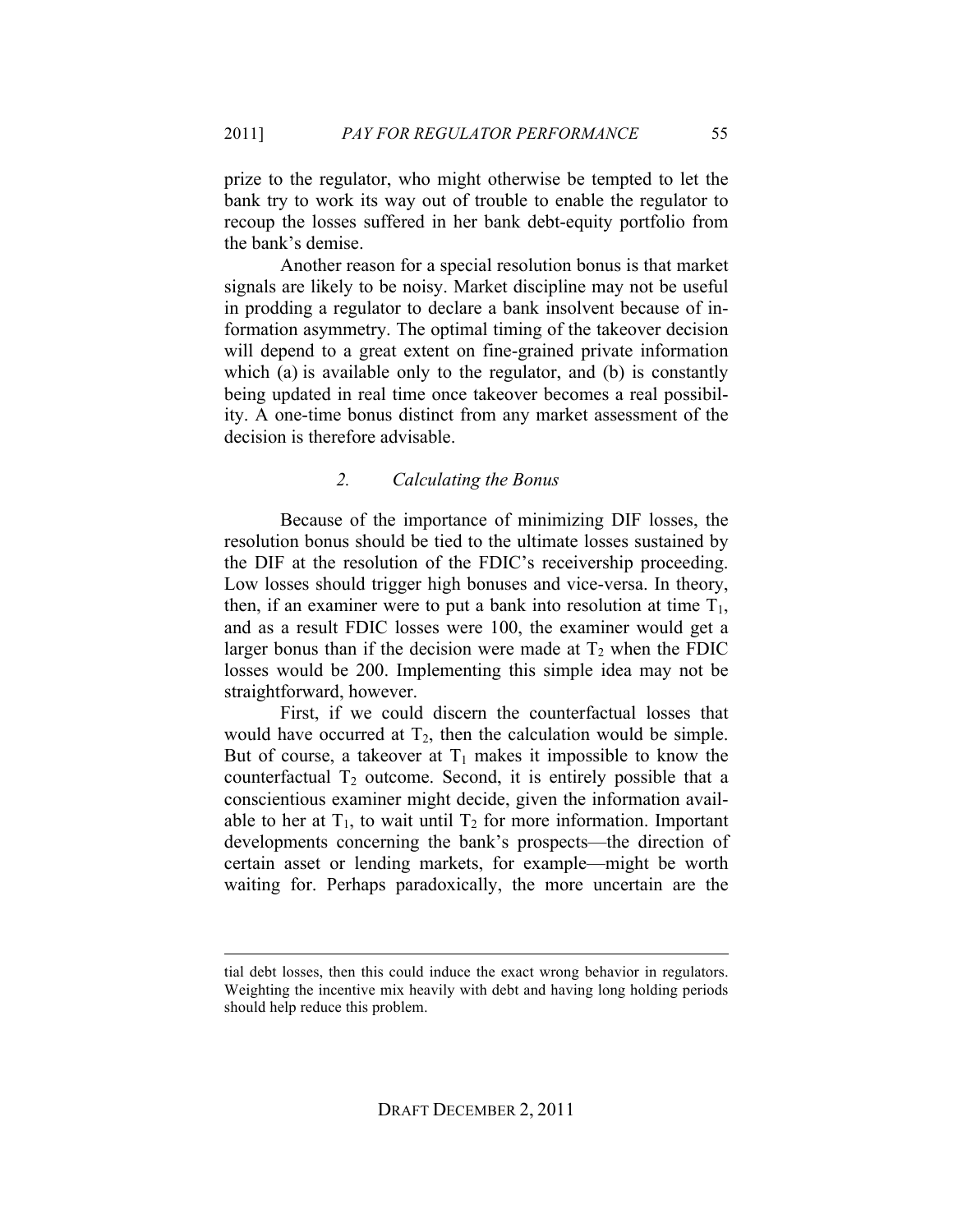bank's prospects, the more value there is in waiting.<sup>133</sup> Third, even if a regulator made an (ex ante) optimally timed decision to resolve a failed bank, disposing of the bank's assets may take several years. That process will affect the ultimate DIF loss figures and will not be under the examiner's control.<sup>134</sup> So a "final" resolution will be hard to predict at the time of takeover.

Despite these seeming hurdles, a resolution bonus may still offer important motivation for a regulator to act promptly in putting a bank into resolution, as compared to the current compensation system. The timing of takeover will no doubt have an important effect on the severity of DIF losses, and warning signs in terms of bank characteristics and practices that lead to large resolution losses are not so mysterious. Researchers have identified fac-

dyn/content/article/2011/01/17/AR2011011704164.html.

<sup>&</sup>lt;sup>133</sup> The takeover decision involves a set of real options concerning the disposition of the distressed bank's assets, including an option to forbear and see if the bank can work its way out of trouble. The value of the wait-and-see option at  $T_1$  increases with the variance of the bank's future earnings, as well as its predicted growth. Douglas G. Baird & Edward R. Morrison, *Bankruptcy Decision Making*, 17 J. L. ECON. & ORG. 356, 361 (2001). As compared with firms in unregulated industries, however, the wait-and-see option for a failing bank may be less valuable because banking regulators do not suffer the same information asymmetry as bankruptcy judges or other outside decision makers. With a wealth of private information about the quality of the bank's assets and management, banking regulators do not face the same degree of uncertainty about the bank's future prospects as do actors tasked with deciding whether to pull the

 $134$  For example, the OCC makes shutdown decisions for the national banks it supervises, but the FDIC is required to be appointed as the receiver for every insured national bank. The FDIC sets the structure of auctions for bank assets, as well as deciding on the timing of sales. It may also enter into profit- or loss sharing arrangements with asset acquirers in order to improve the terms of the sale. Marissa Fajt, *FDIC Finds Fresh Ways to Minimize DIF's Losses*, AM. BANKER, Dec. 28, 2009. The OCC has enforcement authority under 12 U.S.C. § 1818(b) (to make orders and formal written agreements); 12 U.S.C. § 3907 (to issue capital directives); 12 U.S.C. § 1831o (to take Prompt Corrective Action (PCA)); and 12 U.S.C. § 1831p-1 (to issue safety and soundness orders). *See* OCC Policies & Procedures Manual, PPM 5310-3 (REV), July 30, 2001, available at www.**occ**.gov/static/publications/ppm-5310-3.pdf. For a discussion of new resolution authority rules for large banks and non-bank financial companies, *see* Brady Dennis, "FDIC's new tools to close troubled banks offer opportunity, challenge," WASH. POST, Jan. 17, 2011, available at http://www.washingtonpost.com/wp-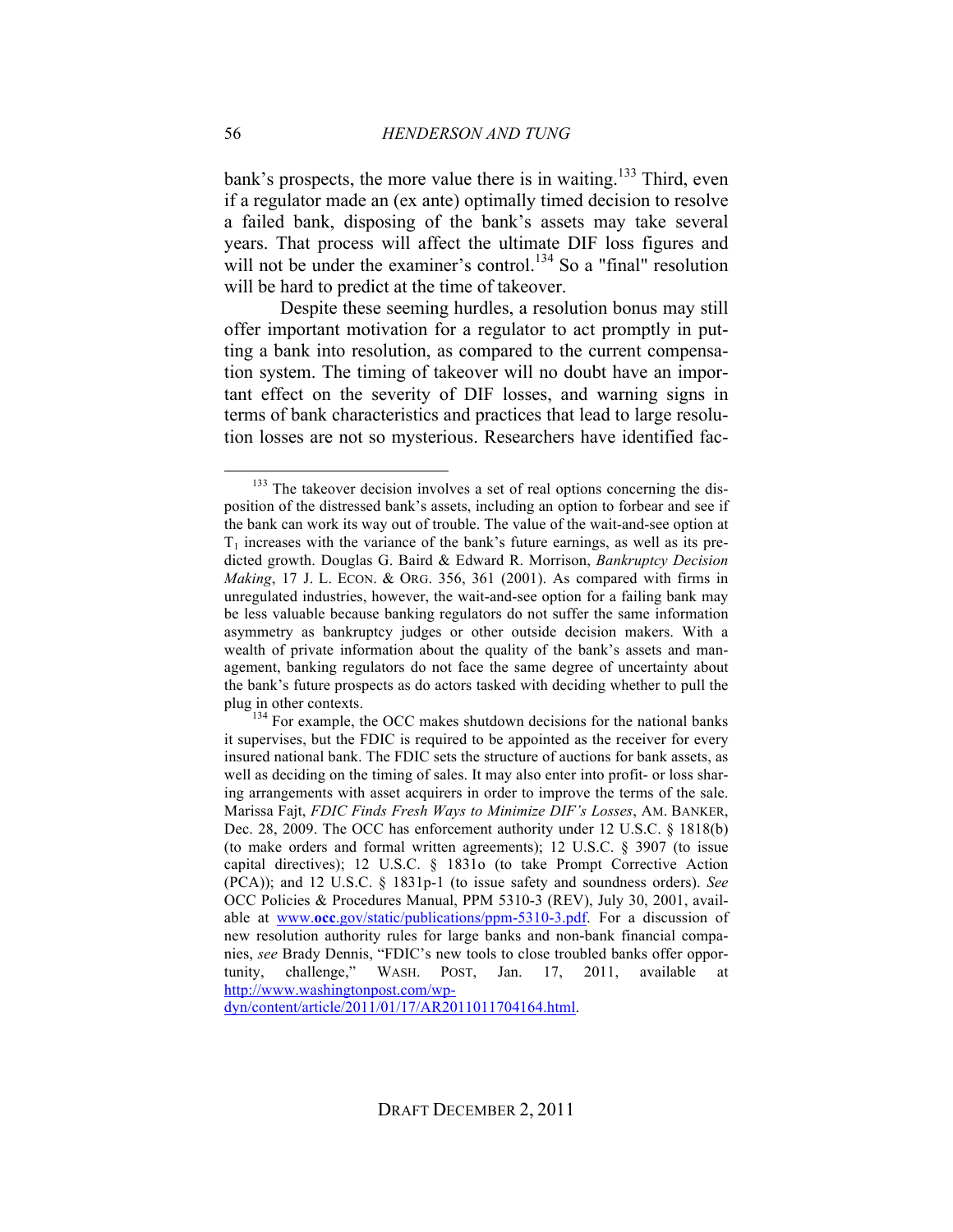tors that correlate with increased losses, as well as estimating the economic magnitudes of the effects. The findings generally comport with common intuition. Bank asset composition and quality affect ultimate losses,  $^{135}$  as does liability structure.<sup>136</sup> For example, brokered deposits are positively associated with high-cost bank failures and shorter time to failure.<sup>137</sup> The same is true for real estate owned and loans past due.<sup>138</sup> Uncollected income correlates with high-cost failures.<sup>139</sup>

Local economic conditions also matter. State personal income growth and the health of the local banking industry are negatively correlated with FDIC losses,<sup>140</sup> while in-state bankruptcy

creases with loan defaults, as banks foreclose on real property collateral. Similarly, loans past due of course increase with borrower defaults. 139 James, *supra* note 135, at 1231; Kathleen McDill, *Resolution Costs and* 

 <sup>135</sup> James R. Barth, Philip F. Bartholomew, & Michael G. Bradley, *Determinants of Thrift Institution Resolution Costs*, 45 J. FIN. 731 (1990); JF Bovenzi & AJ Murton, *Resolution Costs of Bank Failures*, 1 FDIC BANK. REV. 1 (1988); Christopher James, *The Losses Realized in Bank Failures*, 46 J. FIN. 1223 (1991). <sup>136</sup> George G. Pennacchi, *Risk-based Capital Standards, Deposit Insurance,* 

*and Procyclicality*, 14 J. FIN. INTERMED. 432 (2005); Klaus Schaeck, *Bank Liability Structure, FDIC Loss, and Time to Failure: A Quantile Regression Approach*, 33 J. FIN. SERV. RES. 163 (2008). <sup>137</sup> Schaeck, *supra* note 136, at 173 (measuring the ratio of brokered depos-

its to total assets). Brokered deposits are large sums aggregated by brokers on behalf of investors looking to earn higher than average returns on their FDICinsured deposits. Banks seeking to lure these large deposits must offer unusually high interest rates. The banks willing to chase these large deposits are often those in financial trouble, seeking to increase their deposits in a hurry in order to grow their way out of trouble. *Id.* But of course, in order to profit from these more expensive deposits, the bank must make riskier bets with them. *See* Eric Lipton & Andrew Martin, *For Banks, Wads of Cash and Loads of Trouble*, N.Y. TIMES, Jul. 4, 2009 (describing bank's use of "hot money"—brokered deposits—to fuel risky growth). <sup>138</sup> Schaeck, *supra* note 136, at 172, 177. Real estate owned typically in-

*the Business Cycle*, FDIC Working Paper 2004-01 18; Schaeck, *supra* note 136, at 172, 177. Uncollected income is a measure of "nonperforming" loans—loans for which the borrower is behind in its payments. James, *supra* note 135, at

<sup>1229.140</sup> McDill, *supra* note 139, at 19. Since healthy banks in the vicinity of a failed bank are the likeliest purchasers of the failed bank's assets, a weak banking industry translates into fewer and lower bids for those assets. *Id.*; Schaeck, *supra* note 136, at 174.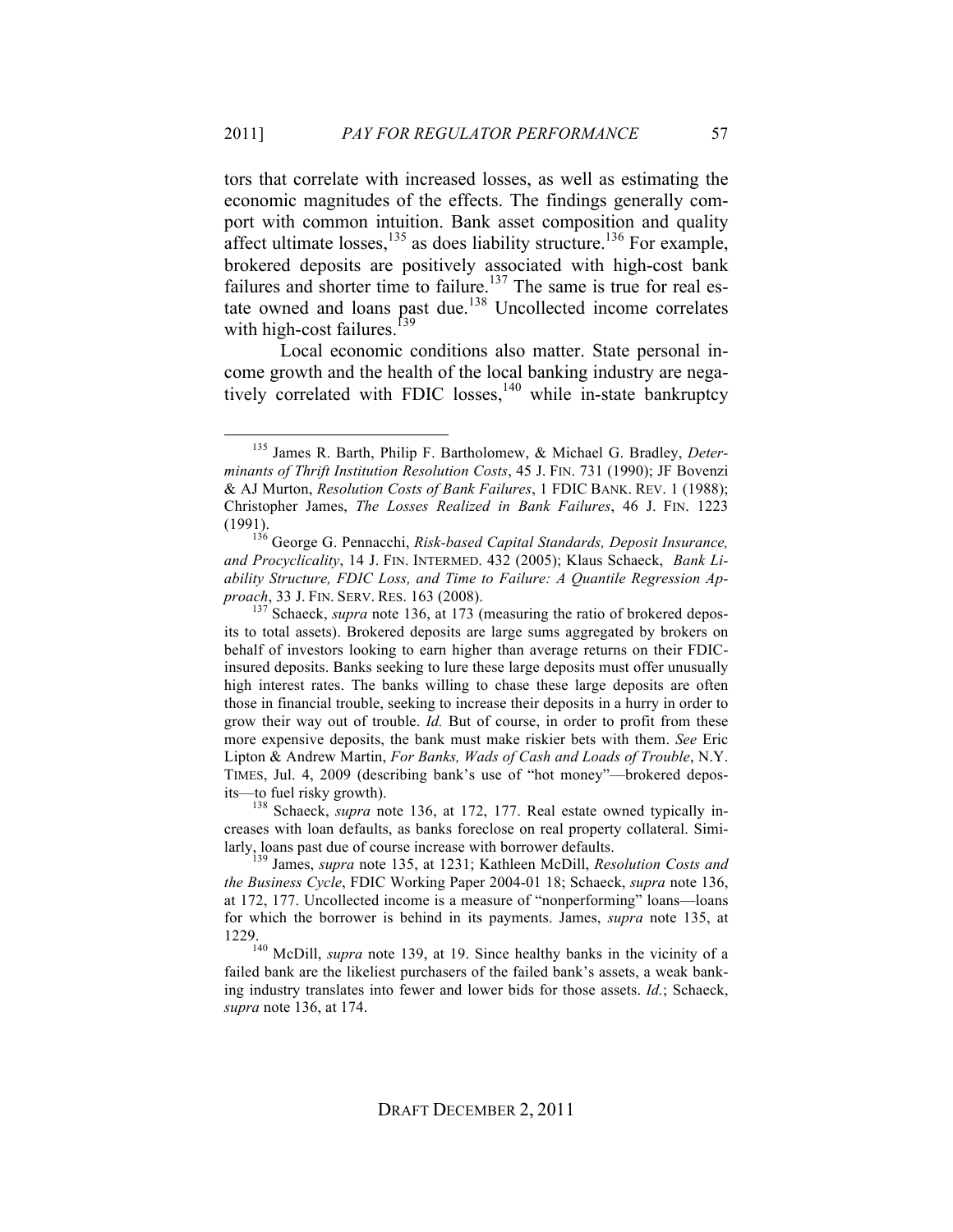growth and the unemployment rate are positively correlated with FDIC losses.<sup>141</sup>

The depth of existing research strongly suggests that a resolution bonus algorithm could be constructed to both guide and cabin regulators' discretion as to the timing of a bank takeover. Some trial and error would be involved in optimizing the bonus structure in pursuit of minimizing DIF losses, but with learning and experience, it might be possible to design a fully automated system in which market and other data are incorporated into the bonus algorithm.<sup>142</sup>

Short of that, agencies can develop a mechanism for estimating what losses would have been had the examiner not acted when she did. For example, post-mortem reports, like those described above, could be helpful. The inspector general of the FDIC could estimate losses at hypothetical future intervals had the examiner not taken over the bank when she did. These reports could deploy a mix of economic models, learning from past failures, and expert opinions from inside and outside the regulatory agency.

This approach is not perfect, of course; it suffers from potential biases and manipulation. Most obviously, since the report is written only after the decision has been made to take over the bank, ex post biases may result in loss estimates that differ significantly from what ex ante estimates would have shown. This could lead to distorted incentives for examiners making takeover decisions.

This problem is not fatal, however, so long as the potential biases are not predictable ex ante—that is, estimates are not systematically too high or too low. The use of external expert opinions to produce the loss schedules described above could reduce any bias. So long as the estimate is not expected to be biased one way or the other, examiners should be incentivized simply to do their

<sup>&</sup>lt;sup>141</sup> McDill, *supra* note 139, at 21; Schaeck, *supra* note 136, at 174.<br><sup>142</sup> Moreover, to ameliorate these conflicting incentives, and consistent with the end-game nature of the shutdown decision, at some point in the bank's downward spiral, the value of the examiner's debt-equity portfolio should be frozen for compensation purposes so that her only operating incentive is the shutdown bonus. With no additional portfolio upside to gain from a long-shot recovery by the bank, the examiner's only focus will be on minimizing DIF losses from the bank's failure. Of course, if the bank recovers and shutdown is avoided, the examiner's portfolio should be unfrozen on the bank's way up.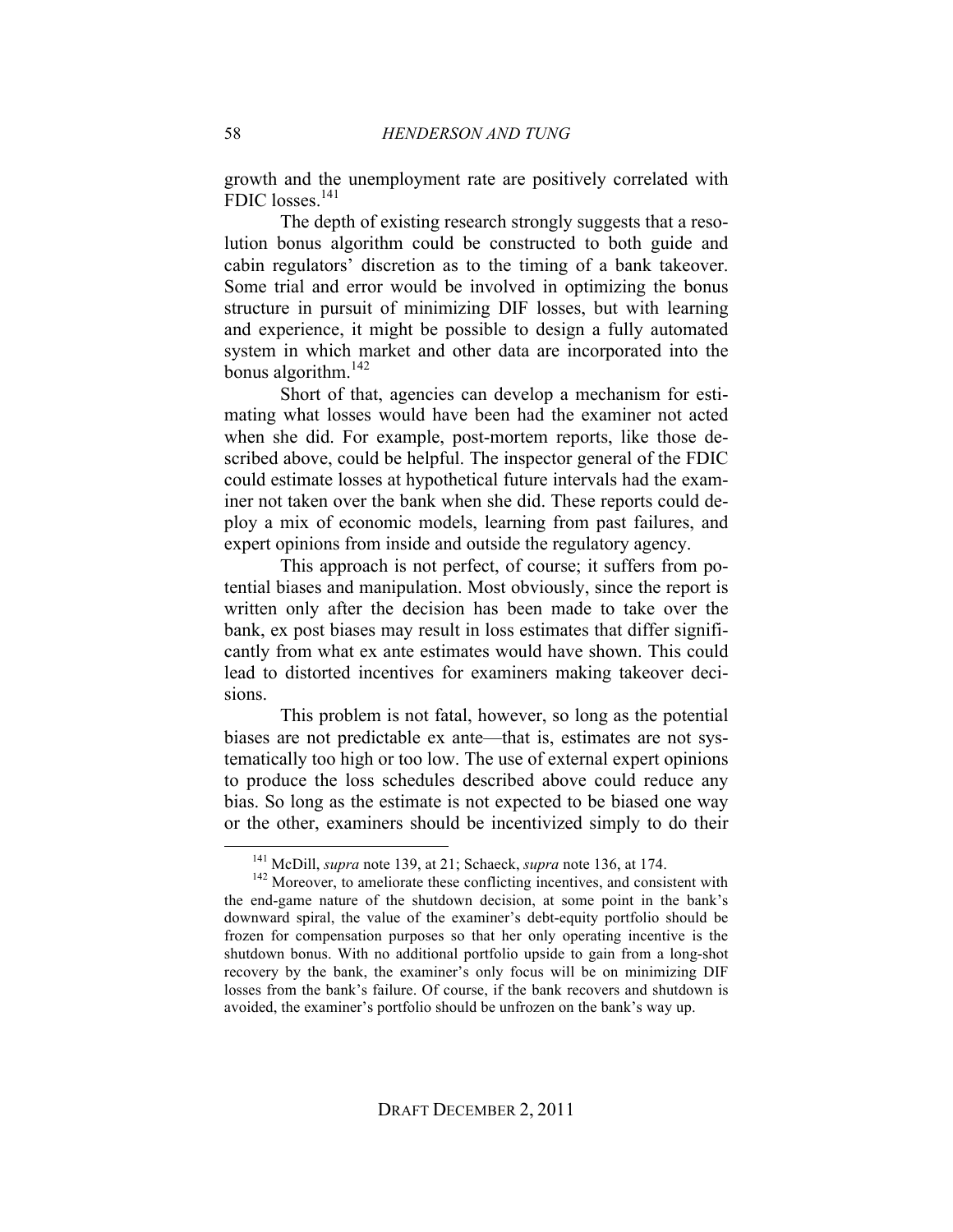best—to time a takeover to minimize losses—since this is what they will expect the ex post estimator to be doing.<sup>143</sup> Some randomization among outside experts doing the ex-post analysis may help ensure the optimal ex ante incentives.<sup>144</sup>

Even if predicting ultimate FDIC losses is not an exact science for the regulator making the takeover decision, neither is the loss assessment inscrutable. A lack of research or analysis is unlikely to be the reason why regulators have been too slow to pull the plug on failed banks. Empirical studies—many done by the FDIC—and post-mortem reports like those described earlier offer regulators a wealth of research to support the goal of minimizing DIF losses. Instead, regulators may simply need better incentives to get it right.

# *3. Additional Considerations*

As to scale, the bonus should be potentially large enough to induce the regulator to forego her hopes of recovering significant value in her debt-equity portfolio from a miracle turnaround by the bank. Absolute values would depend on a comparison of the examiner's expected payouts under particular incentive contracts. If the examiner expects to receive \$10 if the bank survives and becomes profitable, but the potential downside to the DIF has a positive expected value, then the examiner should be compensated more than \$10 for a good takeover decision.<sup>145</sup>

 <sup>143</sup> *See, e.g.,* Michael Abramowicz and M. Todd Henderson, *Prediction Markets for Corporate Governance*, 82 NOTRE DAME L. REV. 1343 (2007).<br><sup>144</sup> *See* id. <sup>145</sup> Although the shutdown bonus should offset the potential gains from a

decision to forbear in favor of a possible turnaround, this does not necessarily mean that the bonus must be very large. When a bank is clearly distressed, the probability of turnaround will likely be very small. So even if potential gains to the examiner from a long-shot recovery would be large, the expected value of forbearance would still typically be small given the low probability of success. Multiplying the value from a successful turnaround by the probability of that turnaround will reduce the value of that strategy for the examiner. For example, if the examiner expects to earn \$100 in the event that the bank recovers, but the probability of this is just 10%, then the shutdown bonus need be no greater than \$10.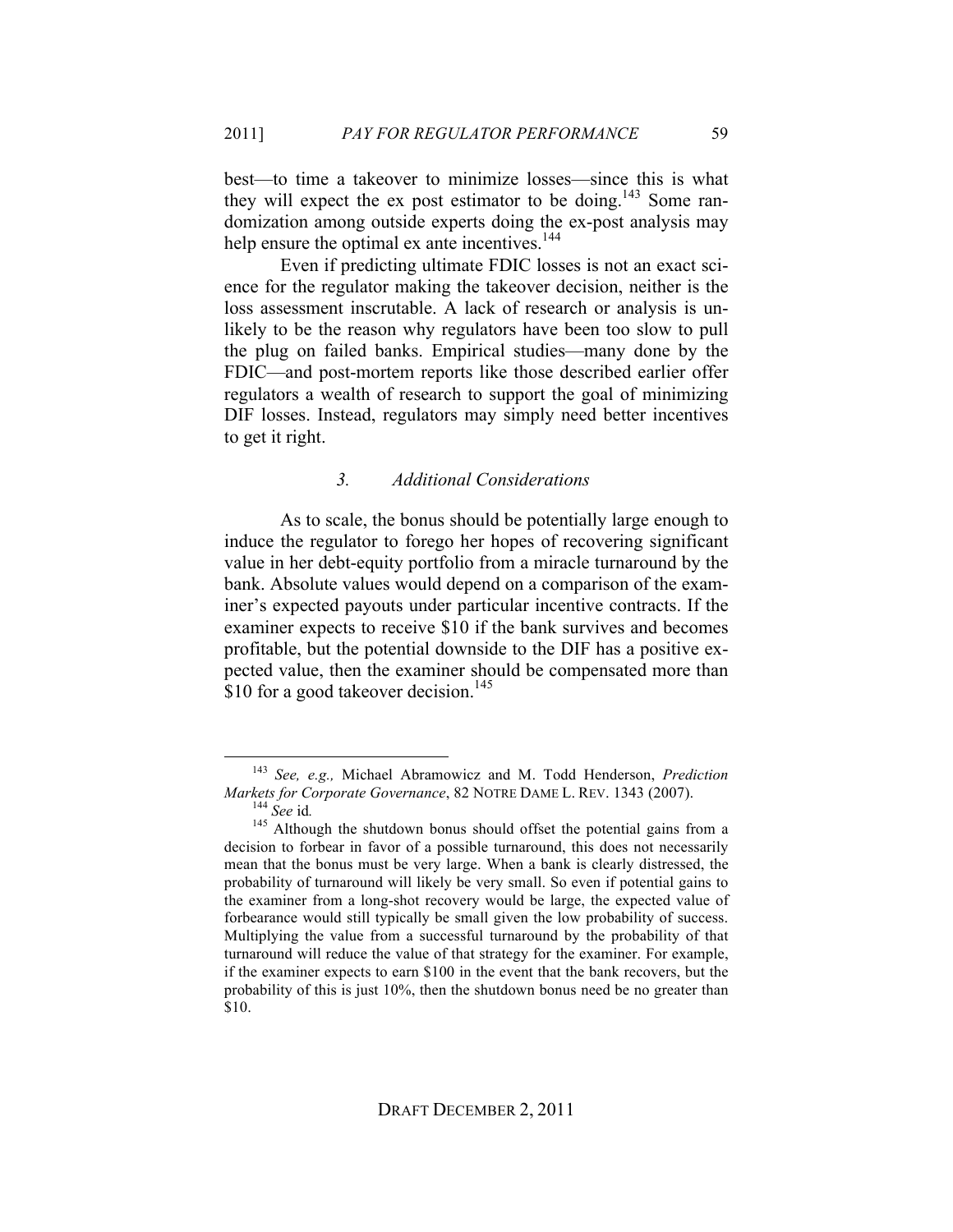As the preceding discussion suggests, structuring takeover incentives will be tricky. It may be that they even overshoot: Examiners may be too aggressive in taking over banks that have a positive private and social value. One solution to this problem might involve a non-trivial penalty if the DIF ultimately suffers no losses after a bank is resolved because the examiner pulled the plug too soon. There should be a financial cost to this socially inefficient decision.

Of course, too long a gap between the takeover decision and the realization of the bonus, and the intercession of other actors in the asset disposition process, may vitiate the incentive effect of any bonus. Ultimate DIF losses and the related regulatory bonus will likely not be finally determined until some months or years after the bank is seized, and asset disposition decisions will be out of the examiner's hands. Nevertheless, the takeover bonus may still offer important motivation for the regulator to act promptly in closing down a bank, as compared to the current system of compensation. Though the timing of takeover will have an important effect on the final resolution and the amount of DIF losses, the regulator currently has every incentive to wait to see, as was amply demonstrated during the Financial Crisis. A well-structured bonus may help ameliorate this problem.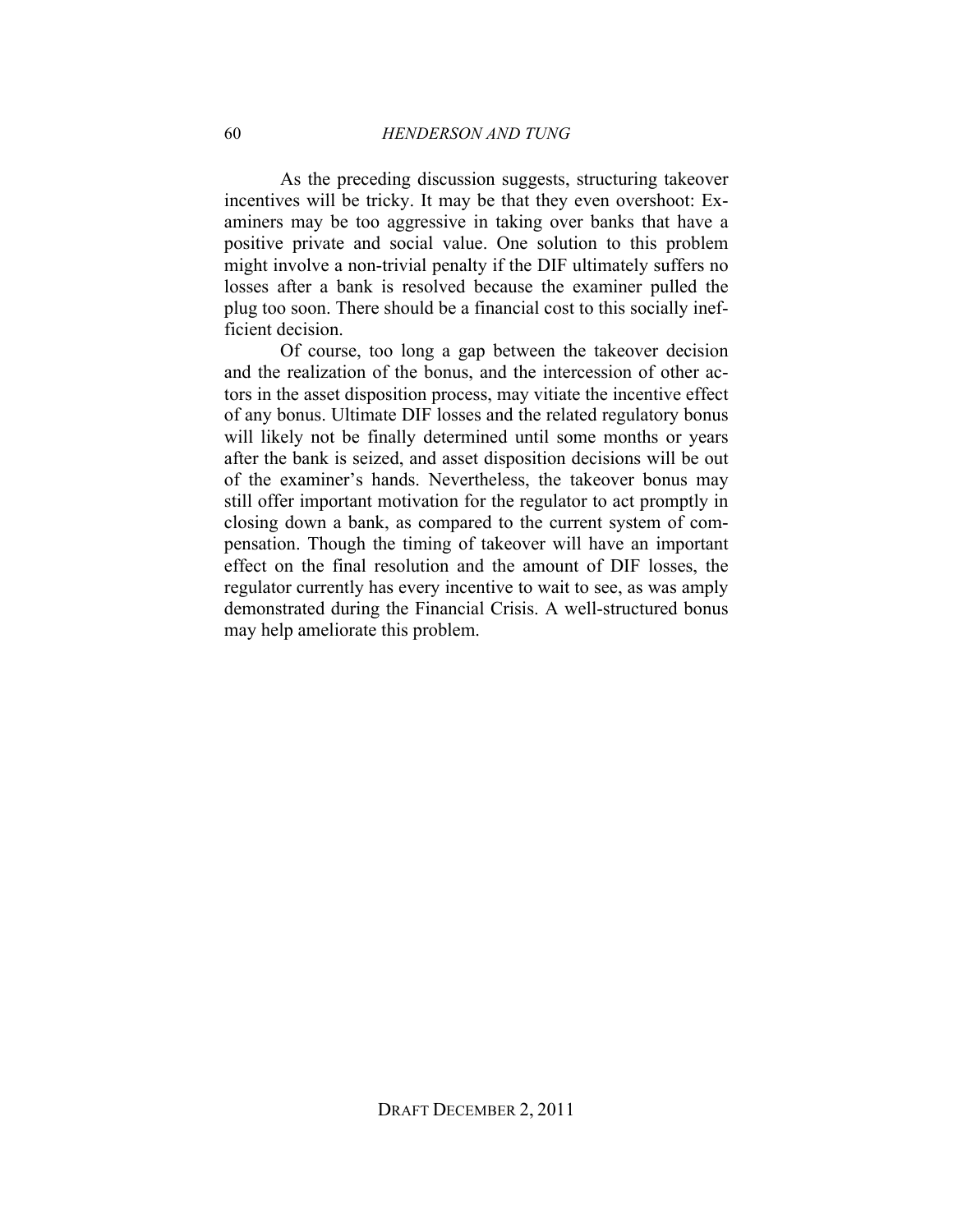#### VI. QUALIFICATIONS AND OBJECTIONS

In this Part, we raise and respond to some potential objections to our proposal.

#### *A. Strategic and Perverse Incentives*

Incentive structures may sometimes generate not only the desired outcomes but also some that are unintended and undesired. Our regulator incentive pay proposal is no exception. Time and experience will enable agency heads to identify and address any bad incentives that may arise from our proposal. In this section, we discuss a few of the possibilities for bad incentives that we can anticipate.

#### *1. Crowding Out the Public Interest*

Some might object that incentive pay is fundamentally inconsistent with public service. Financial rewards for "success" might change the public regarding culture within regulatory agencies; financial incentives may crowd out the public spiritedness that would otherwise motivate employees. The possibility of financial rewards tied to market metrics might change regulators' perception of their charge. Instead of diligent altruistic service to the public, regulators and other agency employees might begin to view their roles in terms of market exchange. Regulators' desiring higher compensation would pursue the proffered financial rewards, while those who value leisure might feel free to work less and forego the potential financial rewards for diligence. Once diligence has been priced, perhaps some regulators will slack.<sup>146</sup>

In addition, the type of person that chooses to be a bank examiner could change. Regulators have employment choices, and

 <sup>146</sup> *See* Uri Gneezy & Aldo Rustichini, *A Fine is a Price*, 29 J. LEGAL STUD. 1, 14 (2000) (describing an experiment where the use of financial incentives led to worse performance by experimental subjects); Ernst Fehr & Armin Falk, *Psychological Foundations of Incentives*, 46 EUR. ECON. REV. 687 (2002) (discussing interaction of economic incentives with intrinsic and social incentives).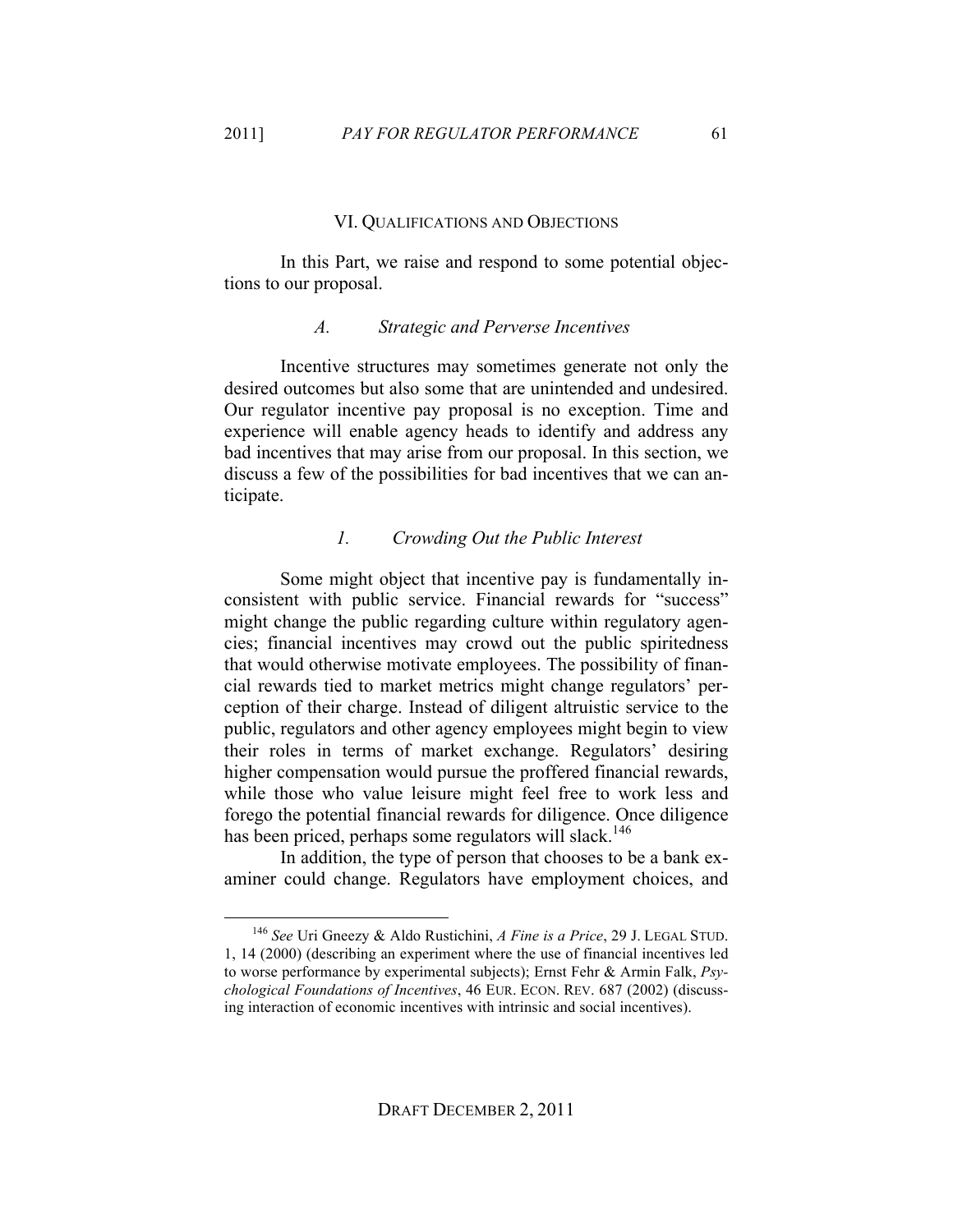we believe that regulators' choice to be regulators derives at least in part from their interest in public service. This public spirit is an important regulatory asset and should be husbanded. Public service motives might be displaced by financial motivations among new hires after implementation of an incentive compensation scheme. Eventually, the composition of the regulatory agency could change for the worse.

We do not discount these concerns. Social scientists have documented the crowding-out effect in experimental settings. We do not believe, however, the effect is necessarily universal or sufficiently well understood that experimentation with incentive compensation for regulators should be precluded.147 Moreover, as described above, the federal government has already begun experimenting with financial incentives for regulators. Enormous pay raises have been implemented at several executive agencies. Bank regulators have received bonuses for good performance during the crisis. These examples suggest that public spiritedness and financial reward are not mutually exclusive, at least up to a point. Our innovation is to rely on market pricing and specific observable outcomes to set bonus pay, instead of relying on fiat. Ours is an incremental step designed to link such bonus programs more explicitly to proxies for the social welfare function of regulators, to make incentive pay more transparent and less subject to political, class, racial or other biases, and to increase the sensitivity of such programs to performance.

Given our incremental approach, any selection effects from variability of pay are likely to be minor, at least in the early stages. More generally, the possibility that increased pay variability might change the mix of individuals opting to serve as examiners could be a good thing. Examiners screened by their commitment to the public interest were in fact insufficiently attentive to that interest during the Financial Crisis.<sup>148</sup> Accordingly, attracting individuals interested in a variable pay-for-social-performance compensation structure may be a beneficial change.

<sup>&</sup>lt;sup>147</sup> It may be, for example, that economic incentives may substitute for social incentives, but that nominal economic incentives may be too weak. *Cf*. Gneezy & Rustichini, *supra* (finding that nominal economic rewards and penalties led to worse performance). 148 *See supra* Part III.C.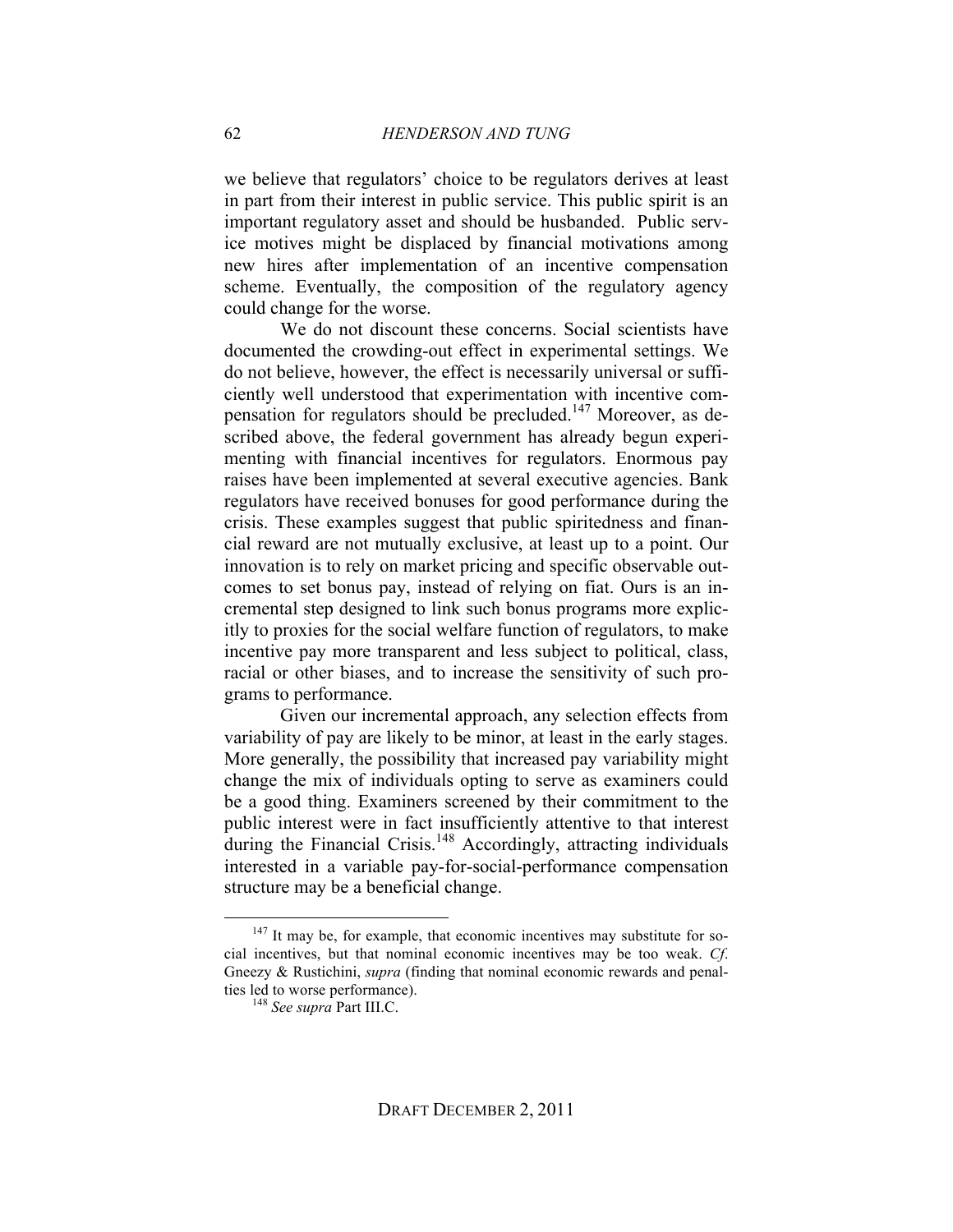### *2. Insider Trading*

As with any incentive scheme involving publicly traded securities, there is the possibility that security holders with access to non-public information will use that information to earn profits at the expense of those with access only to publicly available information. Our proposal to use phantom securities with fixed redemption dates reduces this problem to a great extent, since examiners enjoy no discretion as to the grant or sale of their incentive securities.

Given that examiner bonuses depend on positive market price movements, examiners may also be tempted at opportune moments simply to leak non-public information about the banks they oversee. While this is not an implausible scenario, examiners and other regulators already have incentive to misuse non-public information they obtain in the course of their work. For example, they may sell the information to traders. Or they may use accomplices to trade based on their private information. Work rules already restrict this misuse of information.

On the other hand, our proposal does increase the likelihood of misuse insofar as it confers upon regulators an economic interest in the market movements of certain bank securities that regulators might not have absent our proposal. To the extent our proposal increases the risk of insider trading or manipulation, agency heads may wish to augment prophylactic measures to detect and deter these forms of misbehavior. To be sure, this is not a new problem for financial regulatory agencies. We are confident that appropriate measures exist to address this concern.

## *B. Noisy Proxies*

A basic objection to our approach is that it simply won't work. Our market-based incentives may be too blunt to be effective. Even after adjustments for relative performance,<sup>149</sup> many important influences besides the regulator's input will affect the market pricing of the bank's debt- and equity securities. Decisions by

 <sup>149</sup> *See supra* Parts V.B.1, V.B.3.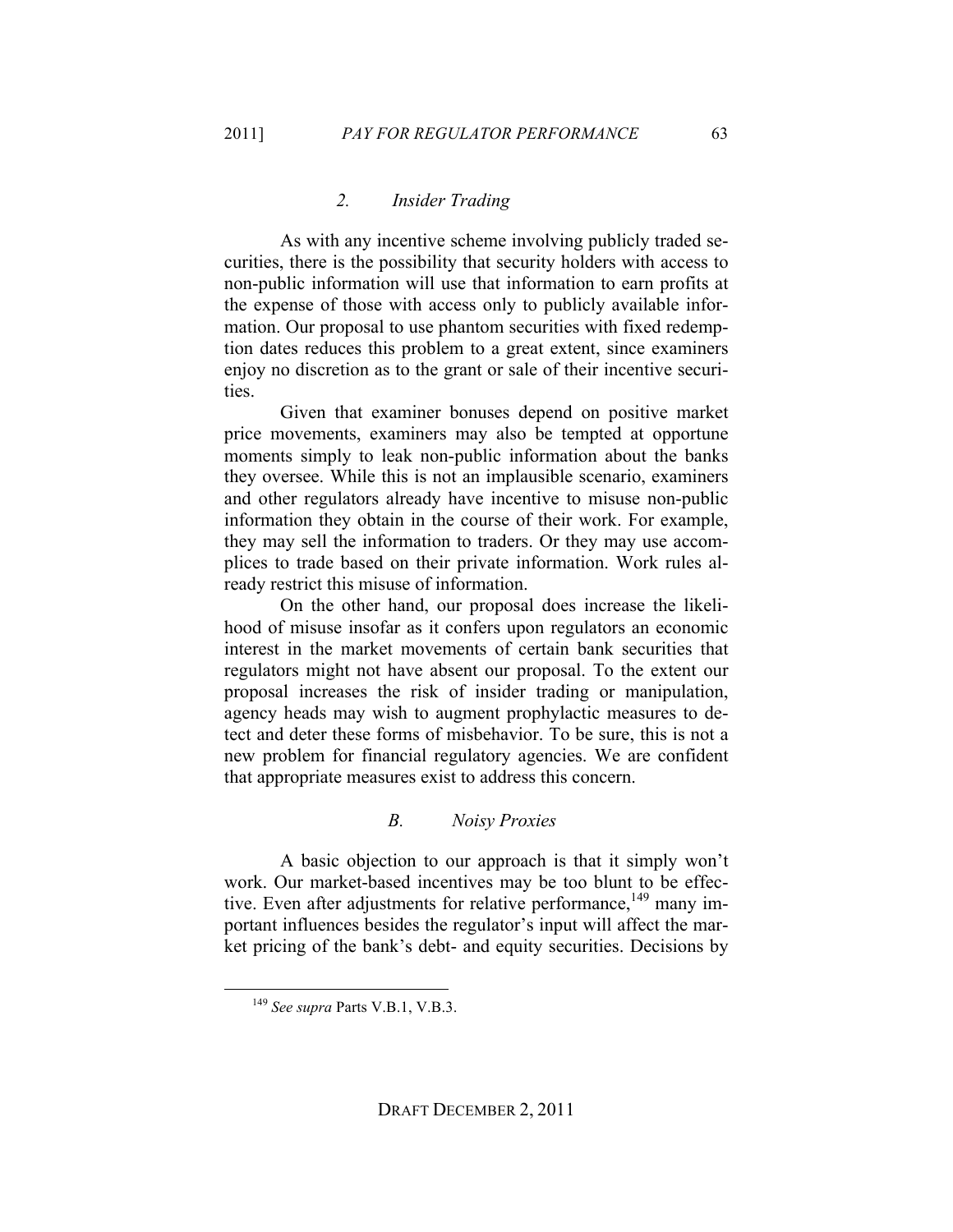the CEO and senior officers, for example, will generally dwarf the regulator's influence over the bank's performance and the market price of its securities. If the regulator's decisions have little impact on the bank or the price of its securities, the argument goes, then our scheme will have weak if any incentive effects on regulators.

Moreover, though private firms often extend option compensation to rank and file employees, and not just executives, there is some debate as to whether broad-based option plans create effective performance incentives.<sup>150</sup> No matter how much harder they work, individual employees are not likely to be able to exert much influence on firm value. Given their individual small shares in their firms, they might rather free ride than increase their effort.<sup>151</sup>

These potential obstacles to performance pay schemes in private firms should not detain us, however. Our situation is different. Regulators are not tasked with the general goal of increasing banks' value. Their charge is far more specific, and their incentive structure is more targeted. Regulators' charge is to guard against excessive bank risk taking, and our debt-heavy portfolio of phantom bank securities focuses regulators on that task. In a well-run bank that does not incur excessive risk, it may be true—as with rank-and-file employees in private firms—that examiners' ability to affect the value of the bank's securities and their own debtheavy portfolios is weak or non-existent. But that is as it should be. The regulator will not object that a bank is not pushing the risk en-

 <sup>150</sup> *Compare* John E. Core & Wayne R. Guay, *Stock Option Plans for Non-Executive Employees*, 61 J. FIN. ECON. 253 (2001) (finding results consistent with the use of options to offer performance incentives, as well as to attract and retain certain types of employees); Semi Kedia & Abon Mozumdar, *Performance Impact of Employee Stock Options*, Working Paper (2002) (same); *with*  Paul Oyer & Scott Schaefer, *Why do Some Firms Give Stock Options to All Employees?: An Empirical Examination of Alternative Theories*, 76 J. FIN. ECON. 99 (2005) (explaining broad-based option plans as mechanisms to sort employees and improve retention, but rejecting a performance-based incentives expla-

nation). <sup>151</sup> Paul Oyer, *Why Do Firms Use Incentives That Have No Incentive Effects?*, 59 J. FIN. 1619, 1621 (2004) (noting the free rider problem among rank and file employees). *See generally* Armen Alchian & Harold Demsetz, *Production, Information Costs, and Economic Organization*, 62 AM. ECON. REV. 777, 786 (1972) (discussing free riding in the face of profit sharing when the production team is large). Firms may instead use broad-based option schemes to improve retention and employee sorting. *See supra* note 150.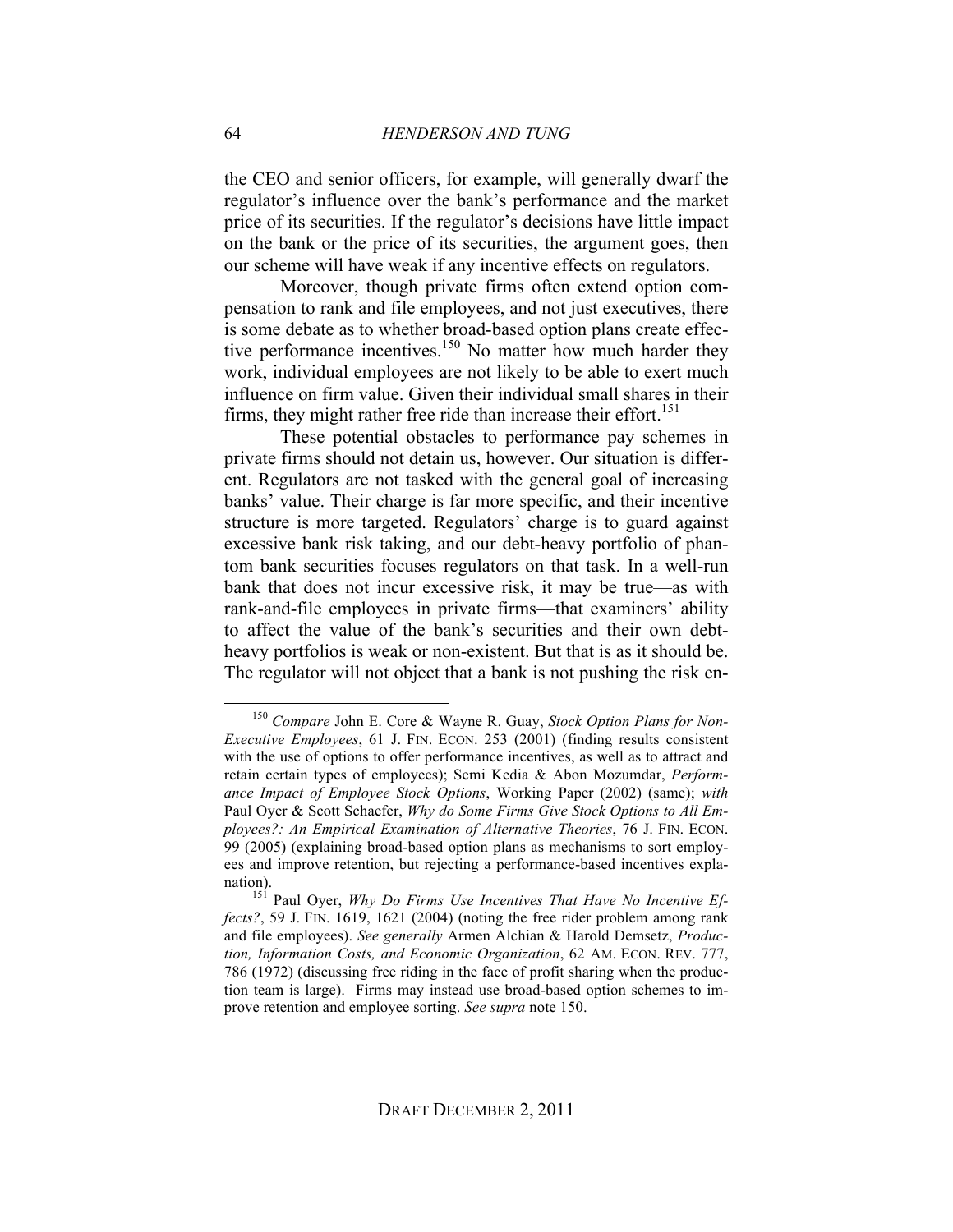velope. Moreover, in that situation, the costs to the government of performance incentives are low, since the market value of the bank's debt will probably not move much. The bank's debt will enjoy a consistently low risk premium.

However, in the opposite scenario, when a bank pushes the risk envelope and the market value of its debt declines, examiners have personal financial incentives to respond.<sup>152</sup> This is the situation where performance incentives cause the regulator's selfinterest to correspond with social welfare interests: Regulatory intervention matters for social welfare and performance incentives matter for the regulator. So unlike the scenario of broad-based performance incentives in private firms, regulators can anticipate the situation in which their intervention will matter a great deal. If that situation never comes to pass, all the better.

Even in a private firm, though a given rank-and-file employee's actions may not generally affect the value of the firm or the value of her options, there may be specific situations where her input is crucial, though it may be difficult to predict ex ante which specific contributions by which employees will later be important.153 Similarly, with banks and regulators, it may be that, especially during good times, regulatory action has little effect on most banks' value or the value of most banks' securities. However, when a bank strays, prompt and effective regulatory action may be critical to avoiding large losses in the future. For this bank and this regulator, the incentives may matter.

## *C. Why Not Just Improve Bank CEO Incentives?*

Given the existing learning on performance pay for executives, as well as post-Crisis proposals to modify bank CEO incentive pay to address excessive risk taking, one might fairly wonder why incentive compensation should extend to regulators. Why not just tinker with bank CEO compensation structure, as one of us has suggested?

<sup>&</sup>lt;sup>152</sup> The equity piece of the regulator's portfolio guards against excessive risk aversion. *See supra* note 127 and accompanying text. 153 Oyer & Schaefer, *supra* note 150, at 101 (noting that broad-based incen-

tive compensation might make sense where employees' actions can have very large value implications for the firm).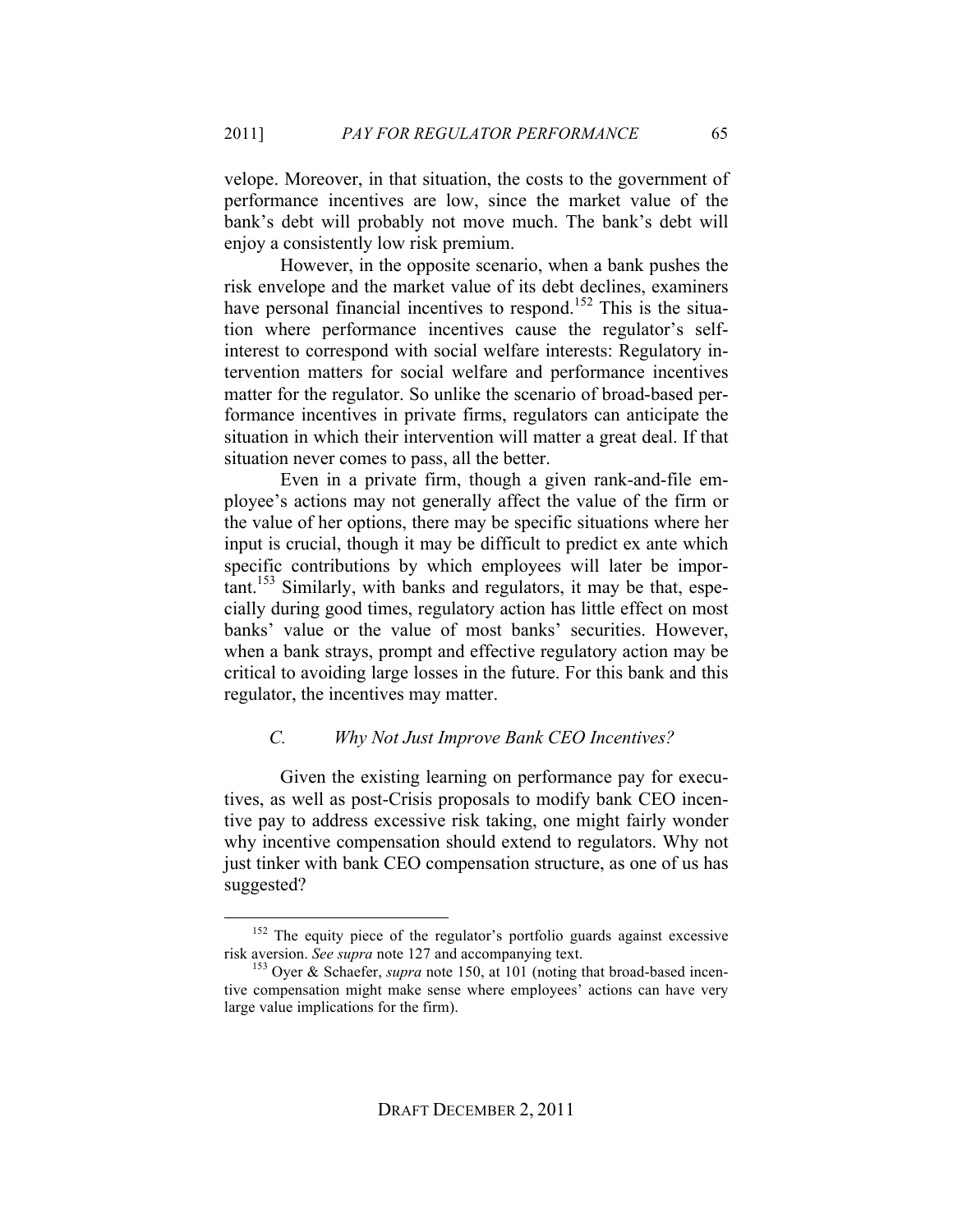By itself, adjustment of CEO incentive structures is unlikely to offer a complete solution to excessive bank risk taking. There are good reasons to doubt that a CEO could be ideally incentivized in such a way that regulatory effort would be unnecessary. Bank CEOs and regulators each have specialized functions. They play different roles, with different constituencies and different information sets. We could incentivize CEOs to act like regulators, but then there would be far less play for conventional corporate governance mechanisms to operate. The benefits of specialization would be lost.

CEOs and regulators both suffer from bounded rationality, as well. So the conceptually optimal set of CEO incentives might either be too difficult to comprehend, or if simplified, might be more blunt than could be achieved with the specialist regulator involved in affecting the CEO's behavior and the bank's behavior. Similarly, attempting to craft optimal CEO incentives in order to obviate the need for the regulator would require Herculean expertise on the part of the crafter of the incentive structure (presumably the regulator). By placing the risk brake firmly in the regulator's hands (instead of or in addition to the CEO's), this enables adjustments to bank risk policy no matter how the CEO's incentives are structured.

Moreover, regulator pay reform may offer more promise than banker pay reform. First, it is easier for government to change its own behavior and policies than to try to alter the pay practices of private enterprises.<sup>154</sup> Resistance to the pay reforms proposed by the pay czar for a very limited number of TARP companies exemplifies the difficulties that banker pay reform proposals face. By contrast, we see no reason why the President or agency heads could not implement our proposal without much trouble. Of course, regulators would still have to cajole or coerce banks in order to effect regulatory policy, as compared to internal governance incentives for bank CEOs. We view this as the more promising strategy, however, given the demonstrated political resistance to government tinkering with executive pay.

<sup>&</sup>lt;sup>154</sup> See Tung, *supra* note 1, at \_\_ (discussing implementation hurdles for banker pay reforms).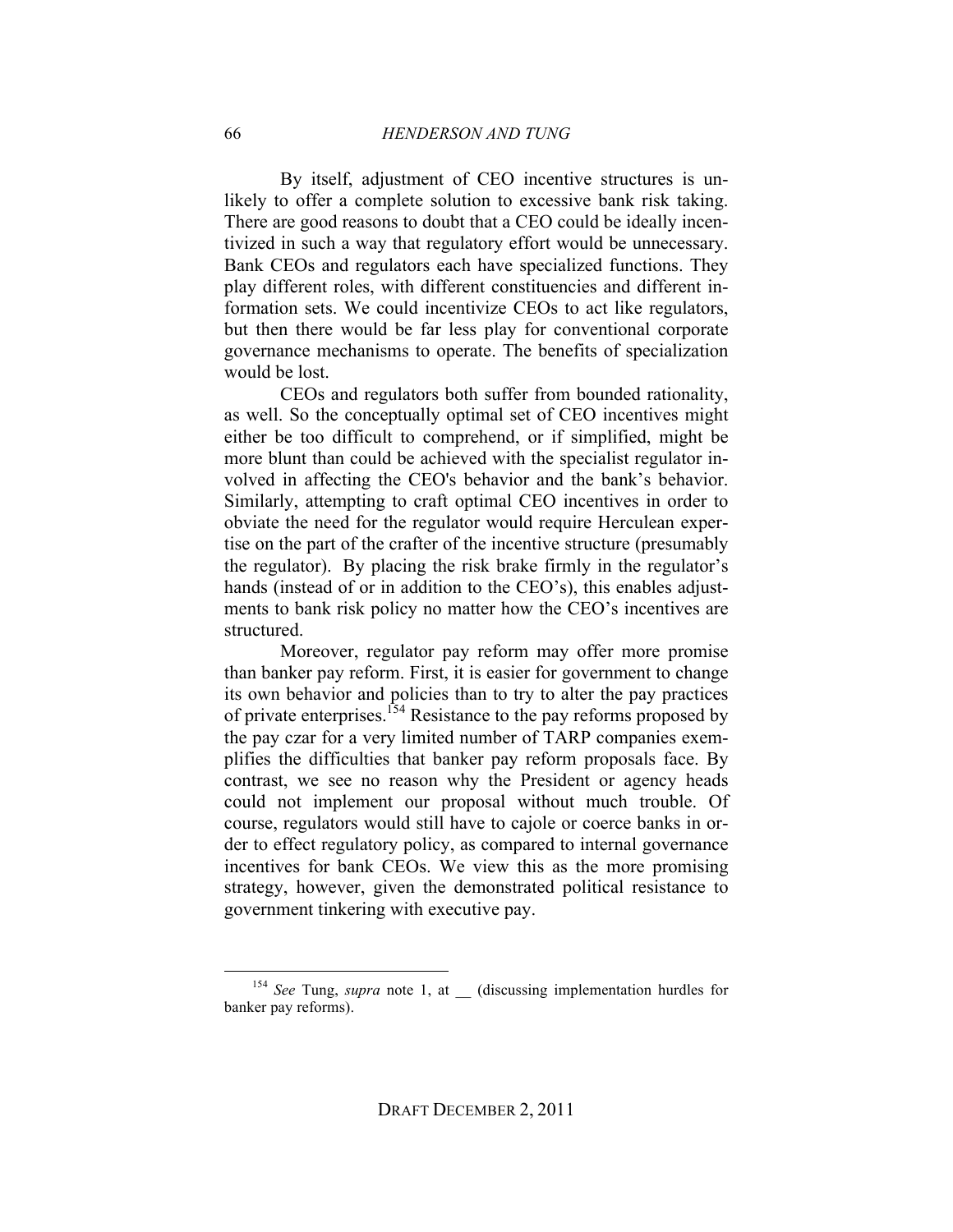Second, as compared to regulators, bank CEOs might more easily be able to nullify their debt incentives by simply passing their debt risk to third parties.<sup>155</sup> Monitoring and enforcement of bank CEOs' portfolio requirements are likely to be weaker than similar constraints on regulators, who are already subject to conflict-of-interest rules,<sup>156</sup> which could be adapted to prohibit hedging strategies that neutralize their incentive arrangements.

## *D. Why Not Just Improve Examiners' Incentives within the Agency?*

A natural reaction to our market-based approach might be to try less drastic, more incremental reforms first. The most obvious incremental reform would be to simply improve examiners' internal incentive structures within their agencies. Or perhaps agencies could improve their organizational cultures to overcome the regulatory inertia we observed during the Crisis. We have readily acknowledged the various moving parts to our market-based approach that would have to be ironed out over time with experience. Why undertake this wholesale change in examiner pay before less drastic measures had been tried?

Private firms of course use internal benchmarks to evaluate and reward employee performance, as well as market-based instruments like stock options. Internal benchmarking makes sense for private firms: Certain necessary "support" functions within private firms—strategic planning or human resources or public relations, for example—do not contribute directly to the bottom line. External market-based measures may therefore offer poor indicators for employees' performance in these areas.

Despite this insulation from market indicators, however, we harbor some faith that private firms can construct suitable internal evaluation criteria for their employees. Poor internal benchmarks would hurt firms' overall performance and profits, perhaps even leading to their demise.

With government agencies, of course, no similar market pressure exists to correct poor internal benchmarking. Though the

<sup>&</sup>lt;sup>155</sup> For example, a put option on the CEO's debt holdings would effectively enable the CEO to transfer the debt risk to the option writer.<br><sup>156</sup> [cite]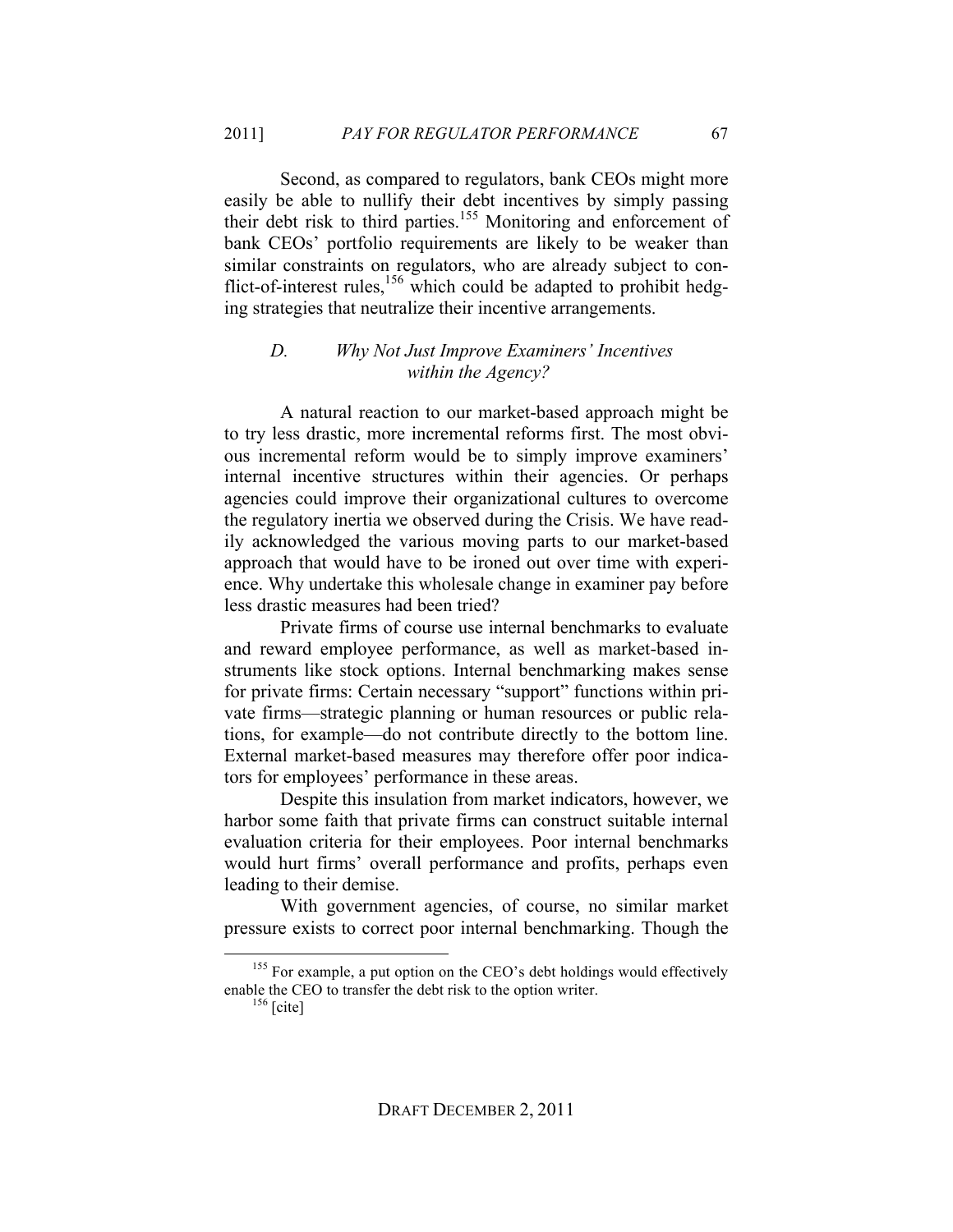Crisis focused more intense Congressional and public attention on bank regulatory agencies' performance, the agencies continue to exist in the wake of the Crisis and examiners continue in their positions. We are not aware of any examiner or high-level regulator losing her job as a result of poor performance in the Crisis. The Office of Thrift Supervision was nominally eliminated under Dodd-Frank: It was forced to merge into the OCC after having presided over the massive failures of IndyMac Bank, AIG, and Washington Mutual. Even there, the legislation goes to great lengths to assure that no OTS employees will actually lose their jobs or suffer a pay cut!<sup>157</sup> Each former OTS employee must enjoy the "same" status and tenure" in her new job as the old.<sup>158</sup> We are therefore skeptical that rearranging internal performance metrics could offer a complete solution to the incentive problems we have identified.

Moreover, our market-based approach can offer real time incentives to regulators that internal benchmarks cannot. Market metrics are likely to impound the effects of regulatory action exactly when that action matters most. For ordinary banking operations in normal times, a bank examination is unlikely to disturb the bank's existing business model or affect the market pricing of its public securities very much. However, with a troubled bank, investors will keep a close watch over the regulatory actions to which the bank is subjected, and the nature and effect of these actions will be reflected in the bank's securities prices.

## *E. Increased Compensation Costs*

Some might worry that market-based pay will potentially increase the costs of compensating regulators. In boom years, for example, the value of some examiners' phantom bank debt and

 <sup>157</sup> **[Dodd-Frank cite?]** Robert Schmidt & Phil Mattingly, *A Thrift Regulator Fades (Sort of) into the Sunset*, BUSINESS WEEK, Oct. 14, 2010, *available at:* http://www.businessweek.com/print/magazine/content/10\_43/b4200038824455. htm. This elimination of an agency is, of course, quite rare. The demise of OTS was not solely a result of its failings in the Financial Crisis. From its inception in 1989, many questioned the adviseability of a separate regulator for thrifts, and calls for its merger into the OCC or FDIC have been around as long as the agency itself. 158 Cheyenne Hopkins, *OTS-OCC Merger Off to Ugly Start*, 10/12/10 AM.

BANKER 1.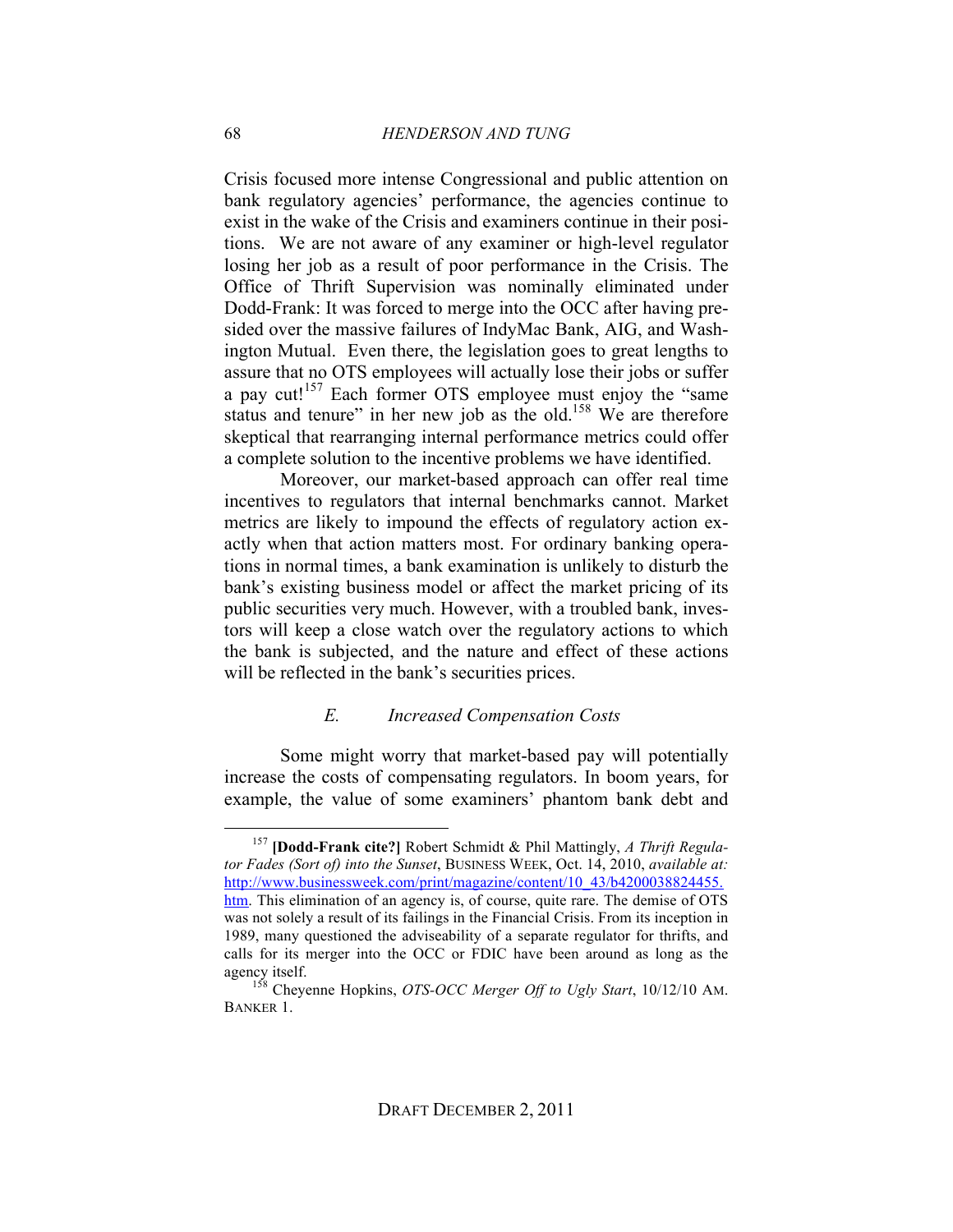equity portfolios might balloon in value, independent of examiner performance. While this is certainly a possibility, the government can easily hedge against this risk. Most obviously, the government could hold debt and equity positions in banks that exactly match the phantom securities held by examiners, dollar for dollar. In this way, if the examiner's pay were to rise by \$100 as a result of an increase in a bank's value, the government's position would also rise by \$100, resulting in no effective increase in compensation costs.

One may object to the government taking ownership stakes in banks, but this objection is not difficult to overcome. For one, the government could take non-voting stakes or contract away its voting interest in any shares. Moreover, given the relatively small amounts of compensation involved, the government stakes would be miniscule. Any ownership influence the government might have would pale in comparison with the other avenues by which it influences banks.

Derivatives and other synthetic instruments could address this problem as well by simply replicating expected payouts under our compensation scheme. Such instruments would not be difficult to create and would avoid any government ownership stake in any bank. For instance, the government could buy call options on bank stocks and debt securities. Because such a call option locks in the price at which the government may purchase a bank's stock or debt in the future, this approach completely hedges the government's exposure to future appreciation in the bank's securities.<sup>159</sup> Importantly, options do not confer control rights or other complications of government involvement with private firms.<sup>160</sup>

<sup>&</sup>lt;sup>159</sup> A call option entitles the holder to buy a specified security at a predetermined price—the "strike price"—for a specified period. Assuming the government purchases at-the-money call options with the same duration as the phantom securities used for examiner compensation, the government's hedging expense would be limited to the initial cost of the options.<br><sup>160</sup> The government could also purchase swap contracts to mimic the requi-

site cash flows from phantom stock and debt appreciation.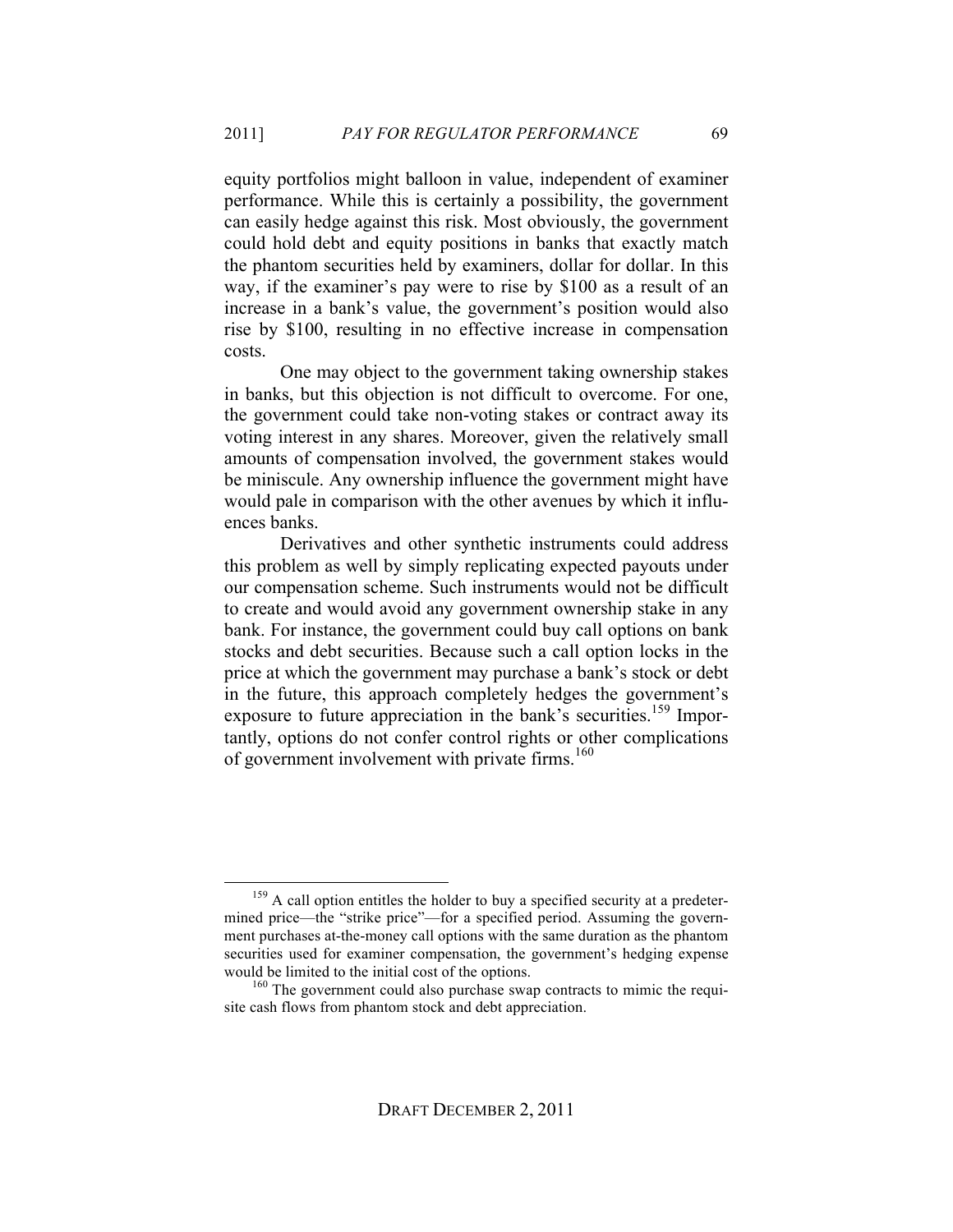## 70 *HENDERSON AND TUNG*

## *F. Incentivizing the Right People*

A final potential objection is that our focus on bank examiners may be incomplete because examiners constitute only one link in the supervisory chain of command. There may be something to this objection. After all, private firms deploy incentive compensation not just for the CEO, but for decision makers at many levels in the hierarchy.

In the context of bank regulation, our proposal focuses on examiners, but individuals both higher and lower in the hierarchy may also play important roles in bank supervision. Their performance might also improve with incentive pay. Line examiners provide crucial inputs into large and complex examinations, while higher-ups—an Assistant Deputy Comptroller or Deputy Comptroller for Large Bank Supervision, for example<sup>161</sup>—may have ultimate decision making authority on how to implement examiners' conclusions.162 The incentive mechanisms we describe could be used for all of these individuals, though additional considerations must be addressed before deploying these mechanisms for higherups.

Higher-level bank regulators typically have oversight responsibilities for multiple banks. While incentivizing these regulators with public debt and equity securities of the multiple banks they regulate might create useful incentives, possibilities for strategic behavior abound. A regulator holding a portfolio of banks' securities may be incentivized to maximize the overall value of her portfolio, instead of improving the value of each bank. She might decide, for example, to focus all her attention on the bank in her portfolio that she believes holds the highest potential for appreciation. Or more perversely, she might even sacrifice the value of one bank for a larger increase in the value of another bank in her portfolio.

Incentive pay could be structured to discourage this kind of opportunism. For instance, a higher-level regulator's portfolio of

<sup>&</sup>lt;sup>161</sup> *See supra* note 38 and accompanying text.<br><sup>162</sup> Incentives might also be appropriate for FDIC officials responsible for resolving failed institutions, since their actions also have important consequences for the severity of government losses from bank failures. *See supra* note XX and accompanying text.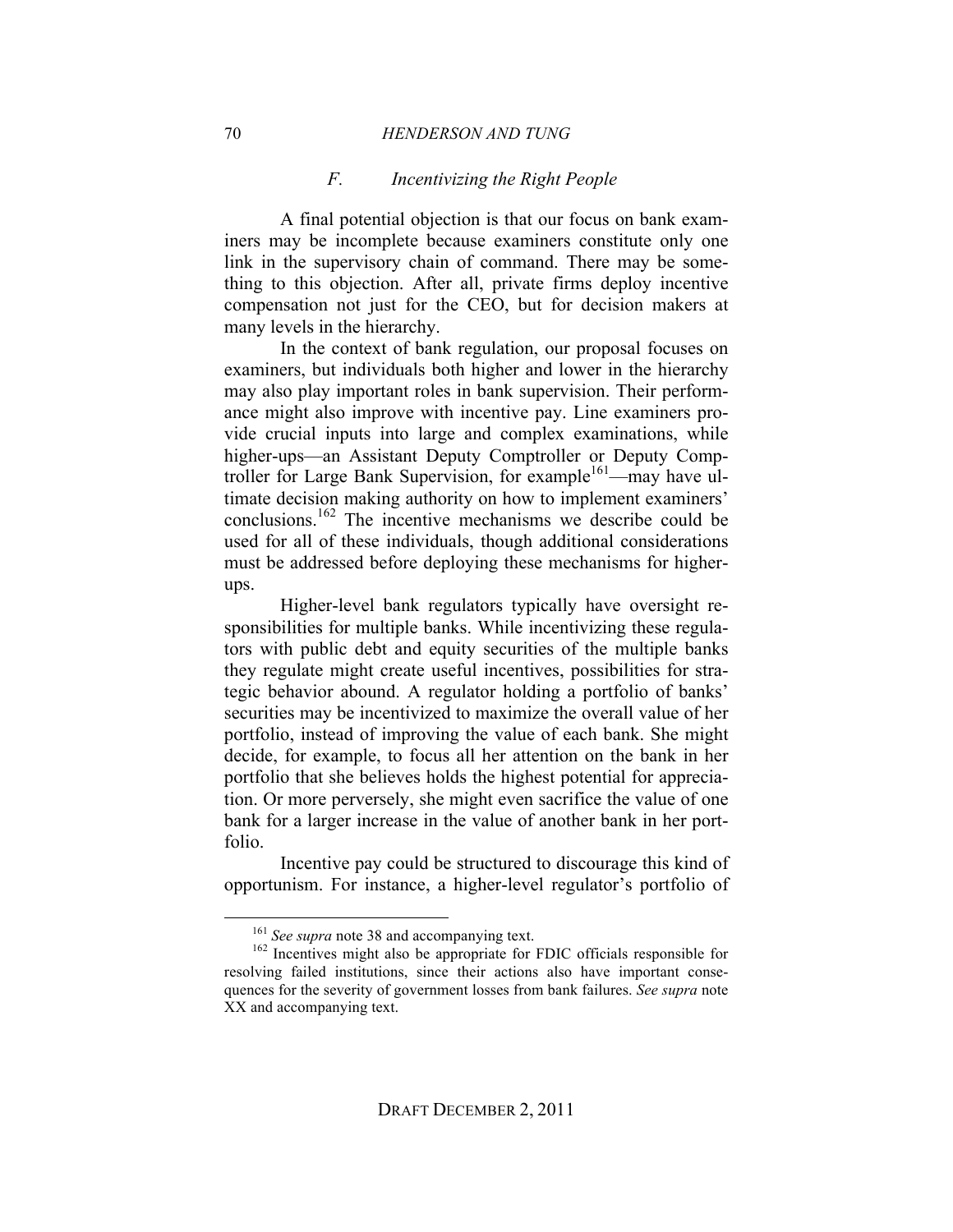phantom securities of multiple banks might be more debt-heavy than the portfolio of an examiner responsible for only one bank. This debt emphasis would magnify the effect of losses on the regulator's incentive pay, which would encourage her diligent monitoring of all the banks under her supervision and discourage her from attempting to pick favorites from among the banks. More sophisticated indexing approaches could also be devised.

Agency heads are likely best positioned to identify the employees for whom incentive compensation holds the most promise. In general, the potential benefits of performance pay would seem greatest for individuals with wide discretion and important decision making authority in the supervision process. Our review of bank failure reports and banking supervision handbooks leads us to identify examiners as promising candidates. We leave it to agency heads to work out over time whether our pay-for-performance approach should be expanded up and down the hierarchy.

Differential eligibility for incentive pay within an organizational hierarchy may create unintended side effects in terms of promotion and career progression. For example, examiners who receive bonuses might not be interested in promotion to higherlevel jobs where incentive compensation is lower or non-existent. While this is an issue to manage, it is not uncommon. As noted above, firms often pay sales people with high-powered incentive compensation that creates similar problems. Similarly, securities and commodities traders typically enjoy high-powered incentive pay that their supervisors do not. Even hourly workers may hesitate to accept promotion to salaried supervisory positions, since accepting the salaried job often forsakes overtime pay. Among regulators, one would expect some efficient sorting, with regulators with different skills sorting into positions based on their preferences and comparative advantages.

## VII. CONCLUSION

There is no reason we can think of why regulators are not paid for performance. The crucial issues are whether one can identify what "good" and "bad" performance are, whether contracts can be written ex ante that operationalize these metrics, and whether the potential negative effects from introducing a pay-forperformance culture for regulators outweigh the potential effi-

DRAFT DECEMBER 2, 2011